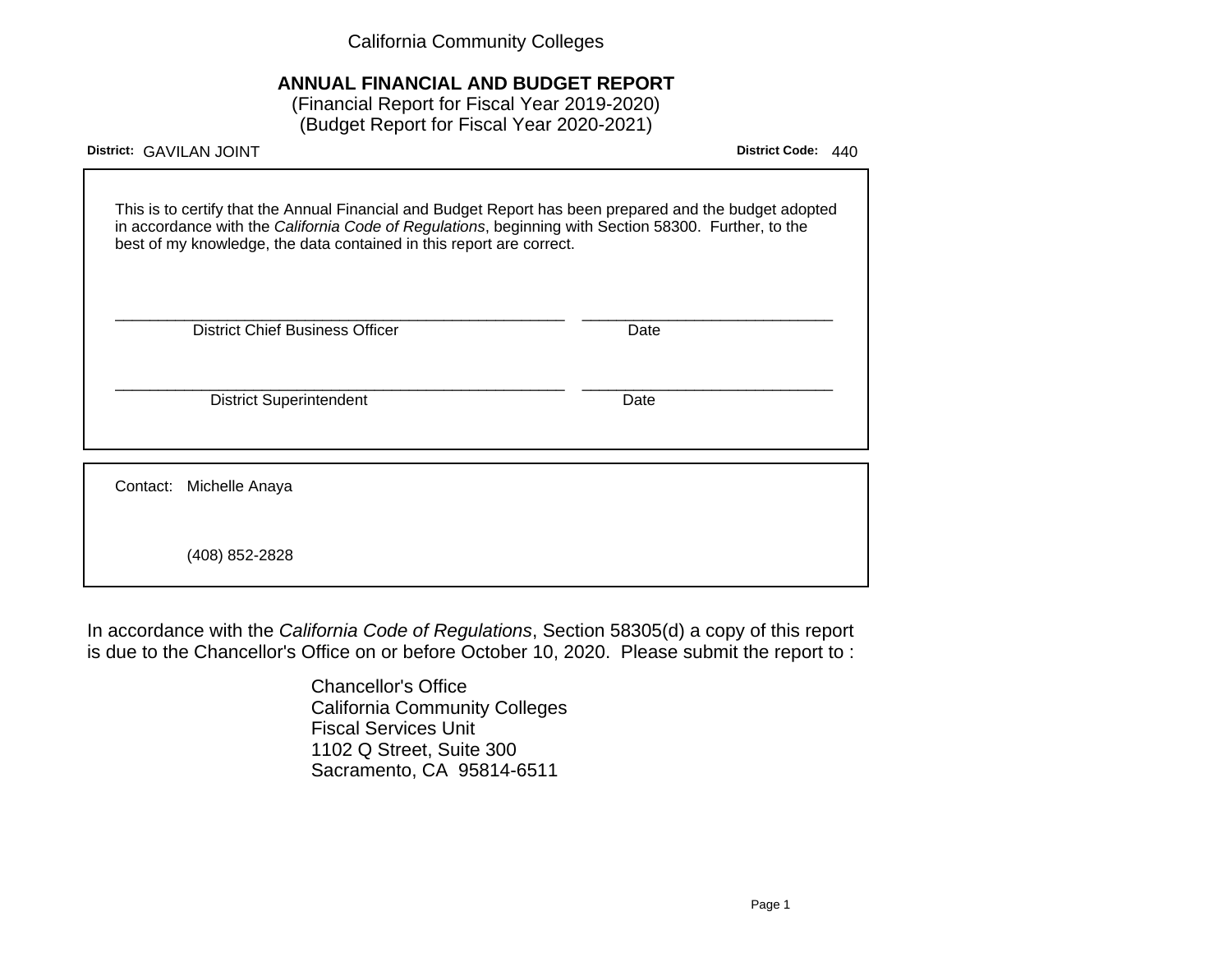# **Analysis of compliance with the 50 Percent Law (ECS 84362)**

# **Annual Financial and Budget Report**

# **The Current Expense of Education**

### **SUPPLEMENTAL DATA S11 GENERAL FUND - UNRESTRICTED SUBFUND**

| For Actual Year: 2019-2020<br>Budget Year: 2020-2021 |        | District ID: 440                 | Name: GAVILAN JOINT    |                        |              |
|------------------------------------------------------|--------|----------------------------------|------------------------|------------------------|--------------|
|                                                      |        | <b>Activity (ECSA)</b>           | <b>Activity (ECSB)</b> | <b>Activity (ECSX)</b> |              |
|                                                      |        | <b>ECS 84362 A</b>               | <b>ECS 84362 B</b>     | <b>Excluded</b>        |              |
|                                                      | Object | <b>Instructional Salary Cost</b> | <b>Total CEE</b>       | <b>Activities</b>      |              |
| <b>Academic Salaries</b>                             | Code   | AC 0100-5900 & AC 6110           | AC 0100 - 6799         | AC 6800 - 7390         | <b>Total</b> |
| <b>Instructional Salaries</b>                        |        |                                  |                        |                        |              |
| Contract or Regular                                  | 1100   | 4,918,177                        | 4,918,177              |                        | 4,918,177    |
| Other                                                | 1300   | 5,557,857                        | 5,557,857              |                        | 5,557,857    |
| <b>Total Instructional Salaries</b>                  |        | 10,476,034                       | 10,476,034             | 0                      | 10,476,034   |
| <b>Non-Instructional Salaries</b>                    |        |                                  |                        |                        |              |
| <b>Contract or Regular</b>                           | 1200   |                                  | 2,825,516              |                        | 2,825,516    |
| Other                                                | 1400   |                                  | 508,422                |                        | 508,422      |
| <b>Total Non-Instructional Salaries</b>              |        | $\Omega$                         | 3,333,938              | 0                      | 3,333,938    |
| <b>Total Academic Salaries</b>                       |        | 10,476,034                       | 13,809,972             | $\mathbf 0$            | 13,809,972   |
| <b>Classified Salaries</b>                           |        |                                  |                        |                        |              |
| <b>Non-Instructional Salaries</b>                    |        |                                  |                        |                        |              |
| <b>Regular Status</b>                                | 2100   |                                  | 6,642,584              |                        | 6,642,584    |
| Other                                                | 2300   |                                  | 388,743                | 3,650                  | 392,393      |
| <b>Total Non-Instructional Salaries</b>              |        | $\overline{0}$                   | 7,031,327              | 3,650                  | 7,034,977    |
| <b>Instructional Aides</b>                           |        |                                  |                        |                        |              |
| <b>Regular Status</b>                                | 2200   | 315,264                          | 315,264                |                        | 315,264      |
| Other                                                | 2400   | 119,290                          | 119,290                |                        | 119,290      |
| <b>Total Instructional Aides</b>                     |        | 434,554                          | 434,554                | $\Omega$               | 434,554      |
| <b>Total Classified Salaries</b>                     |        | 434,554                          | 7,465,881              | 3,650                  | 7,469,531    |
| <b>Employee Benefits</b>                             | 3000   |                                  |                        |                        | 9,095,391    |
| <b>Supplies and Materials</b>                        | 4000   | 5,342,786                        | 9,094,858              | 533                    | 296,942      |
|                                                      |        |                                  | 294,686                | 2,256                  |              |
| <b>Other Operating Expenses</b>                      | 5000   | 2,037,771                        | 6,366,389              | 91,678                 | 6,458,067    |
| <b>Equipment Replacement</b>                         | 6420   |                                  | 131,482                | 1,230                  | 132,712      |
| <b>Total Expenditures Prior to Exclusions</b>        |        | 18,291,145                       | 37, 163, 268           | 99,347                 | 37,262,615   |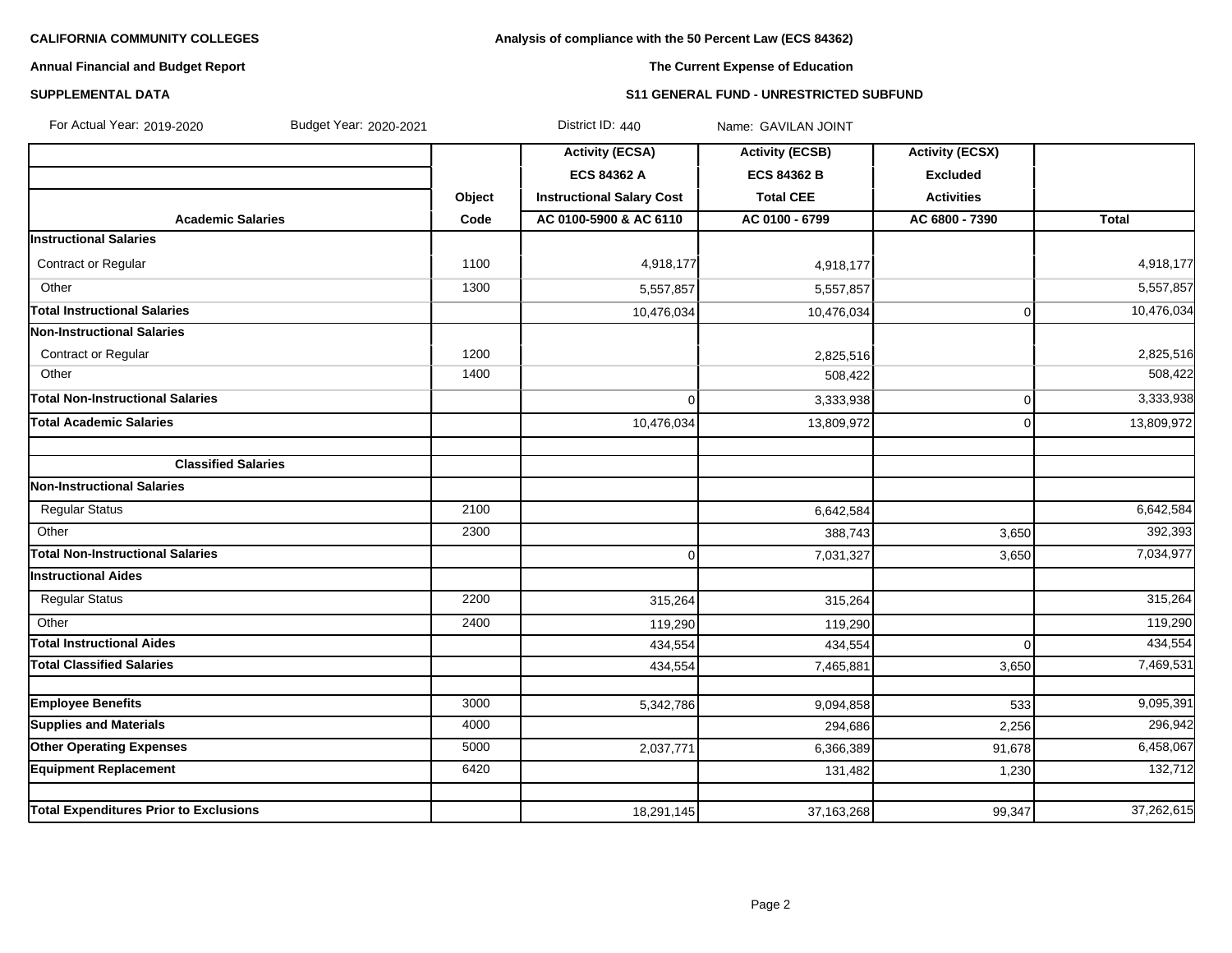**Analysis of compliance with the 50 Percent Law (ECS 84362)**

# **Annual Financial and Budget Report**

**The Current Expense of Education**

#### **SUPPLEMENTAL DATA S11 GENERAL FUND - UNRESTRICTED SUBFUND**

| For Actual Year: 2019-2020<br>Budget Year: 2020-2021                |                    | District ID: 440                 | Name: GAVILAN JOINT    |                        |               |
|---------------------------------------------------------------------|--------------------|----------------------------------|------------------------|------------------------|---------------|
|                                                                     |                    | <b>Activity (ECSA)</b>           | <b>Activity (ECSB)</b> | <b>Activity (ECSX)</b> |               |
|                                                                     |                    | <b>ECS 84362 A</b>               | <b>ECS 84362 B</b>     | <b>Excluded</b>        |               |
|                                                                     |                    | <b>Instructional Salary Cost</b> | <b>Total CEE</b>       | <b>Activities</b>      |               |
| <b>Exclusions</b>                                                   |                    | AC 0100-5900 & AC 6110           | AC 0100 - 6799         | AC 6800 - 7390         | <b>Total</b>  |
| <b>Activities to Exclude</b>                                        | <b>TOP Code</b>    |                                  |                        |                        |               |
| Instructional Staff-Retirees' Benefits and Retirement Incentives    | 5900               |                                  |                        |                        | $\Omega$      |
| Student Health Services Above Amount Collected                      | 6441               |                                  |                        |                        | 0             |
| <b>Student Transportation</b>                                       | 6491               |                                  |                        |                        | 0             |
| Noninstructional Staff-Retirees' Benefits and Retirement Incentives | 6740               |                                  |                        |                        | 0l            |
| <b>Objects to Exclude</b>                                           | <b>Object Code</b> |                                  |                        |                        |               |
| Rents and Leases                                                    | 5060               |                                  | 500,858                |                        | 500,858       |
| Lottery Expenditures                                                |                    |                                  |                        |                        |               |
| <b>Academic Salaries</b>                                            | 1000               |                                  |                        |                        | 0l            |
| <b>Classified Salaries</b>                                          | 2000               |                                  |                        |                        | <sub>0</sub>  |
| <b>Employee Benefits</b>                                            | 3000               |                                  |                        |                        | $\Omega$      |
| <b>Supplies and Materials</b>                                       | 4000               |                                  |                        |                        |               |
| Software                                                            | 4100               |                                  |                        |                        | <sub>0</sub>  |
| Books, Magazines, & Periodicals                                     | 4200               |                                  |                        |                        | ΩI            |
| <b>Instructional Supplies &amp; Materials</b>                       | 4300               |                                  | 57,328                 |                        | 57,328        |
| Noninstructional, Supplies & Materials                              | 4400               |                                  |                        |                        | <sup>ol</sup> |
| <b>Total Supplies and Materials</b>                                 |                    | $\mathbf 0$                      | 57,328                 | $\Omega$               | 57,328        |
| Other Operating Expenses and Services                               | 5000               |                                  |                        |                        | 0l            |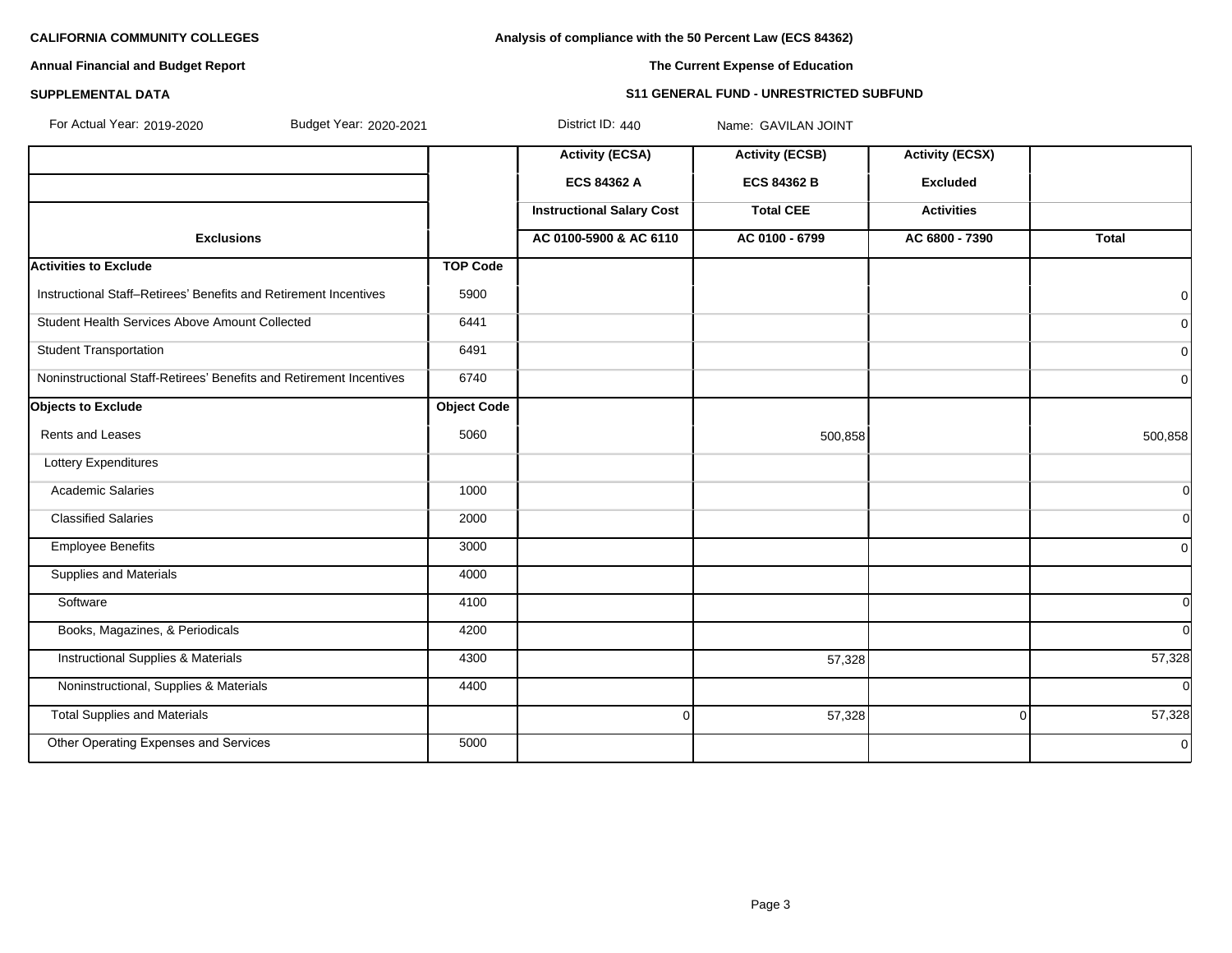# **Analysis of compliance with the 50 Percent Law (ECS 84362)**

# **Annual Financial and Budget Report**

# **The Current Expense of Education**

## **SUPPLEMENTAL DATA S11 GENERAL FUND - UNRESTRICTED SUBFUND**

| For Actual Year: 2019-2020<br>Budget Year: 2020-2021            |        | District ID: 440                 | Name: GAVILAN JOINT    |                        |                |
|-----------------------------------------------------------------|--------|----------------------------------|------------------------|------------------------|----------------|
|                                                                 |        | <b>Activity (ECSA)</b>           | <b>Activity (ECSB)</b> | <b>Activity (ECSX)</b> |                |
|                                                                 |        | ECS 84362 A                      | <b>ECS 84362 B</b>     | <b>Excluded</b>        |                |
|                                                                 | Object | <b>Instructional Salary Cost</b> | <b>Total CEE</b>       | <b>Activities</b>      |                |
|                                                                 | Code   | AC 0100-5900 & AC 6110           | AC 0100 - 6799         | AC 6800 - 7390         | <b>Total</b>   |
| <b>Capital Outlay</b>                                           | 6000   |                                  |                        |                        |                |
| <b>Library Books</b>                                            | 6300   |                                  | 2,333                  |                        | 2,333          |
| Equipment                                                       | 6400   |                                  |                        |                        |                |
| Equipment - Additional                                          | 6410   |                                  |                        |                        | $\overline{0}$ |
| Equipment - Replacement                                         | 6420   |                                  | 131,482                |                        | 131,482        |
| <b>Total Equipment</b>                                          |        | $\overline{0}$                   | 131,482                | $\mathbf 0$            | 131,482        |
| <b>Total Capital Outlay</b>                                     |        | $\overline{0}$                   | 133,815                | $\mathbf 0$            | 133,815        |
| Other Outgo                                                     | 7000   |                                  |                        |                        | $\Omega$       |
| <b>Total Exclusions</b>                                         |        | $\overline{0}$                   | 692,001                | 0                      | 692,001        |
| <b>Total for ECS 84362, 50% Law</b>                             |        | 18,291,145                       | 36,471,267             | 99,347                 | 36,570,614     |
| Percent of CEE (Instructional Salary Cost / Total CEE)          |        | 50.15%                           | 100.00%                |                        |                |
| 50% of Current Expense of Education                             |        |                                  | 18,235,634             |                        |                |
| Nonexempted (Remaining) Deficiency from second                  |        |                                  |                        |                        |                |
| preceeding Fiscal Year                                          |        |                                  |                        |                        |                |
| Amount Required to be Expended for Salaries of Classroom        |        | 18,291,145                       | 36,471,267             | 99,347                 | 36,570,614     |
| Instructors                                                     |        |                                  |                        |                        |                |
| <b>Reconciliation to Unrestricted General Fund Expenditures</b> |        |                                  |                        |                        |                |
| <b>Total Expenditures Prior to Exclusions</b>                   |        | 18,291,145                       | 37, 163, 268           | 99,347                 | 37,262,615     |
| <b>Capital Expenditures</b>                                     | 6000   | 1,850                            | 102,052                | 728                    | 102,780        |
| Equipment Replacement (Back out)                                | 6420   |                                  | (93,087)               | (728)                  | (93, 815)      |
| <b>Total Unrestricted General Fund Expenditures</b>             |        | 18,292,995                       | 37, 172, 233           | 99,347                 | 37,271,580     |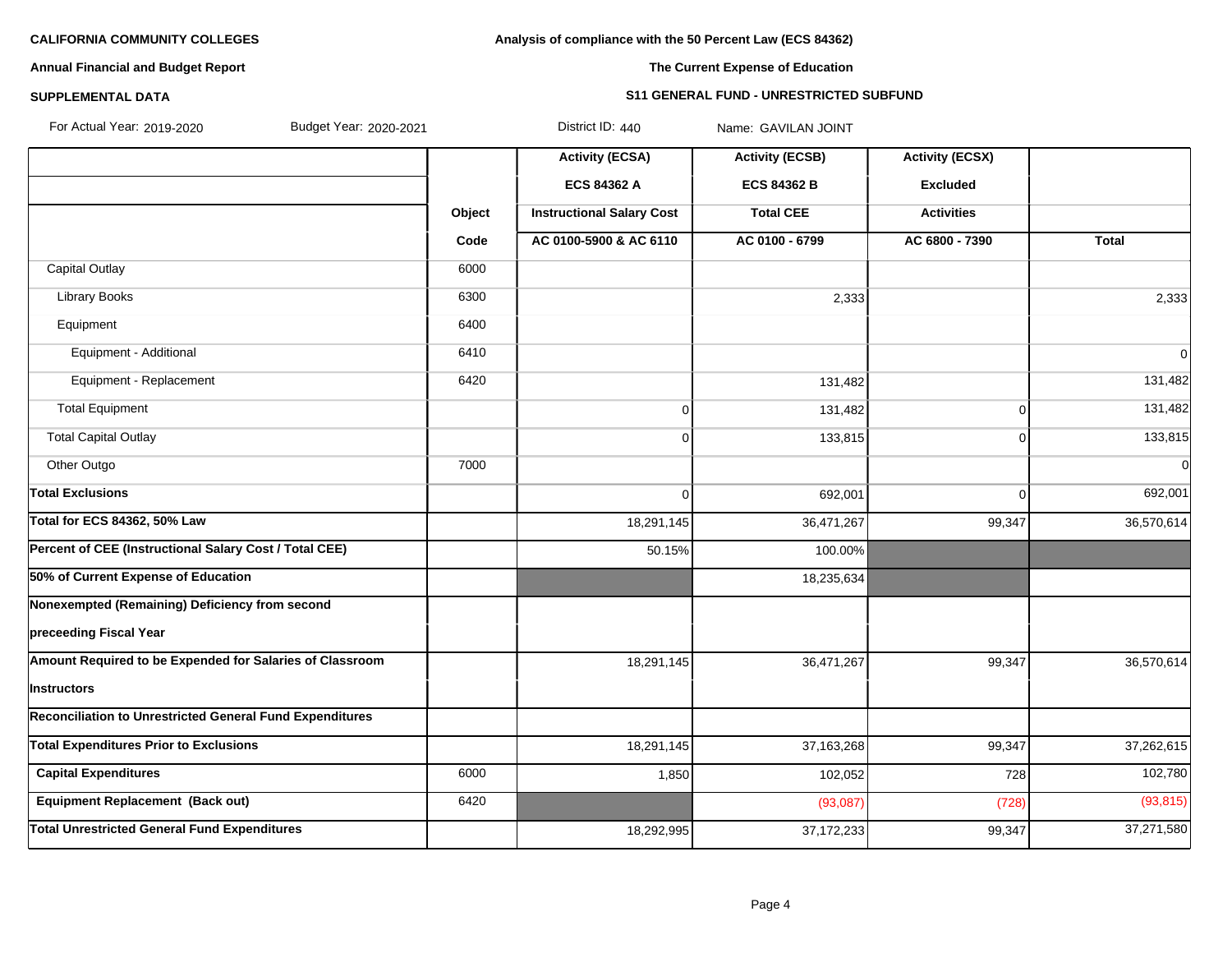#### **COMBINED BALANCE SHEET 10 General Fund — Combined**

### **(Total Unrestricted and Restricted)**

| For Year Ended June 30, 2020                    | District ID: 440<br>Name: GAVILAN JOINT |                     |                     |                     |  |  |
|-------------------------------------------------|-----------------------------------------|---------------------|---------------------|---------------------|--|--|
|                                                 |                                         | 11                  | 12                  | 10                  |  |  |
|                                                 | CA                                      | <b>General Fund</b> | <b>General Fund</b> | <b>General Fund</b> |  |  |
| <b>Description</b>                              | (Object)                                | <b>Unrestricted</b> | <b>Restricted</b>   | <b>COMBINED</b>     |  |  |
| <b>ASSETS</b>                                   |                                         |                     |                     |                     |  |  |
| Cash, Investments, and Receivables              | 9100                                    |                     |                     |                     |  |  |
| Cash:                                           |                                         |                     |                     |                     |  |  |
| Awaiting Deposit and in Banks                   | 9111                                    |                     |                     | $\Omega$            |  |  |
| In County Treasury                              | 9112                                    | 16,000              |                     | 16,000              |  |  |
| Cash With Fiscal Agents                         | 9113                                    | 500                 |                     | 500                 |  |  |
| Revolving Cash Accounts                         | 9114                                    | 11,000              |                     | 11,000              |  |  |
| Investments (at cost)                           | 9120                                    |                     |                     | $\Omega$            |  |  |
| <b>Accounts Receivable</b>                      | 9130                                    | 1,744,338           | 1,716,127           | 3,460,465           |  |  |
| Due from Other Funds                            | 9140                                    |                     |                     | 0                   |  |  |
| Inventories, Stores, and Prepaid Items          | 9200                                    |                     |                     |                     |  |  |
| <b>Inventories and Stores</b>                   | 9210                                    |                     |                     | 0                   |  |  |
| Prepaid Items                                   | 9220                                    | 126,191             |                     | 126,191             |  |  |
| <b>TOTAL ASSETS</b>                             |                                         | 1,898,029           | 1,716,127           | 3,614,156           |  |  |
| <b>LIABILITIES</b>                              |                                         |                     |                     |                     |  |  |
| <b>Current Liabilities and Deferred Revenue</b> | 9500                                    |                     |                     |                     |  |  |
| <b>Accounts Payable</b>                         | 9510                                    | 2,797,751           | 176,738             | 2,974,489           |  |  |
| Accrued Salaries and Wages Payable              | 9520                                    | 534,682             | 544,330             | 1,079,012           |  |  |
| <b>Compensated Absences Payable Current</b>     | 9530                                    |                     |                     | $\Omega$            |  |  |
| Due to Other Funds                              | 9540                                    | (342)               |                     | (342)               |  |  |
| <b>Temporary Loans</b>                          | 9550                                    | 4,000,000           |                     | 4,000,000           |  |  |
| Current Portion of Long-Term Debt               | 9560                                    |                     |                     | 0                   |  |  |
| <b>Deferred Revenues</b>                        | 9570                                    | (72, 958)           | 2,957,664           | 2,884,706           |  |  |
| <b>TOTAL LIABILITIES</b>                        |                                         | 7,259,133           | 3,678,732           | 10,937,865          |  |  |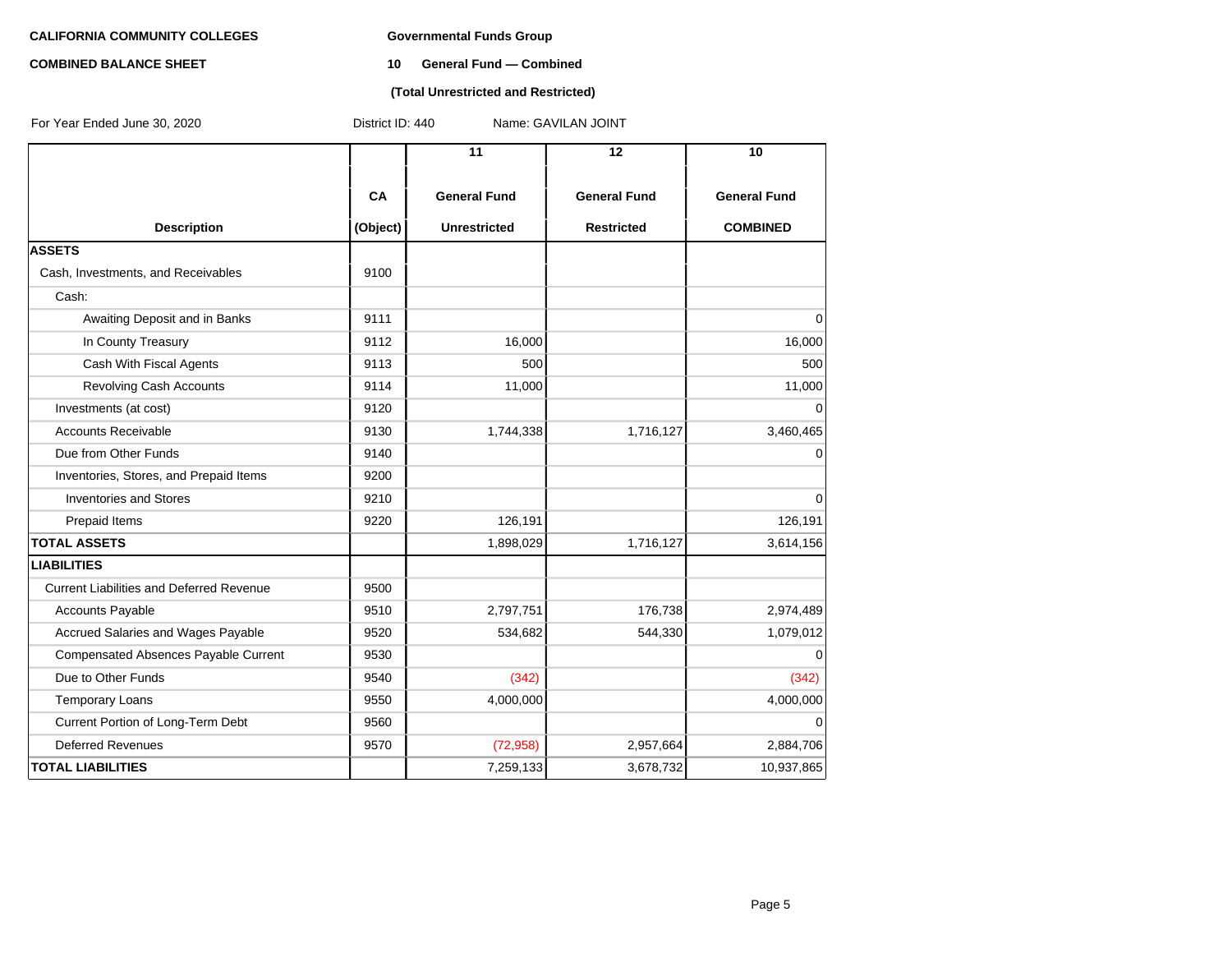#### **COMBINED BALANCE SHEET 10 General Fund — Combined**

### **(Total Unrestricted and Restricted)**

| For Year Ended June 30, 2020                    | District ID: 440 |                     | Name: GAVILAN JOINT |                     |  |
|-------------------------------------------------|------------------|---------------------|---------------------|---------------------|--|
|                                                 |                  | 11                  | 12                  | 10                  |  |
|                                                 | <b>CA</b>        | <b>General Fund</b> | <b>General Fund</b> | <b>General Fund</b> |  |
| <b>Description</b>                              | (Object)         | <b>Unrestricted</b> | <b>Restricted</b>   | <b>COMBINED</b>     |  |
| <b>FUND BALANCE (NON-GASB 54)</b>               |                  |                     |                     |                     |  |
| <b>Fund Balance Reserved</b>                    | 9710             |                     |                     | 0                   |  |
| NonCash Assets                                  | 9711             |                     |                     | 0                   |  |
| Amounts Restricted by Law for Specific Purposes | 9712             |                     |                     | 0                   |  |
| Reserve for Encumbrances Credit                 | 9713             |                     |                     | $\mathbf 0$         |  |
| Reserve for Encumbrances Debit                  | 9714             |                     |                     | $\mathbf 0$         |  |
| <b>Reserve for Debt Services</b>                | 9715             |                     |                     | $\mathbf 0$         |  |
| Assigned/Committed                              | 9754             |                     |                     | $\Omega$            |  |
| Unassigned                                      | 9790             | 2,182,591           | 96,134              | 2,278,725           |  |
| <b>Total Fund Balance</b>                       |                  | 2,182,591           | 96,134              | 2,278,725           |  |
| <b>Fund Balance (GASB 54)</b>                   | 9750             |                     |                     |                     |  |
| Nonspendable Fund Balance                       | 9751             |                     |                     | $\mathbf 0$         |  |
| <b>Restricted Fund Balance</b>                  | 9752             |                     |                     | $\Omega$            |  |
| <b>Committed Fund Balance</b>                   | 9753             |                     |                     | $\mathbf 0$         |  |
| Assigned Fund Balance                           | 9754             |                     |                     | $\Omega$            |  |
| <b>Total Designated Fund Balance</b>            |                  | $\overline{0}$      | $\overline{0}$      | $\mathbf 0$         |  |
| Uncommitted Fund Balance                        | 9790             |                     |                     | $\Omega$            |  |
| <b>TOTAL FUND EQUITY</b>                        |                  | 2,182,591           | 96,134              | 2,278,725           |  |
| <b>TOTAL LIABILITIES AND FUND EQUITY</b>        |                  | 9,441,724           | 3,774,866           | 13,216,590          |  |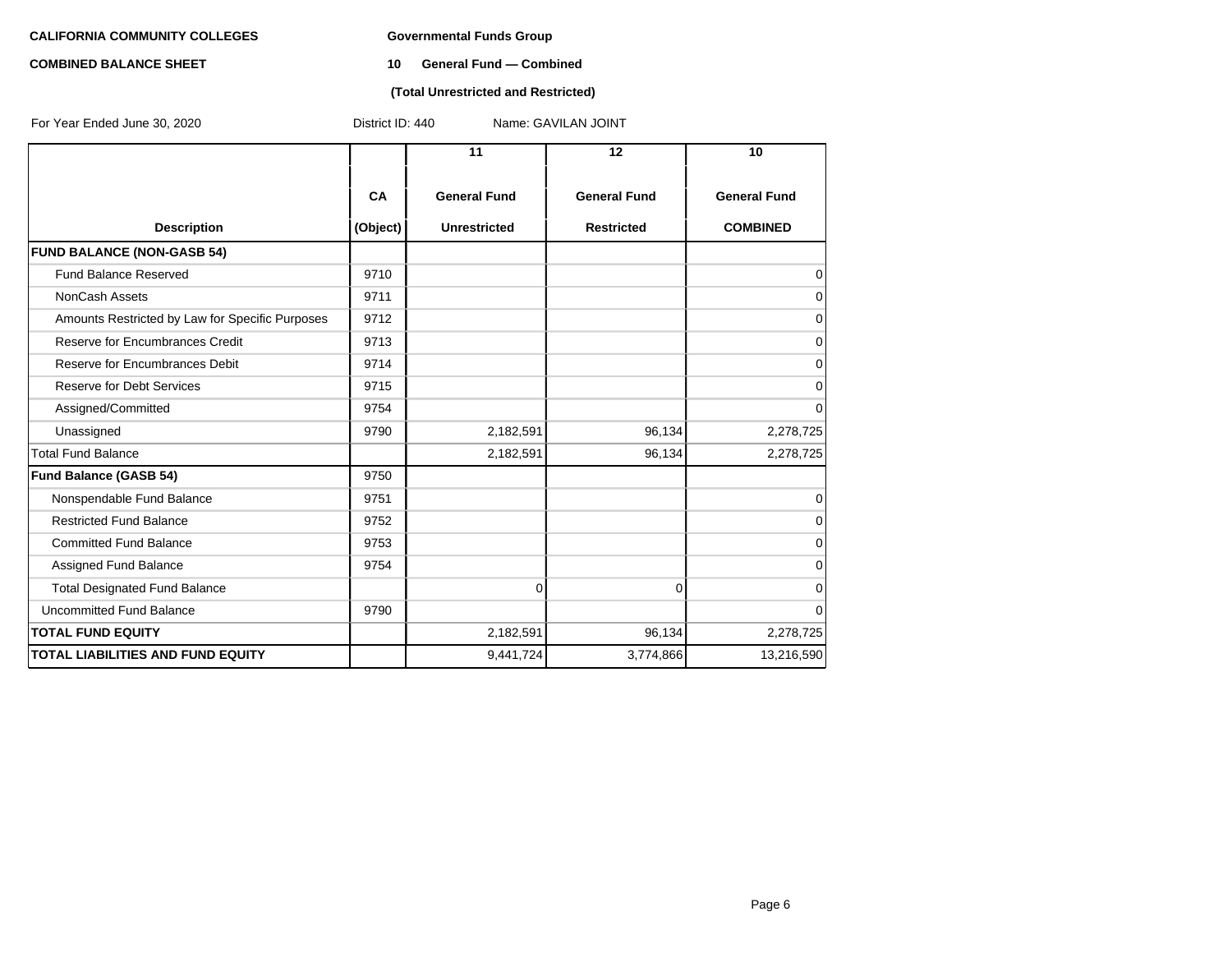**Annual Financial and Budget Report 20 Debt Service Funds:**

- 
- **21 Bond Interest and Redemption Fund**
- **22 Revenue Bond Interest and Redemption Fund**
- **COMBINED BALANCE SHEET 29 Other Debt Service Fund**

|                                                 |          | 21                     | 22                     | 29                  |
|-------------------------------------------------|----------|------------------------|------------------------|---------------------|
|                                                 |          | <b>Bond Interest</b>   | <b>Revenue Bond</b>    |                     |
|                                                 | CA       | and                    | Interest and           | <b>Other Debt</b>   |
| <b>Description</b>                              | (Object) | <b>Redemption Fund</b> | <b>Redemption Fund</b> | <b>Service Fund</b> |
| <b>ASSETS</b>                                   |          |                        |                        |                     |
| Cash, Investments, and Receivables              | 9100     |                        |                        |                     |
| Cash:                                           |          |                        |                        |                     |
| Awaiting Deposit and in Banks                   | 9111     |                        |                        |                     |
| In County Treasury                              | 9112     |                        |                        |                     |
| Cash With Fiscal Agents                         | 9113     |                        |                        | 5,808,342           |
| Investments (at cost)                           | 9120     |                        |                        |                     |
| <b>Accounts Receivable</b>                      | 9130     |                        |                        |                     |
| Due from Other Funds                            | 9140     |                        |                        |                     |
| <b>TOTAL ASSETS</b>                             |          | $\Omega$               | 0                      | 5,808,342           |
| <b>LIABILITIES</b>                              |          |                        |                        |                     |
| <b>Current Liabilities and Deferred Revenue</b> | 9500     |                        |                        |                     |
| <b>Accounts Payable</b>                         | 9510     |                        |                        |                     |
| Accrued Salaries and Wages Payable              | 9520     |                        |                        |                     |
| <b>Compensated Absences Payable Current</b>     | 9530     |                        |                        |                     |
| Due to Other Funds                              | 9540     |                        |                        |                     |
| <b>Temporary Loans</b>                          | 9550     |                        |                        |                     |
| Current Portion of Long-Term Debt               | 9560     |                        |                        |                     |
| <b>Deferred Revenues</b>                        | 9570     |                        |                        |                     |
| <b>TOTAL LIABILITIES</b>                        |          | $\overline{0}$         | 0                      | $\overline{0}$      |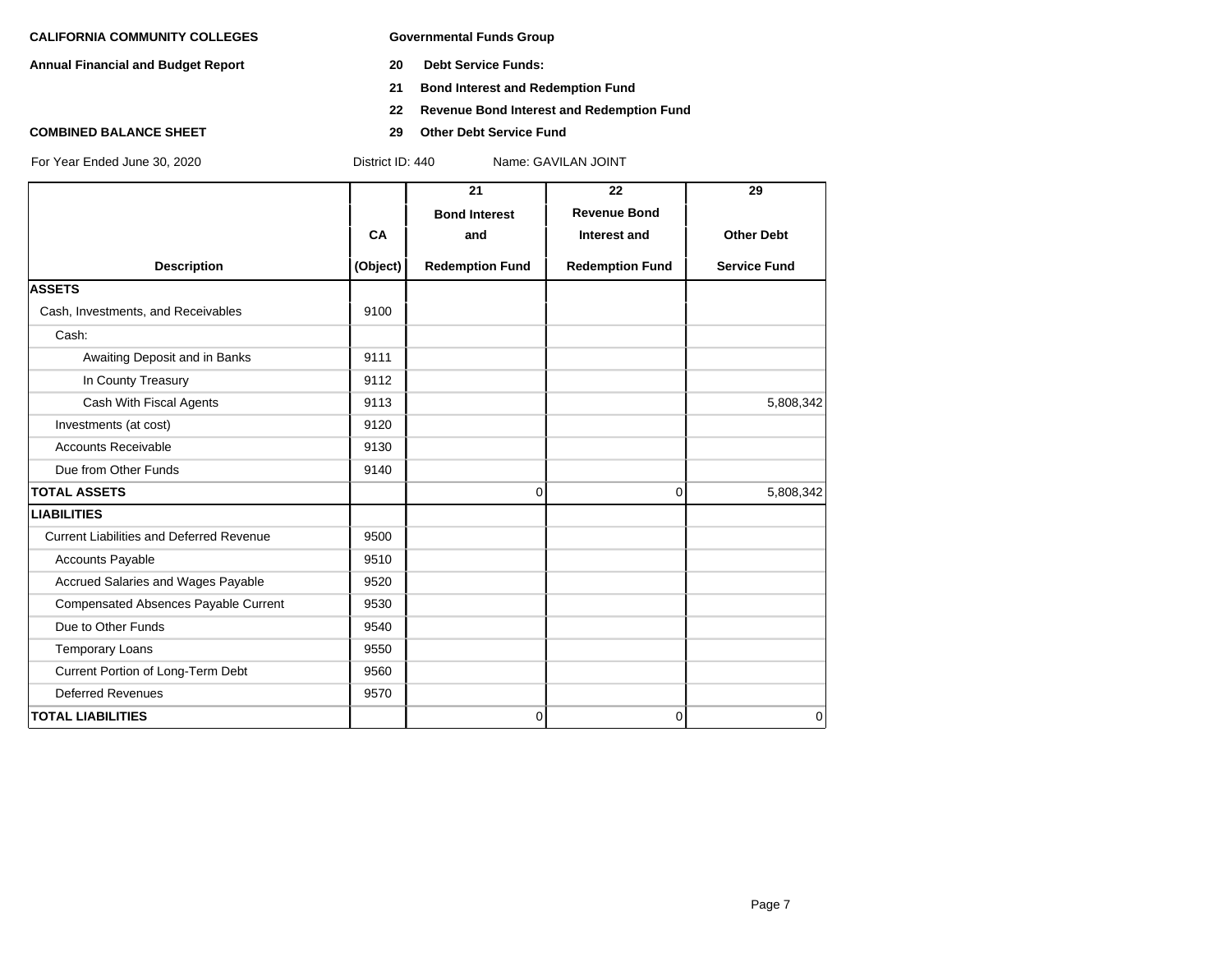**Annual Financial and Budget Report 20 Debt Service Funds:**

- 
- **21 Bond Interest and Redemption Fund**
- **22 Revenue Bond Interest and Redemption Fund**
- **COMBINED BALANCE SHEET 29 Other Debt Service Fund**

|                                                 |           | 21                     | 22                     | 29                  |
|-------------------------------------------------|-----------|------------------------|------------------------|---------------------|
|                                                 |           | <b>Bond Interest</b>   | <b>Revenue Bond</b>    |                     |
|                                                 | <b>CA</b> | and                    | Interest and           | <b>Other Debt</b>   |
| <b>Description</b>                              | (Object)  | <b>Redemption Fund</b> | <b>Redemption Fund</b> | <b>Service Fund</b> |
| <b>FUND BALANCE (NON-GASB 54)</b>               |           |                        |                        |                     |
| Fund Balance Reserved                           | 9710      |                        |                        |                     |
| NonCash Assets                                  | 9711      |                        |                        |                     |
| Amounts Restricted by Law for Specific Purposes | 9712      |                        |                        |                     |
| Reserve for Encumbrances Credit                 | 9713      |                        |                        |                     |
| Reserve for Encumbrances Debit                  | 9714      |                        |                        |                     |
| <b>Reserve for Debt Services</b>                | 9715      |                        |                        |                     |
| Assigned/Committed                              | 9754      |                        |                        |                     |
| Unassigned                                      | 9790      | 7,539,901              |                        | 6,168,916           |
| <b>Total Fund Balance</b>                       |           | 7,539,901              | 0                      | 6,168,916           |
| <b>Fund Balance (GASB 54)</b>                   | 9750      |                        |                        |                     |
| Nonspendable Fund Balance                       | 9751      |                        |                        |                     |
| <b>Restricted Fund Balance</b>                  | 9752      |                        |                        |                     |
| <b>Committed Fund Balance</b>                   | 9753      |                        |                        |                     |
| Assigned Fund Balance                           | 9754      |                        |                        |                     |
| <b>Total Designated Fund Balance</b>            |           | 0                      | $\Omega$               | $\mathbf 0$         |
| Uncommitted Fund Balance                        | 9790      |                        |                        |                     |
| <b>TOTAL FUND EQUITY</b>                        |           | 7,539,901              | 0                      | 6,168,916           |
| <b>TOTAL LIABILITIES AND FUND EQUITY</b>        |           | 7,539,901              | $\Omega$               | 6,168,916           |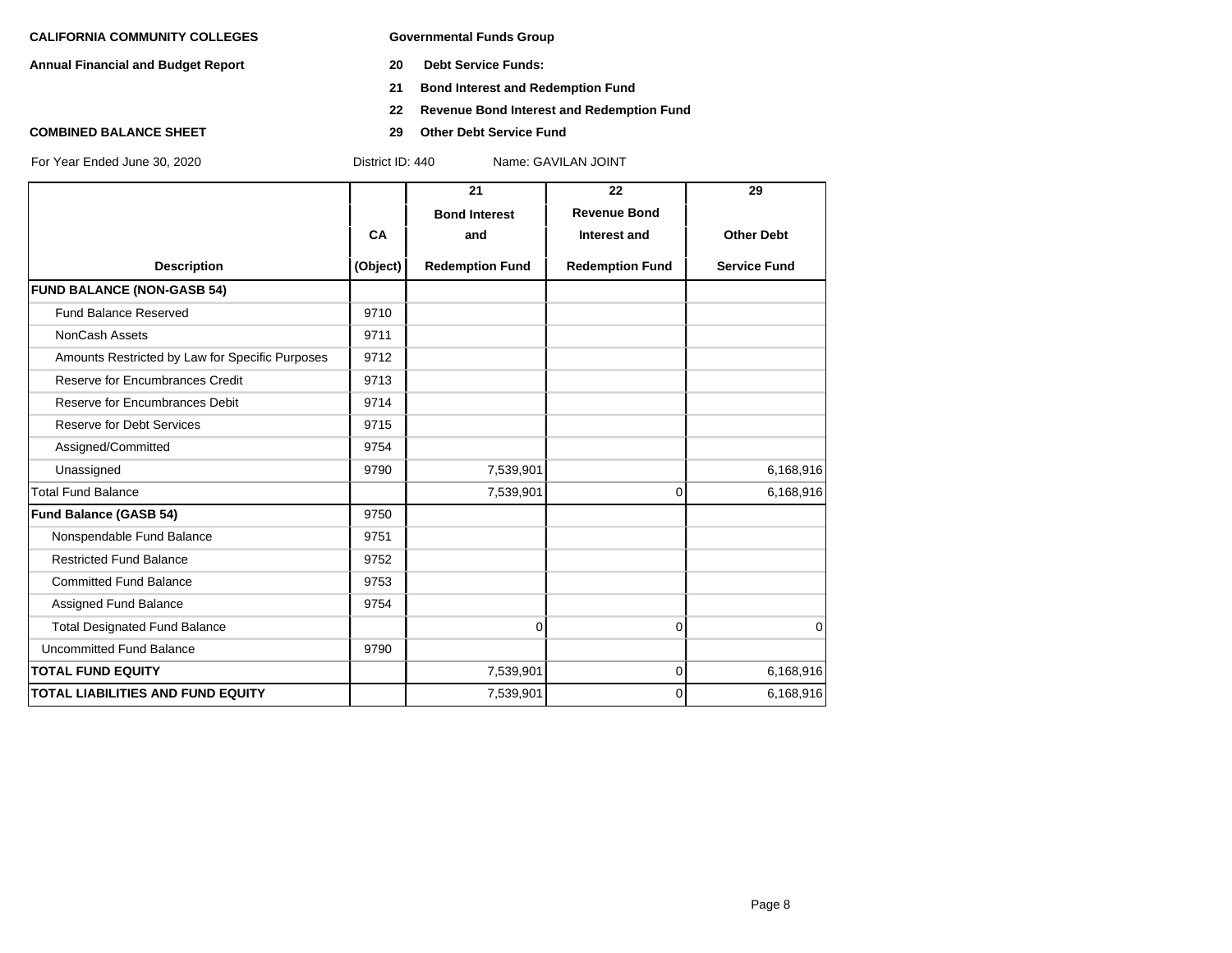**Annual Financial and Budget Report 30 Special Revenue Funds:**

- **31 Bookstore Fund 34 Farm Operation Fund**
- 
- **COMBINED BALANCE SHEET 33 Child Development Fund 39 Other Special Revenue Fund**

**32 Cafeteria Fund 35 Revenue Bond Project Fund**

|                                                 |           | 31                    | 32                    | 33                                 | 34                    | $\overline{35}$     | 39                   |
|-------------------------------------------------|-----------|-----------------------|-----------------------|------------------------------------|-----------------------|---------------------|----------------------|
|                                                 | <b>CA</b> |                       |                       | <b>Child</b><br><b>Development</b> | <b>Farm Operation</b> | <b>Revenue Bond</b> | <b>Other Special</b> |
| <b>Description</b>                              | (Object)  | <b>Bookstore Fund</b> | <b>Cafeteria Fund</b> | <b>Fund</b>                        | <b>Fund</b>           | <b>Project Fund</b> | <b>Revenue Fund</b>  |
| <b>ASSETS</b>                                   |           |                       |                       |                                    |                       |                     |                      |
| Cash, Investments, and Receivables              | 9100      |                       |                       |                                    |                       |                     |                      |
| Cash:                                           |           |                       |                       |                                    |                       |                     |                      |
| Awaiting Deposit and in Banks                   | 9111      |                       |                       |                                    |                       |                     |                      |
| In County Treasury                              | 9112      |                       |                       |                                    |                       |                     |                      |
| Cash With Fiscal Agents                         | 9113      |                       |                       |                                    |                       |                     |                      |
| Revolving Cash Accounts                         | 9114      |                       |                       |                                    |                       |                     |                      |
| Investments (at cost)                           | 9120      |                       |                       |                                    |                       |                     |                      |
| <b>Accounts Receivable</b>                      | 9130      |                       |                       |                                    |                       |                     |                      |
| Due from Other Funds                            | 9140      |                       |                       |                                    |                       |                     |                      |
| Inventories, Stores, and Prepaid Items          | 9200      |                       |                       |                                    |                       |                     |                      |
| <b>Inventories and Stores</b>                   | 9210      |                       |                       |                                    |                       |                     |                      |
| Prepaid Items                                   | 9220      |                       |                       |                                    |                       |                     |                      |
| <b>TOTAL ASSETS</b>                             |           | 0                     | $\overline{0}$        | 0                                  | 0                     | $\Omega$            | 0                    |
| <b>LIABILITIES</b>                              |           |                       |                       |                                    |                       |                     |                      |
| <b>Current Liabilities and Deferred Revenue</b> | 9500      |                       |                       |                                    |                       |                     |                      |
| <b>Accounts Payable</b>                         | 9510      |                       |                       |                                    |                       |                     |                      |
| Accrued Salaries and Wages Payable              | 9520      |                       |                       |                                    |                       |                     |                      |
| <b>Compensated Absences Payable Current</b>     | 9530      |                       |                       |                                    |                       |                     |                      |
| Due to Other Funds                              | 9540      |                       |                       |                                    |                       |                     |                      |
| <b>Temporary Loans</b>                          | 9550      |                       |                       |                                    |                       |                     |                      |
| Current Portion of Long-Term Debt               | 9560      |                       |                       |                                    |                       |                     |                      |
| <b>Deferred Revenues</b>                        | 9570      |                       |                       |                                    |                       |                     |                      |
| <b>TOTAL LIABILITIES</b>                        |           | 0                     | $\overline{0}$        | 0                                  | 0                     | $\overline{0}$      | 0                    |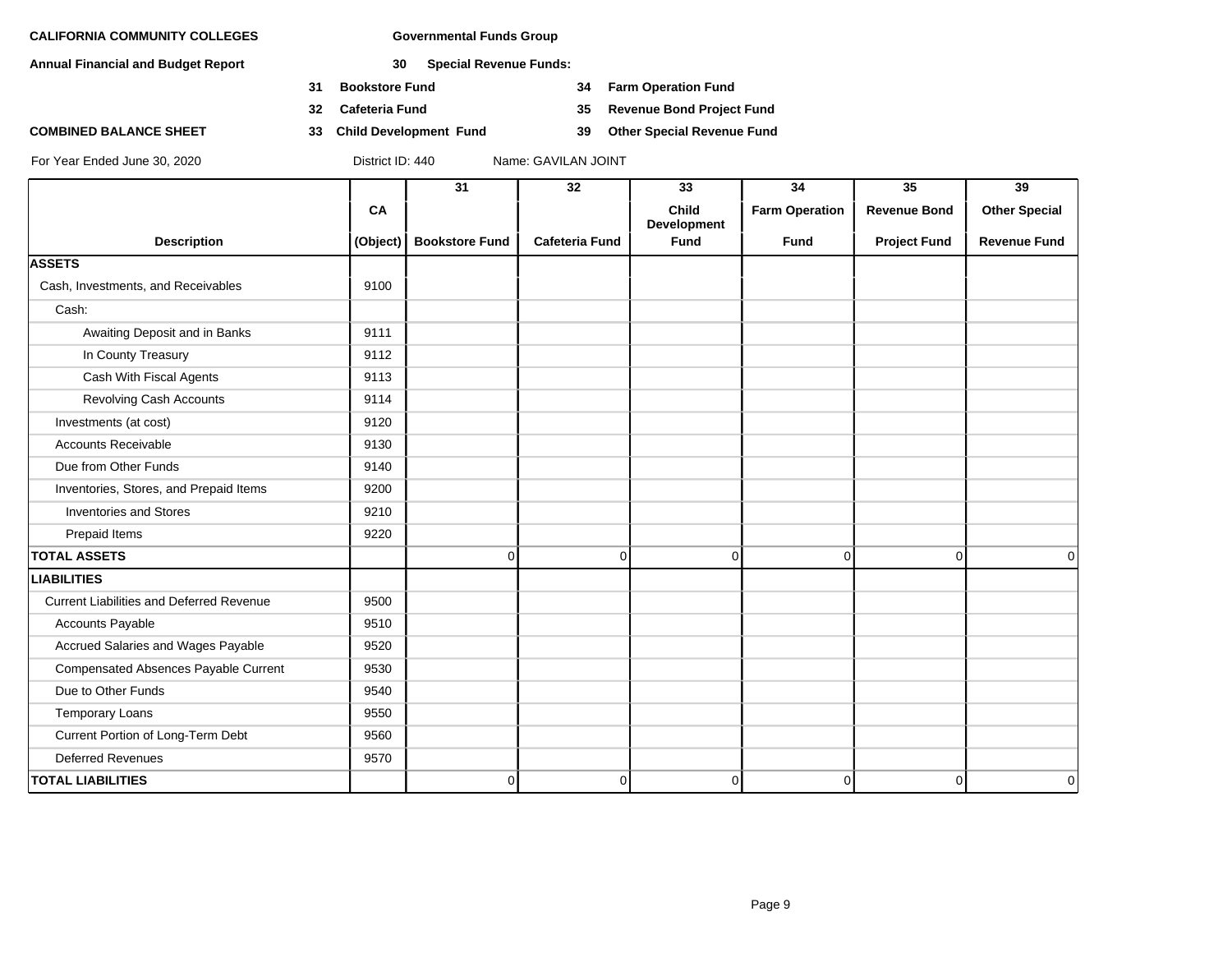**Annual Financial and Budget Report 30 Special Revenue Funds:**

- **31 Bookstore Fund 34 Farm Operation Fund**
- 
- **COMBINED BALANCE SHEET 33 Child Development Fund 39 Other Special Revenue Fund**

**32 Cafeteria Fund 35 Revenue Bond Project Fund**

|                                                 |          | 31                    | 32                    | 33                                 | 34                    | 35                  | 39                   |
|-------------------------------------------------|----------|-----------------------|-----------------------|------------------------------------|-----------------------|---------------------|----------------------|
|                                                 | CA       |                       |                       | <b>Child</b><br><b>Development</b> | <b>Farm Operation</b> | <b>Revenue Bond</b> | <b>Other Special</b> |
| <b>Description</b>                              | (Object) | <b>Bookstore Fund</b> | <b>Cafeteria Fund</b> | <b>Fund</b>                        | <b>Fund</b>           | <b>Project Fund</b> | <b>Revenue Fund</b>  |
| <b>FUND BALANCE (NON-GASB 54)</b>               |          |                       |                       |                                    |                       |                     |                      |
| <b>Fund Balance Reserved</b>                    | 9710     | n                     | 0                     | <sup>0</sup>                       | ŋ                     | <sup>n</sup>        | 0                    |
| NonCash Assets                                  | 9711     |                       | 0                     |                                    |                       |                     | 0                    |
| Amounts Restricted by Law for Specific Purposes | 9712     |                       | n                     |                                    |                       |                     | 0                    |
| Reserve for Encumbrances Credit                 | 9713     |                       | 0                     | 0                                  | ∩                     | $\Omega$            | $\mathbf 0$          |
| Reserve for Encumbrances Debit                  | 9714     |                       | $\Omega$              | 0                                  | O                     | $\Omega$            | 0                    |
| <b>Reserve for Debt Services</b>                | 9715     |                       | n                     | ∩                                  |                       |                     | 0                    |
| Assigned/Committed                              | 9754     |                       | 0                     | $\Omega$                           | $\Omega$              | $\Omega$            | $\mathbf 0$          |
| Unassigned                                      | 9790     | 0                     | $\Omega$              | 0                                  | $\Omega$              | $\Omega$            | 0                    |
| <b>Total Fund Balance</b>                       |          |                       | 0                     | ∩                                  | $\Omega$              | $\cap$              | 0                    |
| <b>Fund Balance (GASB 54)</b>                   | 9750     |                       |                       |                                    |                       |                     |                      |
| Nonspendable Fund Balance                       | 9751     | O                     | $\Omega$              | $\Omega$                           | 0                     | $\Omega$            | 0                    |
| <b>Restricted Fund Balance</b>                  | 9752     |                       | ∩                     |                                    |                       |                     | 0                    |
| <b>Committed Fund Balance</b>                   | 9753     |                       | 0                     |                                    |                       |                     | 0                    |
| Assigned Fund Balance                           | 9754     | n                     | $\Omega$              | 0                                  | O                     | $\Omega$            | 0                    |
| <b>Total Designated Fund Balance</b>            |          |                       | n                     |                                    |                       |                     | 0                    |
| <b>Uncommitted Fund Balance</b>                 | 9790     |                       | 0                     | 0                                  | $\Omega$              | U                   | 0                    |
| <b>TOTAL FUND EQUITY</b>                        |          | 0                     | $\Omega$              | 0                                  | 0                     | $\Omega$            | 0                    |
| <b>TOTAL LIABILITIES AND FUND EQUITY</b>        |          |                       | 0                     | 0                                  |                       |                     | 0                    |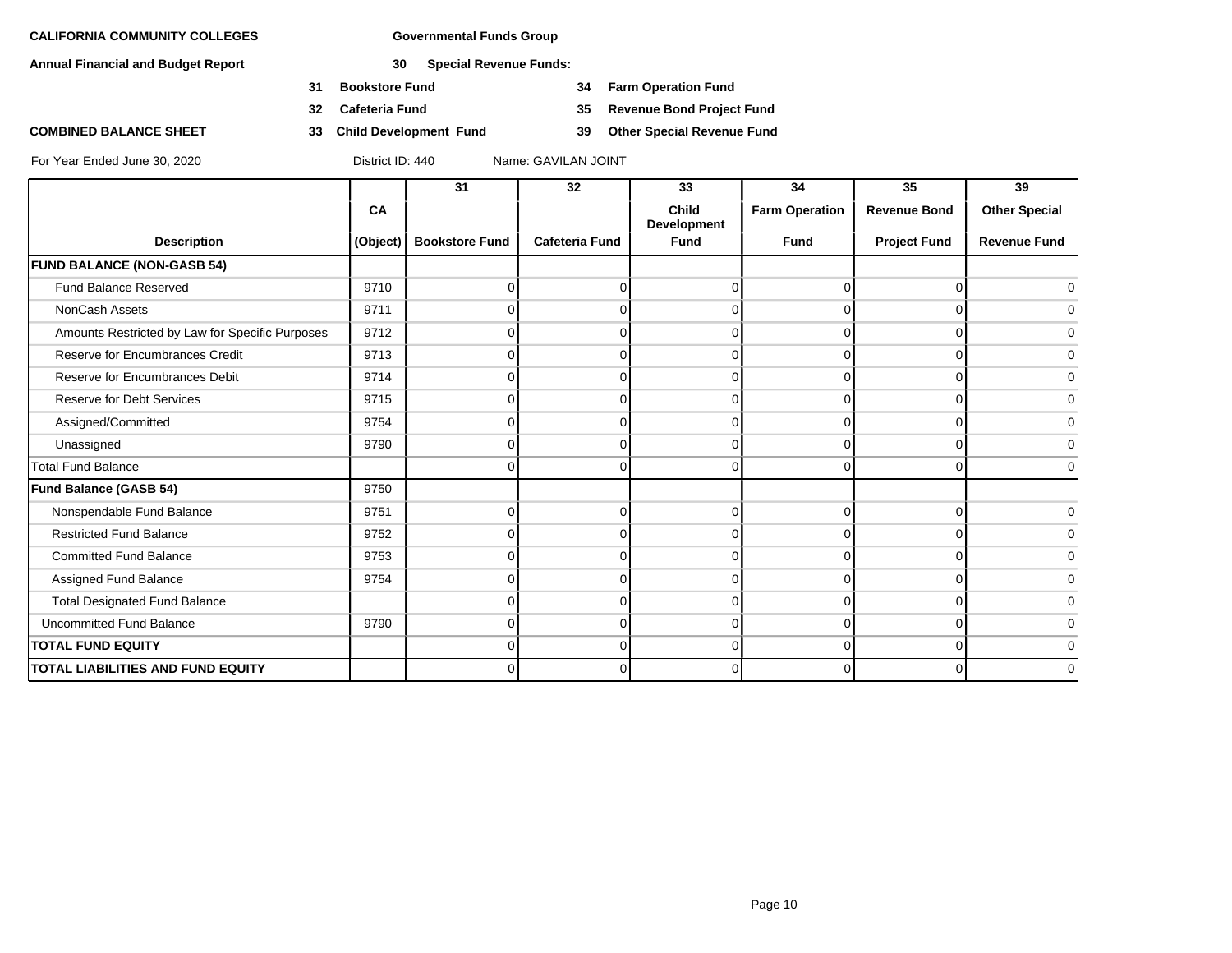**Annual Financial and Budget Report 40 Capital Projects Funds:**

For Year Ended June 30, 2020 District ID: 440 Name: GAVILAN JOINT

- - **41 Capital Outlay Projects Fund**
- **COMBINED BALANCE SHEET 42 Revenue Bond Construction Fund**

|                                                 |          | 41                    | 42                       | 43                        |
|-------------------------------------------------|----------|-----------------------|--------------------------|---------------------------|
|                                                 | CA       | <b>Capital Outlay</b> | <b>Revenue Bond</b>      | <b>General Obligation</b> |
| <b>Description</b>                              | (Object) | <b>Projects Fund</b>  | <b>Construction Fund</b> | <b>Bond Fund</b>          |
| <b>ASSETS</b>                                   |          |                       |                          |                           |
| Cash, Investments, and Receivables              | 9100     |                       |                          |                           |
| Cash:                                           |          |                       |                          |                           |
| Awaiting Deposit and in Banks                   | 9111     |                       |                          |                           |
| In County Treasury                              | 9112     |                       |                          |                           |
| Cash With Fiscal Agents                         | 9113     |                       |                          |                           |
| Revolving Cash Accounts                         | 9114     |                       |                          |                           |
| Investments (at cost)                           | 9120     |                       |                          |                           |
| <b>Accounts Receivable</b>                      | 9130     | 546                   | 100,218                  |                           |
| Due from Other Funds                            | 9140     | 220,000               |                          |                           |
| Inventories, Stores, and Prepaid Items          | 9200     |                       |                          |                           |
| <b>Inventories and Stores</b>                   | 9210     |                       |                          |                           |
| Prepaid Items                                   | 9220     |                       |                          |                           |
| <b>TOTAL ASSETS</b>                             |          | 220,546               | 100,218                  | $\Omega$                  |
| <b>LIABILITIES</b>                              |          |                       |                          |                           |
| <b>Current Liabilities and Deferred Revenue</b> | 9500     |                       |                          |                           |
| <b>Accounts Payable</b>                         | 9510     | 7,091                 | 474,494                  |                           |
| Accrued Salaries and Wages Payable              | 9520     |                       |                          |                           |
| Compensated Absences Payable Current            | 9530     |                       |                          |                           |
| Due to Other Funds                              | 9540     |                       |                          |                           |
| <b>Temporary Loans</b>                          | 9550     |                       |                          |                           |
| Current Portion of Long-Term Debt               | 9560     |                       |                          |                           |
| <b>Deferred Revenues</b>                        | 9570     |                       |                          |                           |
| <b>TOTAL LIABILITIES</b>                        |          | 7,091                 | 474,494                  | $\mathbf 0$               |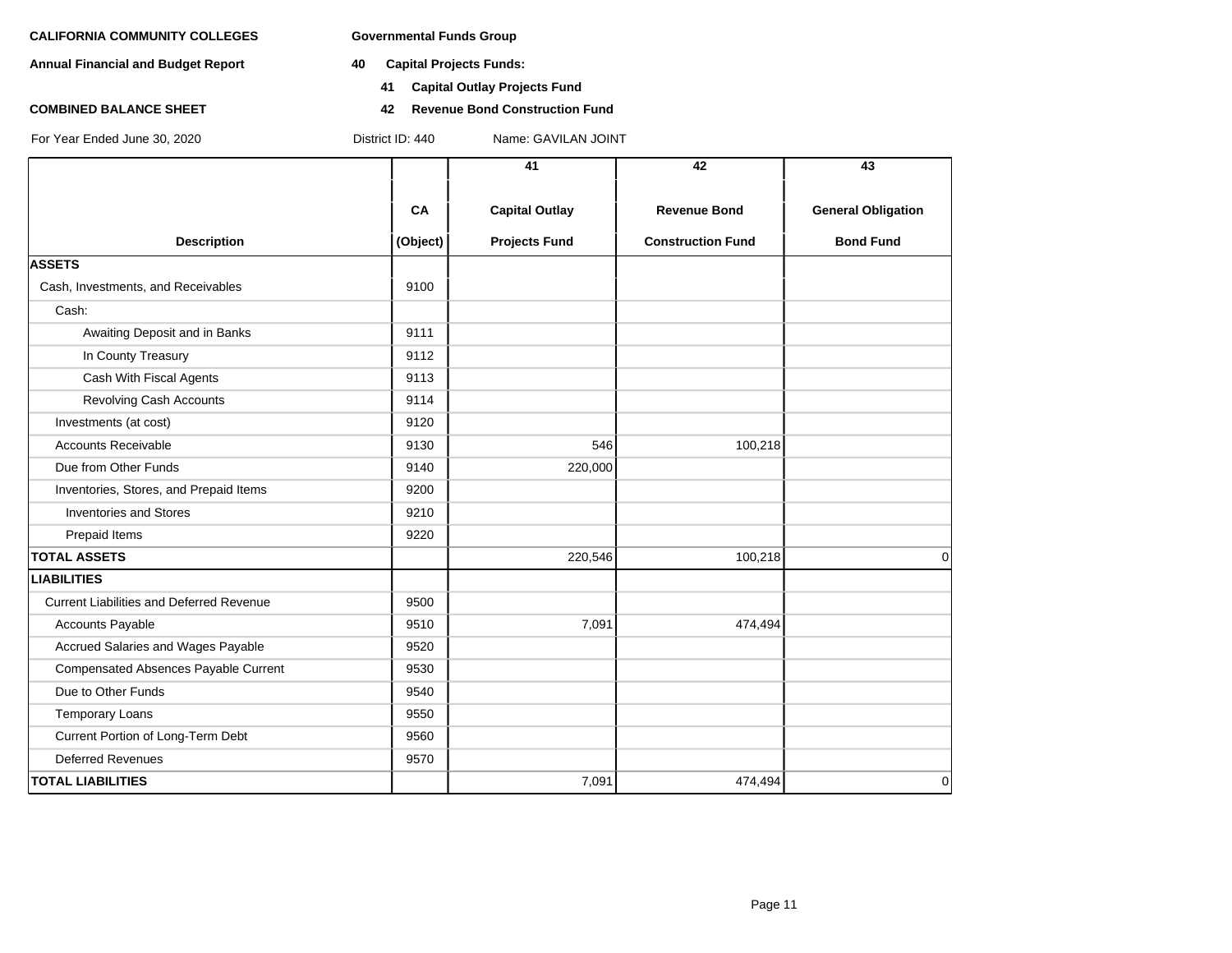**Annual Financial and Budget Report 40 Capital Projects Funds:**

- - **41 Capital Outlay Projects Fund**
- **COMBINED BALANCE SHEET 42 Revenue Bond Construction Fund**

|                                                 |          | 41                    | 42                       | 43                        |
|-------------------------------------------------|----------|-----------------------|--------------------------|---------------------------|
|                                                 | CA       | <b>Capital Outlay</b> | <b>Revenue Bond</b>      | <b>General Obligation</b> |
| <b>Description</b>                              | (Object) | <b>Projects Fund</b>  | <b>Construction Fund</b> | <b>Bond Fund</b>          |
| <b>FUND BALANCE (NON-GASB 54)</b>               |          |                       |                          |                           |
| <b>Fund Balance Reserved</b>                    | 9710     |                       |                          |                           |
| NonCash Assets                                  | 9711     |                       |                          |                           |
| Amounts Restricted by Law for Specific Purposes | 9712     |                       |                          |                           |
| Reserve for Encumbrances Credit                 | 9713     |                       |                          |                           |
| Reserve for Encumbrances Debit                  | 9714     |                       |                          |                           |
| <b>Reserve for Debt Services</b>                | 9715     |                       |                          |                           |
| Assigned/Committed                              | 9754     |                       |                          |                           |
| Unassigned                                      | 9790     | 1,492,889             | 25,379,682               |                           |
| <b>Total Fund Balance</b>                       |          | 1,492,889             | 25,379,682               | 0                         |
| Fund Balance (GASB 54)                          | 9750     |                       |                          |                           |
| Nonspendable Fund Balance                       | 9751     |                       |                          |                           |
| <b>Restricted Fund Balance</b>                  | 9752     |                       |                          |                           |
| <b>Committed Fund Balance</b>                   | 9753     |                       |                          |                           |
| Assigned Fund Balance                           | 9754     |                       |                          |                           |
| <b>Total Designated Fund Balance</b>            |          | $\Omega$              | $\Omega$                 | $\Omega$                  |
| <b>Uncommitted Fund Balance</b>                 | 9790     |                       |                          |                           |
| <b>TOTAL FUND EQUITY</b>                        |          | 1,492,889             | 25,379,682               | $\mathbf 0$               |
| TOTAL LIABILITIES AND FUND EQUITY               |          | 1,499,980             | 25,854,176               | $\mathbf 0$               |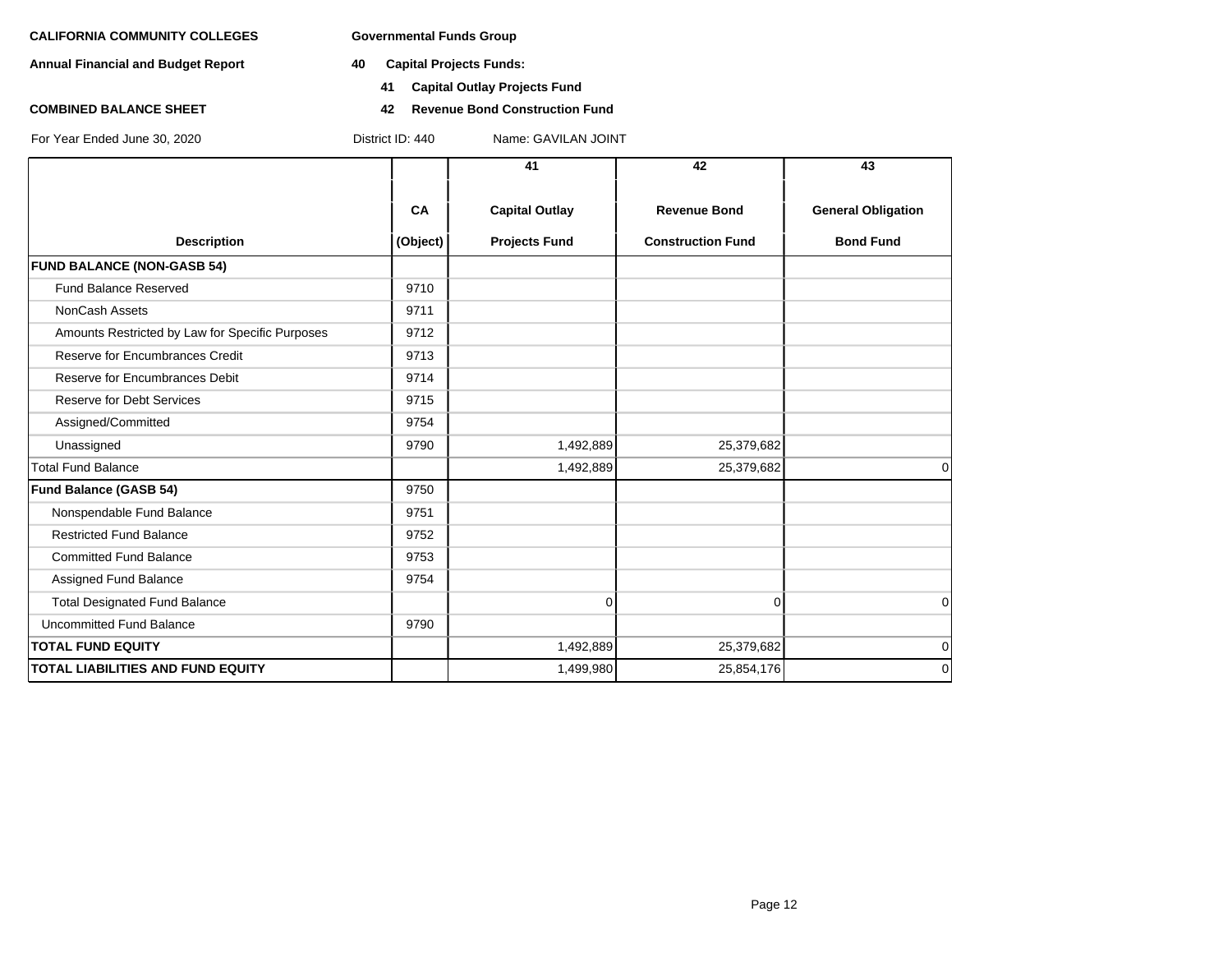**Annual Financial and Budget Report 50 Enterprise Funds:**

**51 Bookstore Fund 53 Farm Operations Fund**

**COMBINED BALANCE SHEET 52 Cafeteria Fund 59 Other Enterprise Fund**

|                                            |          | 51               | $\overline{52}$ | 53                | 59                |
|--------------------------------------------|----------|------------------|-----------------|-------------------|-------------------|
|                                            |          |                  |                 | Farm              | Other             |
|                                            | CA       | <b>Bookstore</b> | Cafeteria       | <b>Operations</b> | <b>Enterprise</b> |
| <b>Description</b>                         | (Object) | <b>Fund</b>      | <b>Fund</b>     | <b>Fund</b>       | <b>Fund</b>       |
| <b>ASSETS</b>                              |          |                  |                 |                   |                   |
| Cash, Investments, and Receivables         | 9100     |                  |                 |                   |                   |
| Cash:                                      |          |                  |                 |                   |                   |
| Awaiting Deposit and in Banks              | 9111     |                  |                 |                   |                   |
| In County Treasury                         | 9112     |                  |                 |                   |                   |
| Cash With Fiscal Agents                    | 9113     |                  |                 |                   |                   |
| <b>Revolving Cash Accounts</b>             | 9114     |                  |                 |                   |                   |
| Investments (at cost)                      | 9120     |                  |                 |                   |                   |
| <b>Accounts Receivable</b>                 | 9130     |                  |                 |                   |                   |
| Due from Other Funds                       | 9140     |                  |                 |                   |                   |
| Inventories, Stores, and Prepaid Items     | 9200     |                  |                 |                   |                   |
| <b>Inventories and Stores</b>              | 9210     |                  |                 |                   |                   |
| Prepaid Items                              | 9220     |                  |                 |                   |                   |
| <b>Fixed Assets</b>                        | 9300     |                  |                 |                   |                   |
| <b>Sites</b>                               | 9310     |                  |                 |                   |                   |
| Site Improvements                          | 9320     |                  |                 |                   |                   |
| Accumulated Depreciation Site Improvements | 9321     |                  |                 |                   |                   |
| <b>Buildings</b>                           | 9330     |                  |                 |                   |                   |
| <b>Accumulated Depreciation Buildings</b>  | 9331     |                  |                 |                   |                   |
| <b>Library Books</b>                       | 9340     |                  |                 |                   |                   |
| Equipment                                  | 9350     |                  |                 |                   |                   |
| <b>Accumulated Depreciation Equipment</b>  | 9351     |                  |                 |                   |                   |
| Work in Progress                           | 9360     |                  |                 |                   |                   |
| <b>Total Fixed Assets</b>                  |          | 0                | $\mathbf 0$     | $\Omega$          | $\mathbf 0$       |
| <b>TOTAL ASSETS</b>                        |          | 0                | 0               | 0                 | $\mathbf 0$       |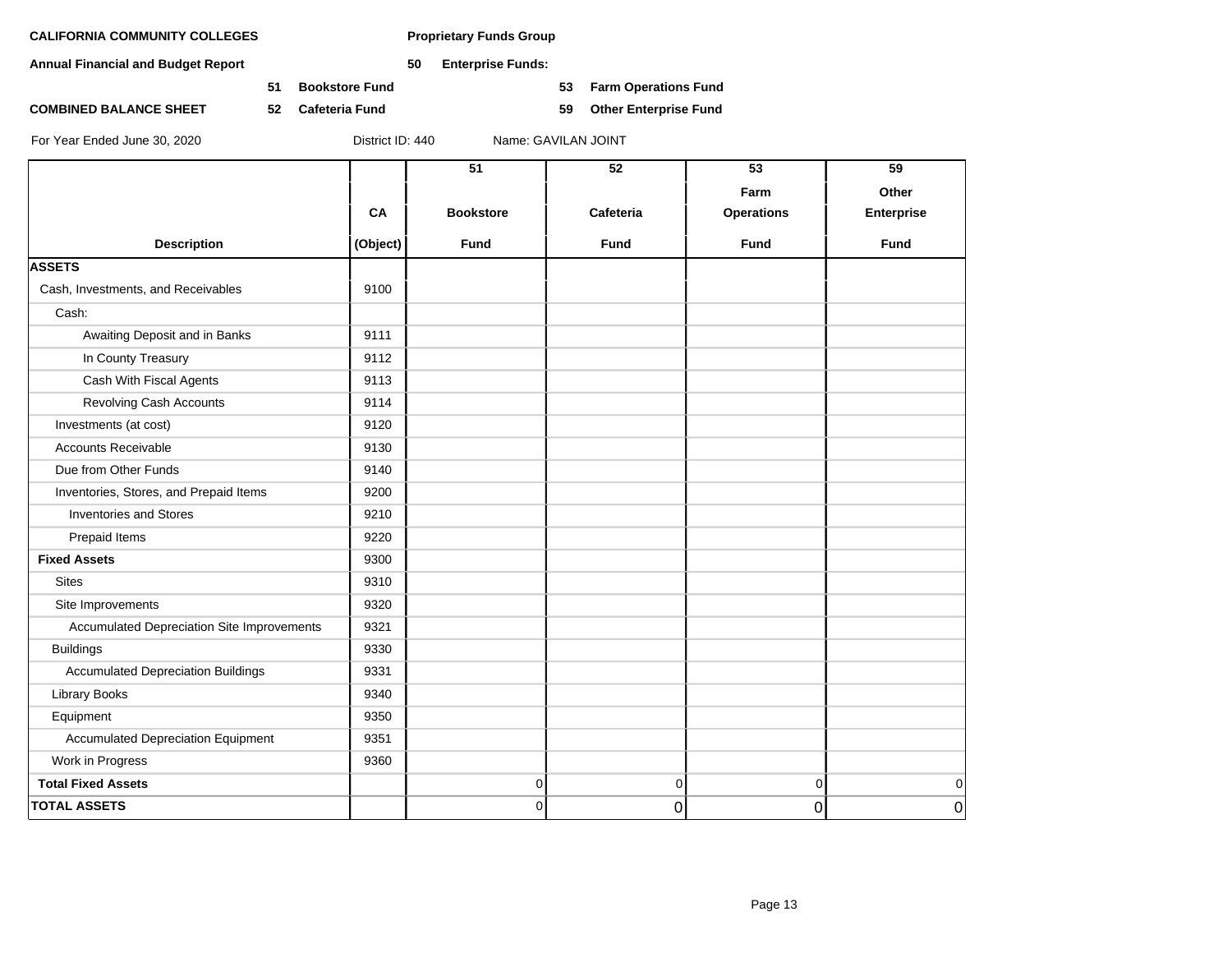**Annual Financial and Budget Report 50 Enterprise Funds:**

**51 Bookstore Fund 53 Farm Operations Fund**

**COMBINED BALANCE SHEET 52 Cafeteria Fund 59 Other Enterprise Fund**

|                                                       |          | 51               | 52          | 53                | 59                |
|-------------------------------------------------------|----------|------------------|-------------|-------------------|-------------------|
|                                                       |          |                  |             | Farm              | Other             |
|                                                       | CA       | <b>Bookstore</b> | Cafeteria   | <b>Operations</b> | <b>Enterprise</b> |
| <b>Description</b>                                    | (Object) | <b>Fund</b>      | <b>Fund</b> | <b>Fund</b>       | <b>Fund</b>       |
| <b>LIABILITIES</b>                                    |          |                  |             |                   |                   |
| <b>Current Liabilities and Deferred Revenue</b>       | 9500     |                  |             |                   |                   |
| <b>Accounts Payable</b>                               | 9510     |                  |             |                   |                   |
| Accrued Salaries and Wages Payable                    | 9520     |                  |             |                   |                   |
| Compensated Absences Payable Current                  | 9530     |                  |             |                   |                   |
| Due to Other Funds                                    | 9540     |                  |             |                   |                   |
| Temporary Loans                                       | 9550     |                  |             |                   |                   |
| Current Portion of Long-Term Debt                     | 9560     |                  |             |                   |                   |
| <b>Deferred Revenues</b>                              | 9570     |                  |             |                   |                   |
| <b>Total Current Liabilities and Deferred Revenue</b> |          | 0                | 0           | $\overline{0}$    | $\Omega$          |
| Long-Term Liabilities                                 | 9600     |                  |             |                   |                   |
| <b>Bonds Payable</b>                                  | 9610     |                  |             |                   |                   |
| Revenue Bonds Payable                                 | 9620     |                  |             |                   |                   |
| Certificates of Participation                         | 9630     |                  |             |                   |                   |
| Lease Purchase of Capital Lease                       | 9640     |                  |             |                   |                   |
| Compensated Absences Long Term                        | 9650     |                  |             |                   |                   |
| Post-Employment Benefits Long Term                    | 9660     |                  |             |                   |                   |
| Other Long-Term Liabilities                           | 9670     |                  |             |                   |                   |
| <b>Total Long-Term Liabilities</b>                    |          | 0                | 0           | $\Omega$          | $\mathbf 0$       |
| <b>TOTAL LIABILITIES</b>                              | 968      | 0                | 0           | 0                 | 0                 |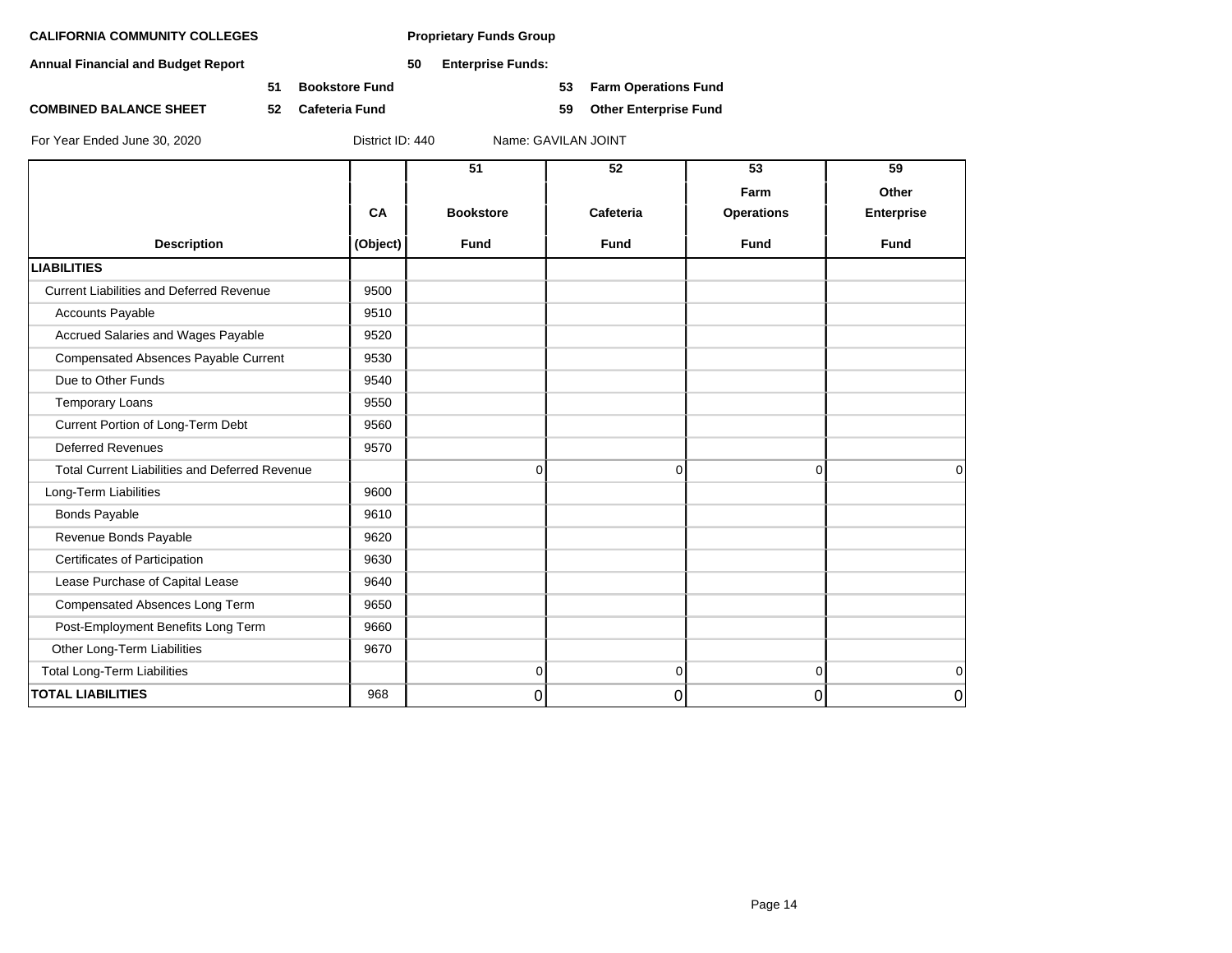**Annual Financial and Budget Report 50 Enterprise Funds:**

**51 Bookstore Fund 53 Farm Operations Fund**

**COMBINED BALANCE SHEET 52 Cafeteria Fund 59 Other Enterprise Fund**

|                                                 |          | 51               | 52          | 53                | 59                |
|-------------------------------------------------|----------|------------------|-------------|-------------------|-------------------|
|                                                 |          |                  |             | Farm              | Other             |
|                                                 | CA       | <b>Bookstore</b> | Cafeteria   | <b>Operations</b> | <b>Enterprise</b> |
| <b>Description</b>                              | (Object) | <b>Fund</b>      | <b>Fund</b> | <b>Fund</b>       | <b>Fund</b>       |
| <b>FUND EQUITY</b>                              |          |                  |             |                   |                   |
| <b>Fund Balance Reserved</b>                    | 9710     |                  |             |                   |                   |
| <b>NonCash Assets</b>                           | 9711     |                  |             |                   |                   |
| Amounts Restricted by Law for Specific Purposes | 9712     |                  |             |                   |                   |
| Reserve for Encumbrances Credit                 | 9713     |                  |             |                   |                   |
| Reserve for Encumbrances Debit                  | 9714     |                  |             |                   |                   |
| <b>Reserve for Debt Services</b>                | 9715     |                  |             |                   |                   |
| Assigned/Committed                              | 9754     |                  |             |                   |                   |
| Unassigned                                      | 9790     |                  |             |                   |                   |
| <b>Total Reserved Fund Balance</b>              |          | 0                | 0           | $\overline{0}$    | $\mathbf 0$       |
| <b>Fund Balance (GASB 54)</b>                   | 9750     |                  |             |                   |                   |
| Nonspendable Fund Balance                       | 9751     |                  |             |                   |                   |
| <b>Restricted Fund Balance</b>                  | 9752     |                  |             |                   |                   |
| <b>Committed Fund Balance</b>                   | 9753     |                  |             |                   |                   |
| Assigned Fund Balance                           | 9754     |                  |             |                   |                   |
| <b>Total Designated Fund Balance</b>            |          | 0                | $\mathbf 0$ | $\Omega$          | $\mathbf 0$       |
| Uncommitted(Unrestricted) Fund Balance          | 9790     |                  |             |                   |                   |
| <b>Other Equity</b>                             | 9800     |                  |             |                   |                   |
| <b>Contributed Capital</b>                      | 9810     |                  |             |                   |                   |
| <b>Retained Earnings</b>                        | 9850     |                  |             |                   |                   |
| Investment in General Fixed Assets              | 9890     |                  |             |                   |                   |
| <b>TOTAL FUND EQUITY</b>                        |          | 0                | $\mathbf 0$ | $\overline{0}$    | $\mathbf 0$       |
| <b>TOTAL LIABILITIES AND FUND EQUITY</b>        |          | 0                | $\Omega$    | $\Omega$          | $\mathbf 0$       |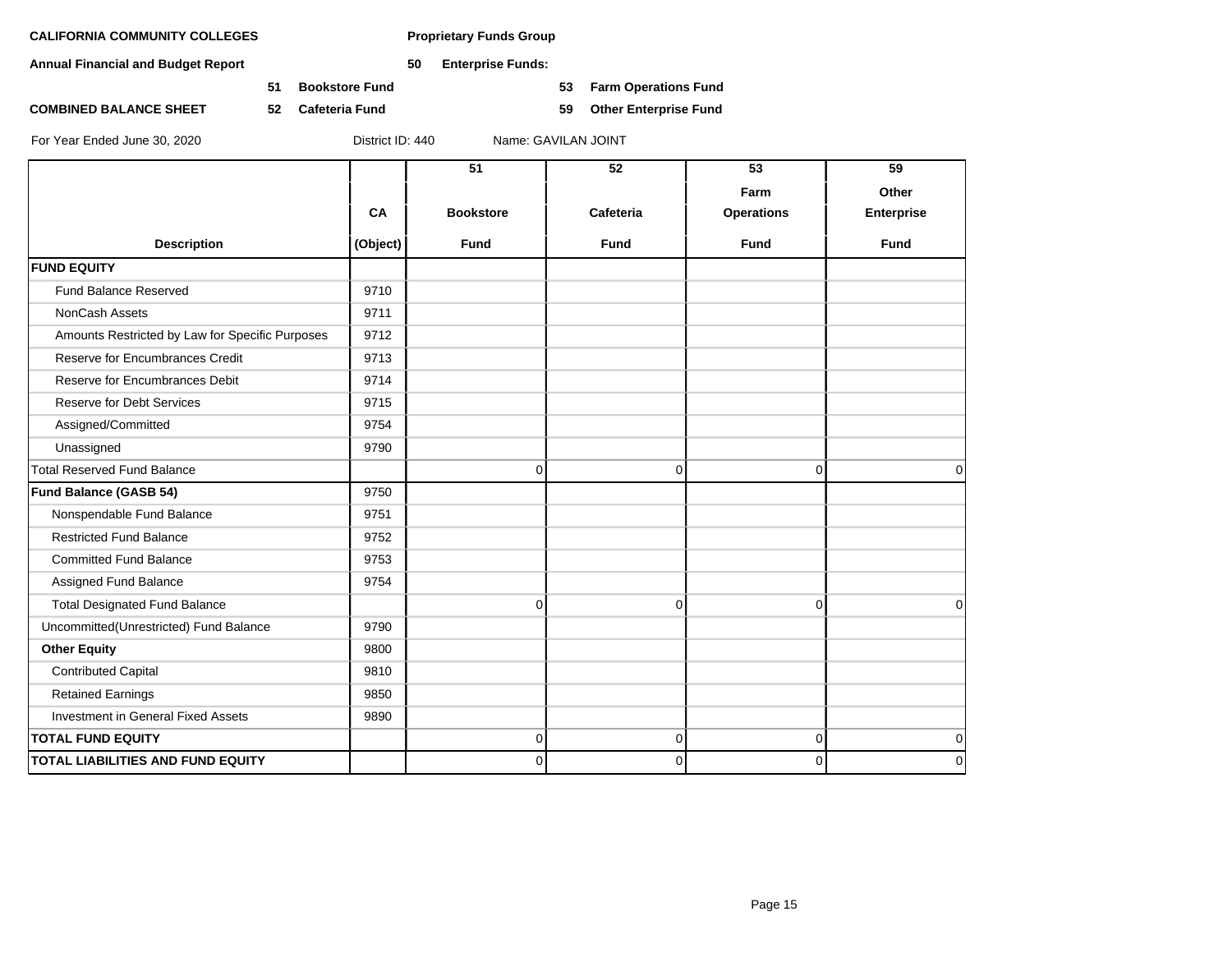- **Annual Financial and Budget Report 60 Internal Service Funds:**
	- **61 Self-Insurance Fund**
- **COMBINED BALANCE SHEET 69 Other Internal Service Fund**

|          | 61                         | 69                            |
|----------|----------------------------|-------------------------------|
| CA       |                            | <b>Other Internal Service</b> |
| (Object) | <b>Self-Insurance Fund</b> | Fund                          |
|          |                            |                               |
| 9100     |                            |                               |
|          |                            |                               |
| 9111     |                            |                               |
| 9112     |                            |                               |
| 9113     |                            |                               |
| 9114     |                            |                               |
| 9120     |                            |                               |
| 9130     | 1                          |                               |
| 9140     |                            |                               |
| 9150     |                            |                               |
| 9200     |                            |                               |
| 9210     |                            |                               |
| 9220     |                            |                               |
| 9300     |                            |                               |
| 9310     |                            |                               |
| 9320     |                            |                               |
| 9321     |                            |                               |
| 9330     |                            |                               |
| 9331     |                            |                               |
| 9340     |                            |                               |
| 9350     |                            |                               |
| 9351     |                            |                               |
| 9360     |                            |                               |
|          | $\pmb{0}$                  | $\mathbf 0$                   |
|          | 1                          | $\Omega$                      |
|          |                            |                               |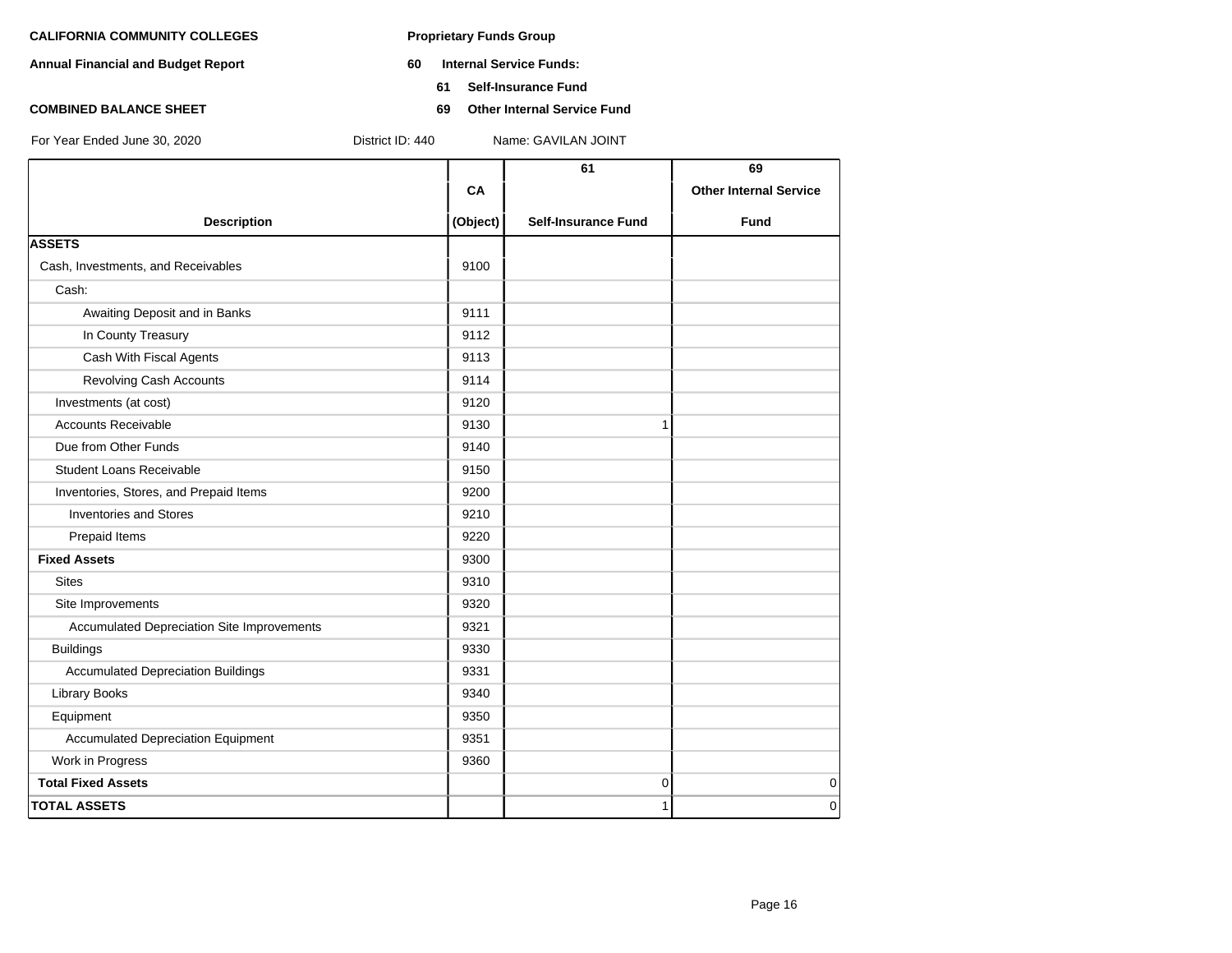- **Annual Financial and Budget Report 60 Internal Service Funds:**
	- **61 Self-Insurance Fund**
- **COMBINED BALANCE SHEET 69 Other Internal Service Fund**

|                                                       |          | 61                         | 69                            |
|-------------------------------------------------------|----------|----------------------------|-------------------------------|
|                                                       | CA       |                            | <b>Other Internal Service</b> |
| <b>Description</b>                                    | (Object) | <b>Self-Insurance Fund</b> | <b>Fund</b>                   |
| <b>LIABILITIES</b>                                    |          |                            |                               |
| <b>Current Liabilities and Deferred Revenue</b>       | 9500     |                            |                               |
| <b>Accounts Payable</b>                               | 9510     | 13,072                     |                               |
| Accrued Salaries and Wages Payable                    | 9520     |                            |                               |
| Compensated Absences Payable Current                  | 9530     |                            |                               |
| Due to Other Funds                                    | 9540     | 220,000                    |                               |
| <b>Temporary Loans</b>                                | 9550     |                            |                               |
| Current Portion of Long-Term Debt                     | 9560     |                            |                               |
| <b>Deferred Revenues</b>                              | 9570     |                            |                               |
| <b>Total Current Liabilities and Deferred Revenue</b> |          | 233,072                    | $\Omega$                      |
| Long-Term Liabilities                                 | 9600     |                            |                               |
| <b>Bonds Payable</b>                                  | 9610     |                            |                               |
| Revenue Bonds Payable                                 | 9620     |                            |                               |
| Certificates of Participation                         | 9630     |                            |                               |
| Lease Purchase of Capital Lease                       | 9640     |                            |                               |
| Compensated Absences Long Term                        | 9650     |                            |                               |
| Post-Employment Benefits Long Term                    | 9660     |                            |                               |
| Other Long-Term Liabilities                           | 9670     |                            |                               |
| <b>Total Long-Term Liabilities</b>                    |          | $\Omega$                   | $\mathbf 0$                   |
| <b>TOTAL LIABILITIES</b>                              | 968      | 233,072                    | $\Omega$                      |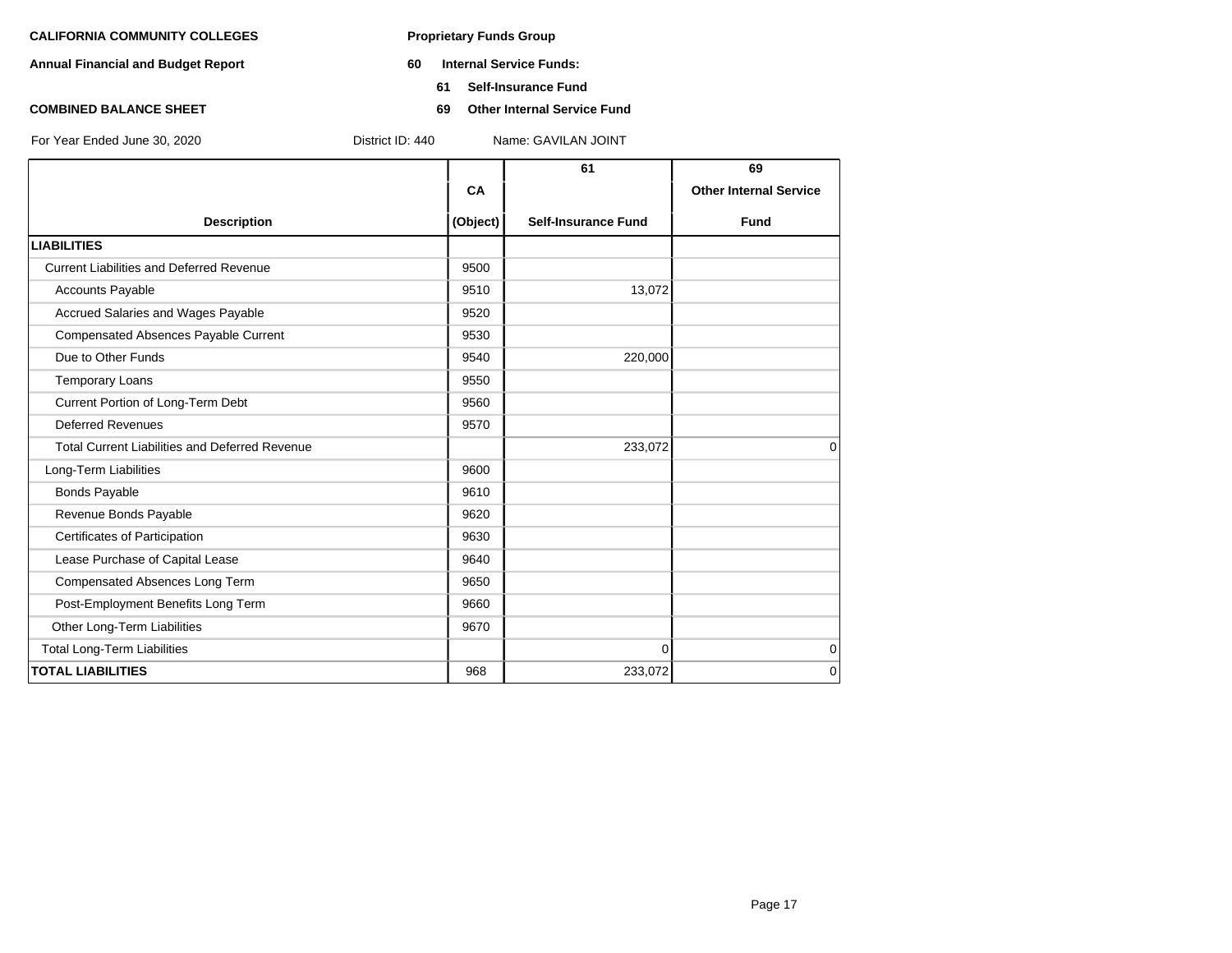- **Annual Financial and Budget Report 60 Internal Service Funds:**
	- **61 Self-Insurance Fund**
- **COMBINED BALANCE SHEET 69 Other Internal Service Fund**

|                                                 |          | 61                         | 69                            |
|-------------------------------------------------|----------|----------------------------|-------------------------------|
|                                                 | CA       |                            | <b>Other Internal Service</b> |
| <b>Description</b>                              | (Object) | <b>Self-Insurance Fund</b> | <b>Fund</b>                   |
| <b>FUND EQUITY</b>                              |          |                            |                               |
| <b>Fund Balance Reserved</b>                    | 9710     |                            |                               |
| NonCash Assets                                  | 9711     |                            |                               |
| Amounts Restricted by Law for Specific Purposes | 9712     |                            |                               |
| Reserve for Encumbrances Credit                 | 9713     |                            |                               |
| Reserve for Encumbrances Debit                  | 9714     |                            |                               |
| <b>Reserve for Debt Services</b>                | 9715     |                            |                               |
| Assigned/Committed                              | 9754     |                            |                               |
| Unassigned                                      | 9790     | (361, 560)                 |                               |
| <b>Total Reserved Fund Balance</b>              |          | (361, 560)                 | $\Omega$                      |
| <b>Fund Balance (GASB 54)</b>                   | 9750     |                            |                               |
| Nonspendable Fund Balance                       | 9751     |                            |                               |
| <b>Restricted Fund Balance</b>                  | 9752     |                            |                               |
| <b>Committed Fund Balance</b>                   | 9753     |                            |                               |
| Assigned Fund Balance                           | 9754     |                            |                               |
| <b>Total Designated Fund Balance</b>            |          | $\mathbf 0$                | 0                             |
| Uncommitted(Unrestricted) Fund Balance          | 9790     |                            |                               |
| <b>Other Equity</b>                             | 9800     |                            |                               |
| <b>Contributed Capital</b>                      | 9810     |                            |                               |
| <b>Retained Earnings</b>                        | 9850     |                            |                               |
| <b>Investment in General Fixed Assets</b>       | 9890     |                            |                               |
| <b>TOTAL FUND EQUITY</b>                        |          | (361, 560)                 | 0                             |
| TOTAL LIABILITIES AND FUND EQUITY               |          | (128, 488)                 | $\Omega$                      |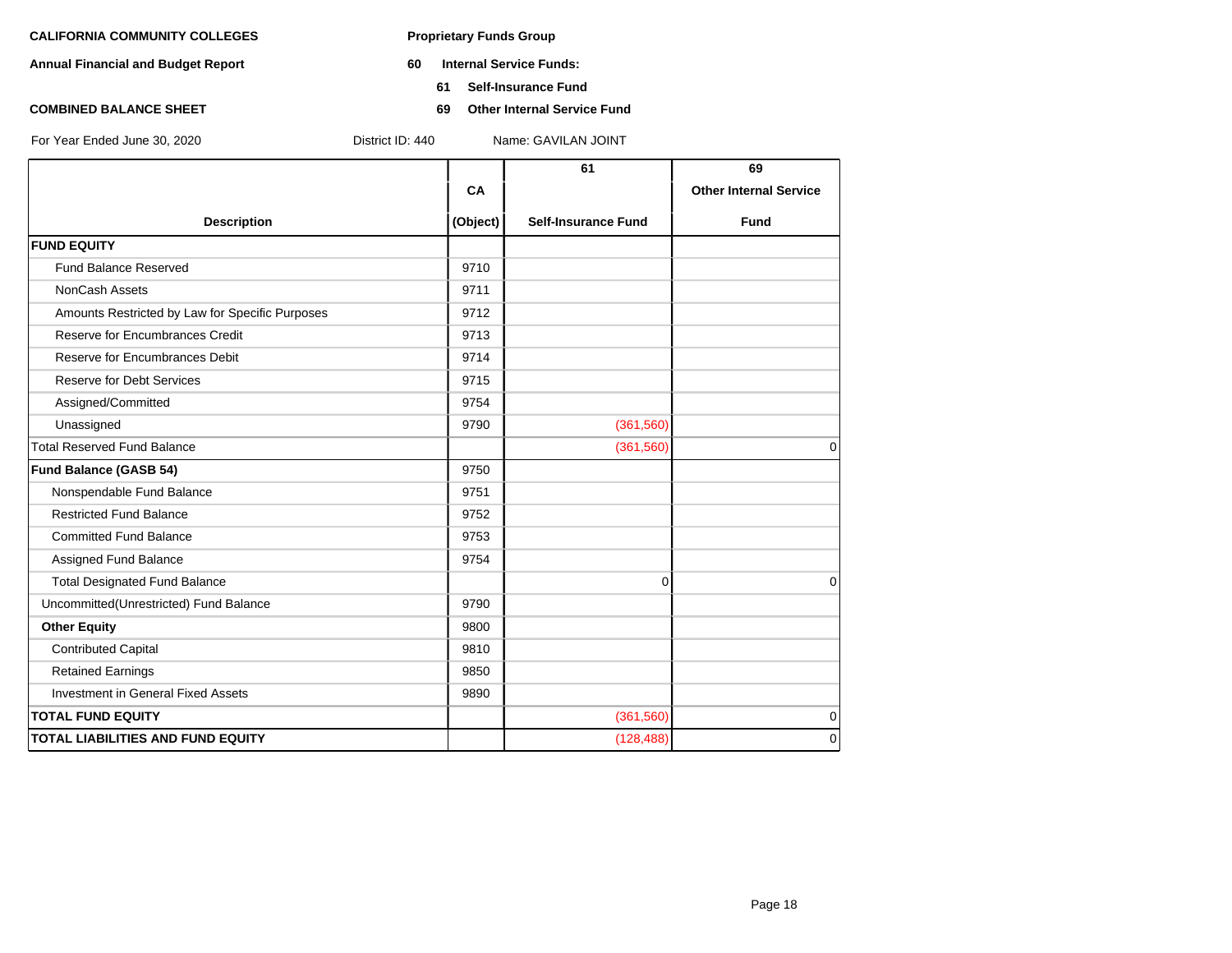# **CALIFORNIA COMMUNITY COLLEGES Fiduciary Funds Group**

**Annual Financial and Budget Report 70 Trust Funds**

### **COMBINED BALANCE SHEET**

|                                            |          | $\overline{71}$   | $\overline{72}$       | 73                  | 74                   | 75                | 76                | 77                | 79                |
|--------------------------------------------|----------|-------------------|-----------------------|---------------------|----------------------|-------------------|-------------------|-------------------|-------------------|
|                                            |          | Associated        | <b>Student</b>        | <b>Student Body</b> | <b>Student</b>       | Scholarship       |                   | <b>Deferred</b>   |                   |
|                                            | CA       | <b>Students</b>   | Representation        | <b>Center Fee</b>   | <b>Financial Aid</b> | and Loan          | Investment        | Compensation      | Other             |
| <b>Description</b>                         | (Object) | <b>Trust Fund</b> | <b>Fee Trust Fund</b> | <b>Trust Fund</b>   | <b>Trust Fund</b>    | <b>Trust Fund</b> | <b>Trust Fund</b> | <b>Trust Fund</b> | <b>Trust Fund</b> |
| <b>ASSETS</b>                              |          |                   |                       |                     |                      |                   |                   |                   |                   |
| Cash, Investments, and Receivables         | 9100     |                   |                       |                     |                      |                   |                   |                   |                   |
| Cash:                                      |          |                   |                       |                     |                      |                   |                   |                   |                   |
| Awaiting Deposit and in Banks              | 9111     |                   |                       |                     |                      |                   |                   |                   |                   |
| In County Treasury                         | 9112     |                   |                       |                     |                      |                   |                   |                   |                   |
| Cash With Fiscal Agents                    | 9113     |                   |                       |                     |                      |                   |                   |                   |                   |
| Revolving Cash Accounts                    | 9114     | 200               |                       |                     |                      |                   |                   |                   |                   |
| Investments (at cost)                      | 9120     |                   |                       |                     |                      |                   |                   |                   |                   |
| <b>Accounts Receivable</b>                 | 9130     |                   |                       |                     | 126,021              |                   |                   |                   |                   |
| Due from Other Funds                       | 9140     |                   |                       |                     |                      |                   |                   |                   |                   |
| Student Loans Receivable                   | 9150     |                   |                       |                     |                      |                   |                   |                   |                   |
| Inventories, Stores, and Prepaid Items     | 9200     |                   |                       |                     |                      |                   |                   |                   |                   |
| <b>Inventories and Stores</b>              | 9210     |                   |                       |                     |                      |                   |                   |                   |                   |
| Prepaid Items                              | 9220     |                   |                       |                     |                      |                   |                   |                   |                   |
| <b>Fixed Assets</b>                        | 9300     |                   |                       |                     |                      |                   |                   |                   |                   |
| <b>Sites</b>                               | 9310     |                   |                       |                     |                      |                   |                   |                   |                   |
| Site Improvements                          | 9320     |                   |                       |                     |                      |                   |                   |                   |                   |
| Accumulated Depreciation Site Improvements | 9321     |                   |                       |                     |                      |                   |                   |                   |                   |
| <b>Buildings</b>                           | 9330     |                   |                       |                     |                      |                   |                   |                   |                   |
| <b>Accumulated Depreciation Buildings</b>  | 9331     |                   |                       |                     |                      |                   |                   |                   |                   |
| <b>Library Books</b>                       | 9340     |                   |                       |                     |                      |                   |                   |                   |                   |
| Equipment                                  | 9350     |                   |                       |                     |                      |                   |                   |                   |                   |
| <b>Accumulated Depreciation Equipment</b>  | 9351     |                   |                       |                     |                      |                   |                   |                   |                   |
| Work in Progress                           | 9360     |                   |                       |                     |                      |                   |                   |                   |                   |
| <b>Total Fixed Assets</b>                  |          | $\mathbf 0$       | $\circ$               | $\mathbf 0$         | $\Omega$             | $\overline{0}$    | $\overline{0}$    | $\overline{0}$    | $\mathbf 0$       |
| <b>TOTAL ASSETS</b>                        |          | 200               | $\mathbf{0}$          | $\mathbf 0$         | 126,021              | $\overline{0}$    | $\overline{0}$    | $\overline{0}$    | $\mathbf 0$       |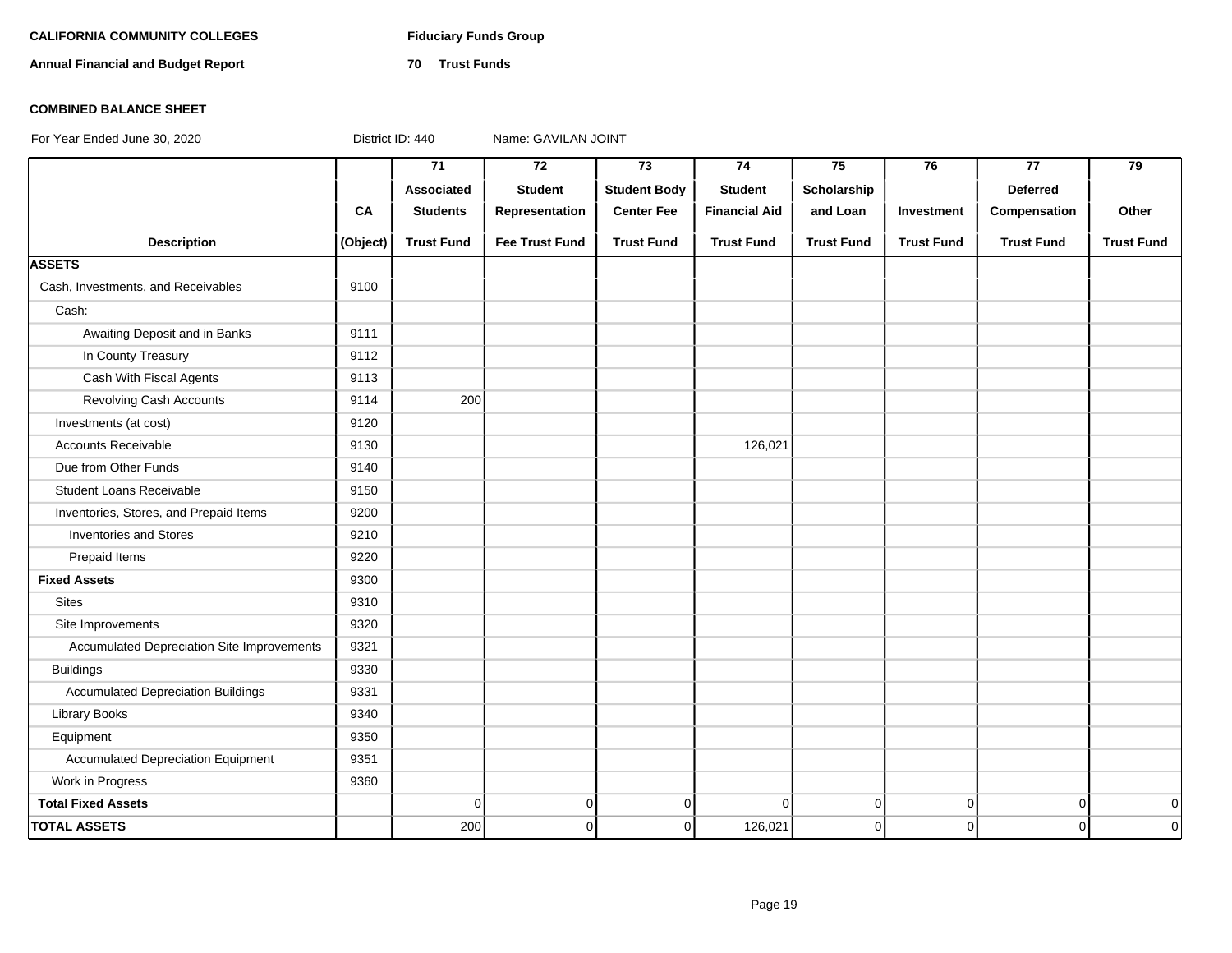# **CALIFORNIA COMMUNITY COLLEGES Fiduciary Funds Group**

**Annual Financial and Budget Report 70 Trust Funds**

### **COMBINED BALANCE SHEET**

|                                                       |          | 71                | 72                    | 73                  | 74                   | 75                | 76                | 77                | 79                |
|-------------------------------------------------------|----------|-------------------|-----------------------|---------------------|----------------------|-------------------|-------------------|-------------------|-------------------|
|                                                       |          | Associated        | <b>Student</b>        | <b>Student Body</b> | <b>Student</b>       | Scholarship       |                   | <b>Deferred</b>   |                   |
|                                                       | CA       | <b>Students</b>   | Representation        | <b>Center Fee</b>   | <b>Financial Aid</b> | and Loan          | Investment        | Compensation      | Other             |
| <b>Description</b>                                    | (Object) | <b>Trust Fund</b> | <b>Fee Trust Fund</b> | <b>Trust Fund</b>   | <b>Trust Fund</b>    | <b>Trust Fund</b> | <b>Trust Fund</b> | <b>Trust Fund</b> | <b>Trust Fund</b> |
| <b>LIABILITIES</b>                                    |          |                   |                       |                     |                      |                   |                   |                   |                   |
| <b>Current Liabilities and Deferred Revenue</b>       | 9500     |                   |                       |                     |                      |                   |                   |                   |                   |
| <b>Accounts Payable</b>                               | 9510     | 31,217            |                       |                     | (260, 711)           |                   |                   |                   |                   |
| Accrued Salaries and Wages Payable                    | 9520     |                   |                       |                     |                      |                   |                   |                   |                   |
| Compensated Absences Payable Current                  | 9530     |                   |                       |                     |                      |                   |                   |                   |                   |
| Due to Other Funds                                    | 9540     |                   |                       |                     |                      |                   |                   |                   |                   |
| <b>Temporary Loans</b>                                | 9550     |                   |                       |                     |                      |                   |                   |                   |                   |
| Current Portion of Long-Term Debt                     | 9560     |                   |                       |                     |                      |                   |                   |                   |                   |
| <b>Deferred Revenues</b>                              | 9570     |                   |                       |                     |                      |                   |                   |                   |                   |
| <b>Total Current Liabilities and Deferred Revenue</b> |          | 31,217            | $\Omega$              | $\mathbf 0$         | (260, 711)           | $\overline{0}$    | $\Omega$          | $\overline{0}$    | $\Omega$          |
| Long-Term Liabilities                                 | 9600     |                   |                       |                     |                      |                   |                   |                   |                   |
| Bonds Payable                                         | 9610     |                   |                       |                     |                      |                   |                   |                   |                   |
| Revenue Bonds Payable                                 | 9620     |                   |                       |                     |                      |                   |                   |                   |                   |
| Certificates of Participation                         | 9630     |                   |                       |                     |                      |                   |                   |                   |                   |
| Lease Purchase of Capital Lease                       | 9640     |                   |                       |                     |                      |                   |                   |                   |                   |
| Compensated Absences Long Term                        | 9650     |                   |                       |                     |                      |                   |                   |                   |                   |
| Post-Employment Benefits Long Term                    | 9660     |                   |                       |                     |                      |                   |                   |                   |                   |
| Other Long-Term Liabilities                           | 9670     |                   |                       |                     |                      |                   |                   |                   |                   |
| <b>Total Long-Term Liabilities</b>                    |          | $\overline{0}$    | $\overline{0}$        | $\mathbf 0$         | 0                    | $\overline{0}$    | $\overline{0}$    | $\overline{0}$    | $\overline{0}$    |
| <b>TOTAL LIABILITIES</b>                              | 968      | 31,217            | $\Omega$              | $\mathbf 0$         | (260, 711)           | $\overline{0}$    | $\overline{0}$    | $\Omega$          | $\overline{0}$    |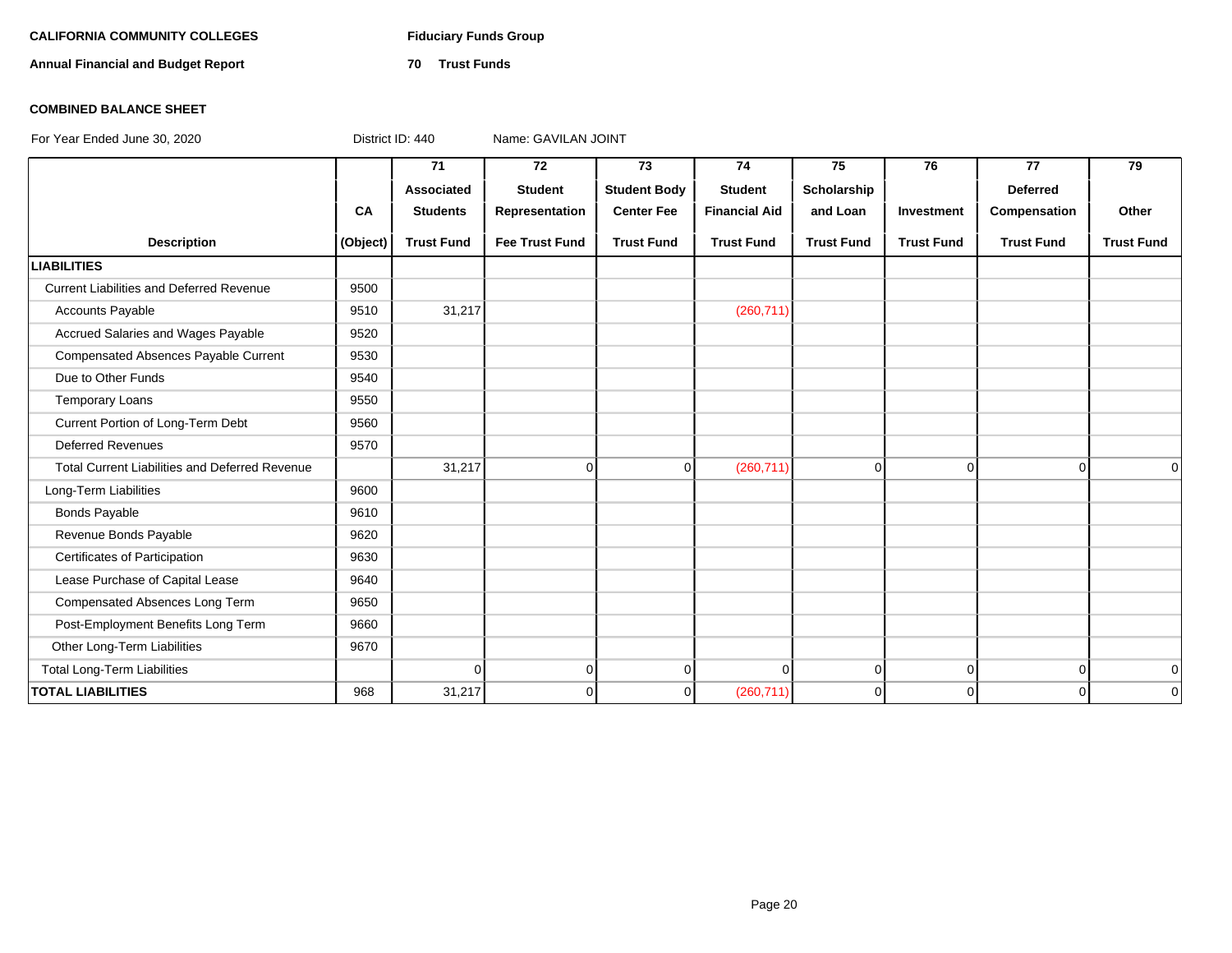# **CALIFORNIA COMMUNITY COLLEGES Fiduciary Funds Group**

**Annual Financial and Budget Report 70 Trust Funds**

# **COMBINED BALANCE SHEET**

|                                                 |          | 71                | 72                    | 73                  | 74                   | 75                | 76                | 77                | 79                |
|-------------------------------------------------|----------|-------------------|-----------------------|---------------------|----------------------|-------------------|-------------------|-------------------|-------------------|
|                                                 |          | Associated        | <b>Student</b>        | <b>Student Body</b> | <b>Student</b>       | Scholarship       |                   | <b>Deferred</b>   |                   |
|                                                 | CA       | <b>Students</b>   | Representation        | <b>Center Fee</b>   | <b>Financial Aid</b> | and Loan          | Investment        | Compensation      | Other             |
| <b>Description</b>                              | (Object) | <b>Trust Fund</b> | <b>Fee Trust Fund</b> | <b>Trust Fund</b>   | <b>Trust Fund</b>    | <b>Trust Fund</b> | <b>Trust Fund</b> | <b>Trust Fund</b> | <b>Trust Fund</b> |
| <b>FUND EQUITY</b>                              |          |                   |                       |                     |                      |                   |                   |                   |                   |
| Fund Balance Reserved                           | 9710     |                   |                       |                     |                      |                   |                   |                   |                   |
| NonCash Assets                                  | 9711     |                   |                       |                     |                      |                   |                   |                   |                   |
| Amounts Restricted by Law for Specific Purposes | 9712     |                   |                       |                     |                      |                   |                   |                   |                   |
| Reserve for Encumbrances Credit                 | 9713     |                   |                       |                     |                      |                   |                   |                   |                   |
| Reserve for Encumbrances Debit                  | 9714     |                   |                       |                     |                      |                   |                   |                   |                   |
| <b>Reserve for Debt Services</b>                | 9715     |                   |                       |                     |                      |                   |                   |                   |                   |
| Assigned/Committed                              | 9754     |                   |                       |                     |                      |                   |                   |                   |                   |
| Unassigned                                      | 9790     | 354,105           |                       |                     |                      |                   |                   |                   |                   |
| <b>Total Reserved Fund Balance</b>              |          | 354,105           | $\overline{0}$        | $\overline{0}$      | 0                    | 0                 | $\overline{0}$    | $\overline{0}$    | $\overline{0}$    |
| Fund Balance (GASB 54)                          | 9750     |                   |                       |                     |                      |                   |                   |                   |                   |
| Nonspendable Fund Balance                       | 9751     |                   |                       |                     |                      |                   |                   |                   |                   |
| <b>Restricted Fund Balance</b>                  | 9752     |                   |                       |                     |                      |                   |                   |                   |                   |
| <b>Committed Fund Balance</b>                   | 9753     |                   |                       |                     |                      |                   |                   |                   |                   |
| Assigned Fund Balance                           | 9754     |                   |                       |                     |                      |                   |                   |                   |                   |
| <b>Total Designated Fund Balance</b>            |          | $\mathbf 0$       | $\overline{0}$        | $\overline{0}$      | $\Omega$             | $\mathbf 0$       | $\overline{0}$    | $\overline{0}$    | $\Omega$          |
| Uncommitted(Unrestricted) Fund Balance          | 9790     |                   |                       |                     | 11,574               |                   |                   |                   |                   |
| <b>Other Equity</b>                             | 9800     |                   |                       |                     |                      |                   |                   |                   |                   |
| <b>Contributed Capital</b>                      | 9810     |                   |                       |                     |                      |                   |                   |                   |                   |
| <b>Retained Earnings</b>                        | 9850     |                   |                       |                     |                      |                   |                   |                   |                   |
| Investment in General Fixed Assets              | 9890     |                   |                       |                     |                      |                   |                   |                   |                   |
| <b>TOTAL FUND EQUITY</b>                        |          | 354,105           | $\overline{0}$        | $\overline{0}$      | 11,574               | $\mathbf 0$       | $\overline{0}$    | $\overline{0}$    | 0                 |
| <b>TOTAL LIABILITIES AND FUND EQUITY</b>        |          | 385,322           | $\overline{0}$        | $\mathbf 0$         | (249, 137)           | 0                 | 0                 | $\Omega$          | $\mathbf 0$       |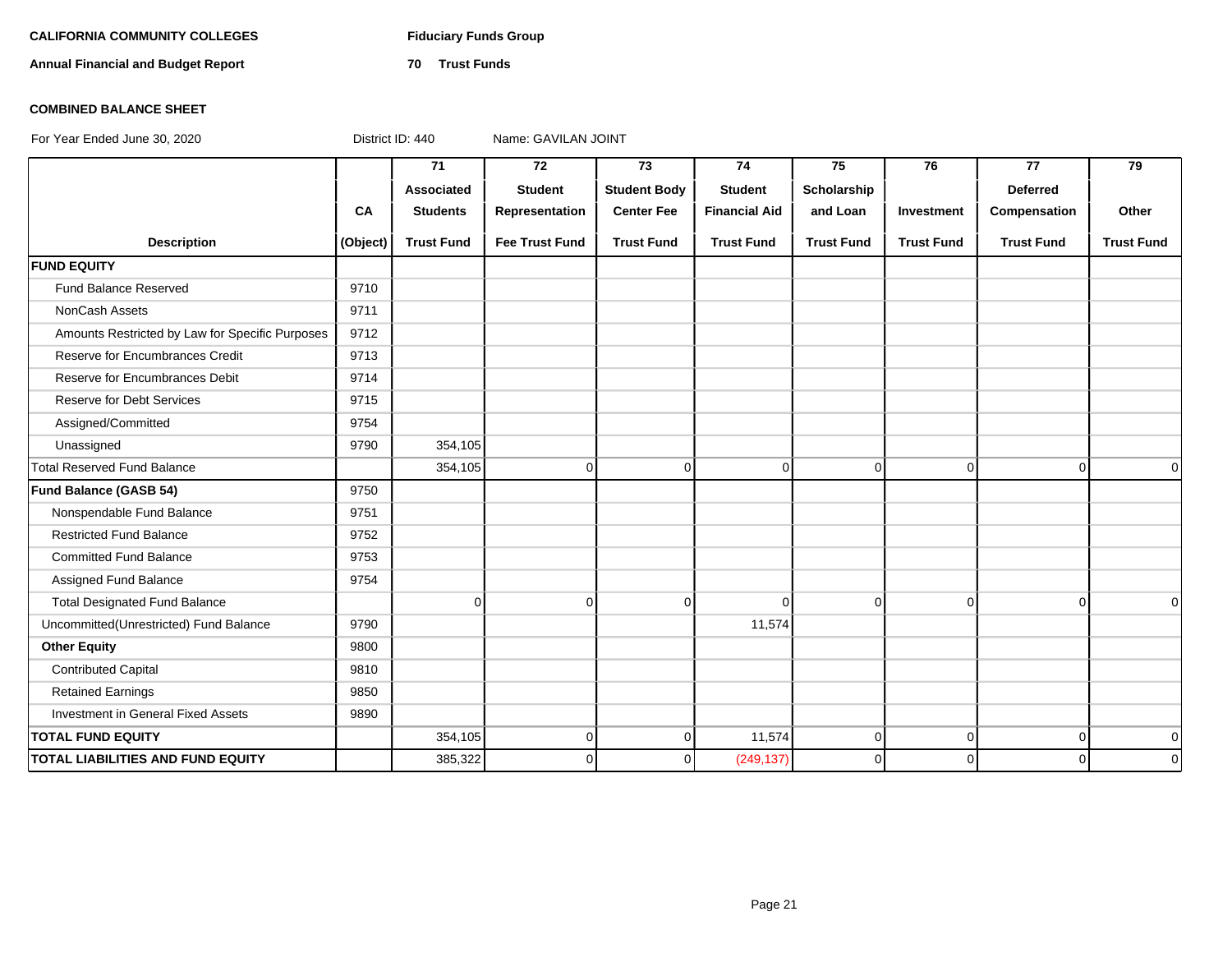#### **Annual Financial and Budget Report**

#### **SUPPLEMENTAL DATA**

For Actual Year: 2019-2020 District ID: 440 Name: GAVILAN JOINT

**Fund S11 Fund S12 Fund S10 Total Object Unrestricted Restricted General Fund Description Code Actual Actual Actual Federal Revenues** 8100 Forest Revenues and the set of the set of the set of the set of the set of the set of the set of the set of the set of the set of the set of the set of the set of the set of the set of the set of the set of the set of the Higher Education Act 1,934,169 1,934,169 1,934,169 1,934,169 1,934,169 1,934,169 1,934,169 1,934,169 1,934,169 Workforce Investment Act 230,950 230,950 230,950 230,950 230,950 230,950 230,950 230,950 230,950 230,950 230,950 230,950 230,950 230,950 230,950 230,950 230,950 230,950 230,950 230,950 230,950 230,950 230,950 230,950 230,9 Temporary Assistance for Needy Families (TANF) 8140 49,976 49,976 49,976 49,976 Student Financial Aid 18.243 18.243 Veterans Education 1,684 1,684 1,684 1,684 1,684 1,684 1,684 1,684 1,684 1,684 1,684 1,684 1,684 1,684 1,684 1,684 1,684 1,684 1,684 1,684 1,684 1,684 1,684 1,684 1,684 1,684 1,684 1,684 1,684 1,684 1,684 1,684 1,684 1,684 Vocational and Technical Education Act (VATEA) 189,724 189,724 189,724 189,724 Other Federal Revenues 21,114,542 1,114,542 1,114,542 1,114,542 **Total Federal Revnues** 8100 **8100** 8100 **0 3,539,288 3,539,288** 3,539,288 **State Revenues** 8600 General Apportionments and the set of the set of the set of the set of the set of the set of the set of the set o Apprenticeship Apportionment and the control of the set of the set of the set of the set of the set of the set o State General Apportionment 1990 1991 1991 1991 1991 1991 1992 1993 1994 1995 1996 1997 1998 1999 1999 1999 19 Other General Apportionment 234,952 234,952 234,952 General Categorical Programs 8620 Child Development 8621 0 Extended Opportunity Programs and Services(EOPS) 8622 0 Disabled Students Programs and Services(DSPS) 8623 0 Temporary Assistance for Needy Families (TANF) 8624 | 8624 | CONSERVERTED ASSISTANCE OF THE OCCUPATION OF THE O California Work Opportunity and Responsibility to Kids (CalWORKs) 8625 0 Telecommunications and Technology Infrasturcture Program (TTIP) 8626 0 Other General Categorical Programs 8627 5,854,772 5,854,772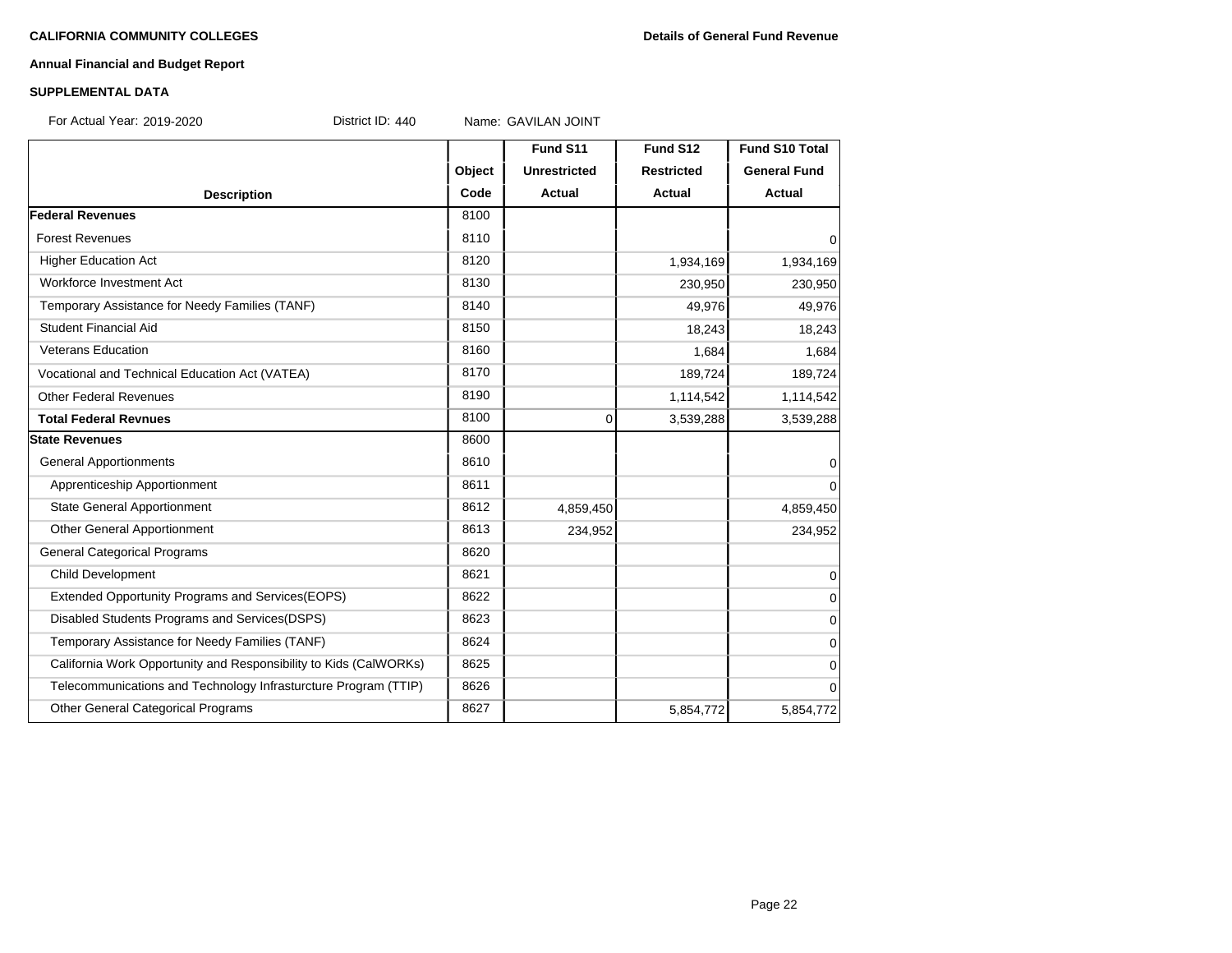#### **CALIFORNIA COMMUNITY COLLEGES Details of General Fund Revenue**

# **Annual Financial and Budget Report**

### **SUPPLEMENTAL DATA**

For Actual Year: 2019-2020 **District ID: 440** Name: GAVILAN JOINT

|                                          |        | Fund S11            | Fund S12          | <b>Fund S10 Total</b> |
|------------------------------------------|--------|---------------------|-------------------|-----------------------|
|                                          | Object | <b>Unrestricted</b> | <b>Restricted</b> | <b>General Fund</b>   |
| <b>Description</b>                       | Code   | Actual              | Actual            | Actual                |
| <b>EPA Proceeds</b>                      | 8630   | 3,817,265           |                   | 3,817,265             |
| Reimburseable Categorical Programs       | 8650   |                     |                   |                       |
| Instructional Inprovement Grant          | 8651   |                     |                   | 0                     |
| Other Reimburseable Categorical Programs | 8652   |                     | 939,155           | 939,155               |
| <b>State Tax Subventions</b>             | 8670   |                     |                   |                       |
| Homeowners' Property Tax Refief          | 8671   |                     |                   | 0                     |
| <b>Timber Yield Tax</b>                  | 8672   |                     |                   | $\mathbf 0$           |
| <b>Other State Tax Subventions</b>       | 8673   | 95,935              |                   | 95,935                |
| <b>State Non-Tax Revenues</b>            | 8680   |                     |                   |                       |
| <b>State Lottery Proceeds</b>            | 8681   | 946,087             | 353,998           | 1,300,085             |
| <b>State Mandated Costs</b>              | 8685   | 150,886             |                   | 150,886               |
| Other State Non-Tax Revnues              | 8686   |                     |                   | $\Omega$              |
| <b>Other State Revenues</b>              | 8690   |                     | 1,711,927         | 1,711,927             |
| <b>Total State Revenues</b>              | 8600   | 10,104,575          | 8,859,852         | 18,964,427            |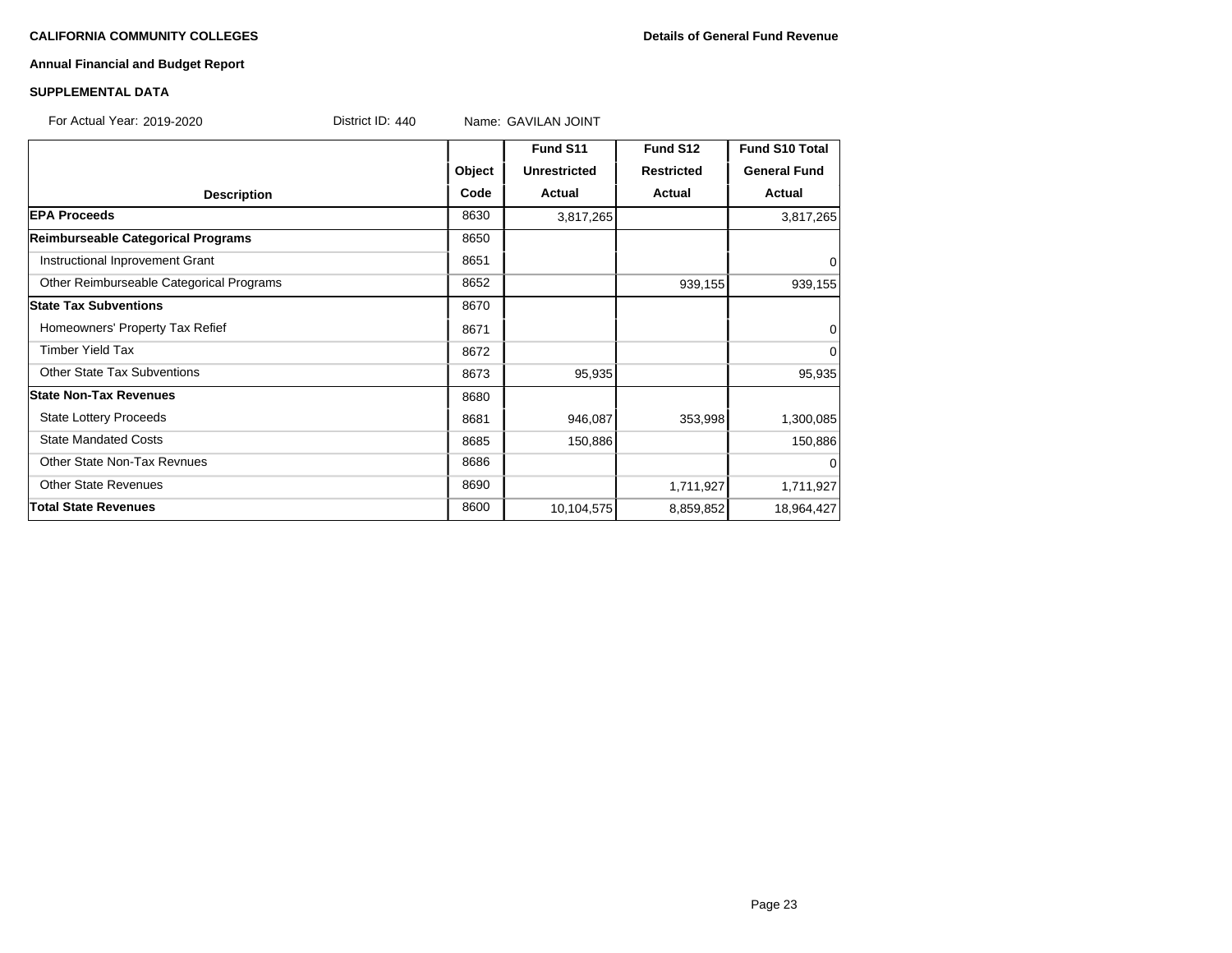For Actual Year: 2019-2020 District ID: 440 Name: GAVILAN JOINT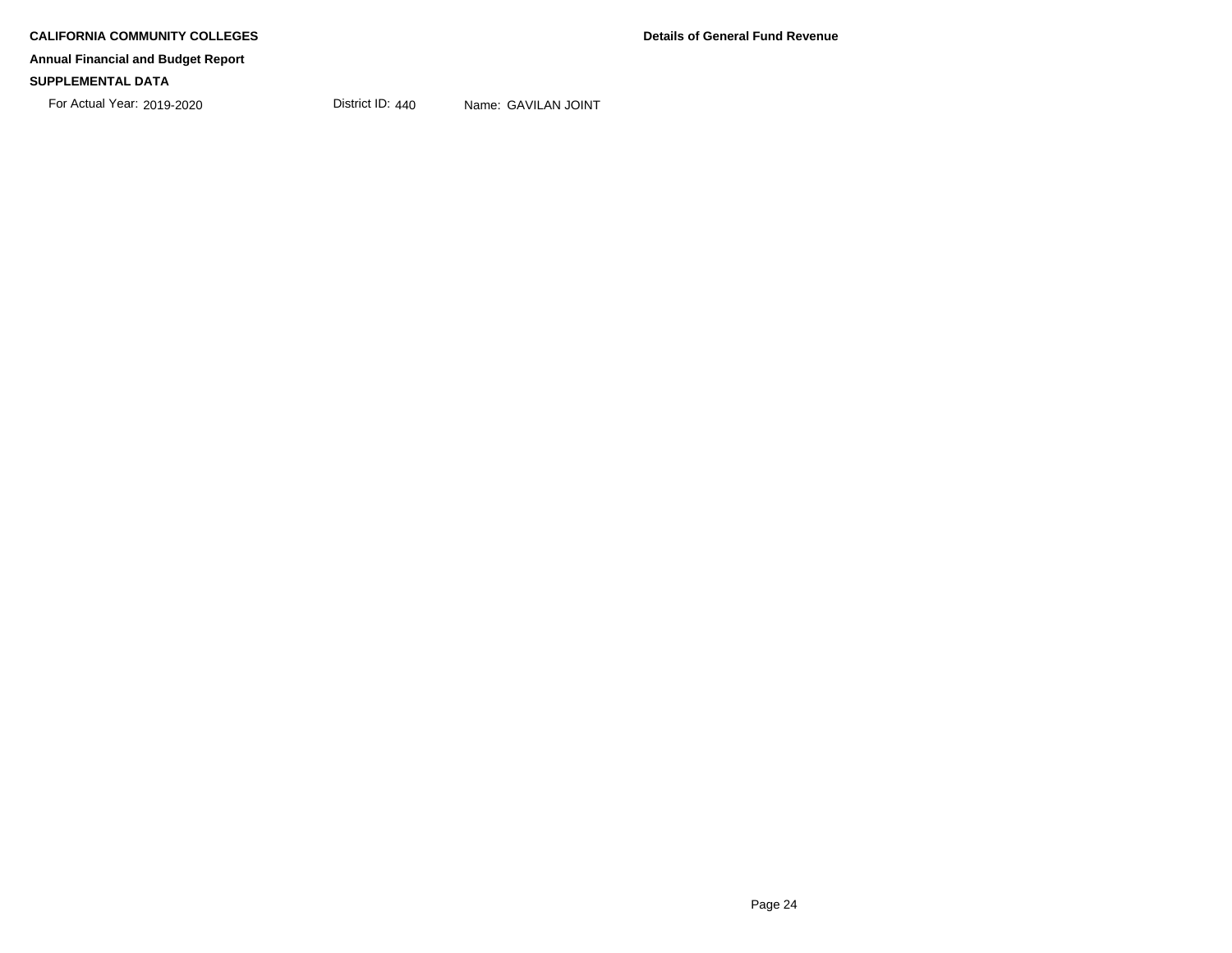|                                                            | Object | Fund S11                   | Fund S12                 | Fund S10 Total             |
|------------------------------------------------------------|--------|----------------------------|--------------------------|----------------------------|
| <b>Description</b>                                         | Code   | <b>Unrestricted Actual</b> | <b>Restricted Actual</b> | <b>General Fund Actual</b> |
| <b>Local Revenues</b>                                      | 8800   |                            |                          |                            |
| <b>Property Taxes</b>                                      | 8810   |                            |                          |                            |
| Tax Allocation, Secured Roll                               | 8811   | 18,518,156                 |                          | 18,518,156                 |
| Tax Allocation, Supplemental Roll                          | 8812   | 464,773                    |                          | 464,773                    |
| Tax Allocation, Unsecured Roll                             | 8813   | 1,190,807                  |                          | 1,190,807                  |
| <b>Prior Years Taxes</b>                                   | 8816   | 184,626                    |                          | 184,626                    |
| Education Revenues Augmentation Fund (ERAF)                | 8817   | 68,839                     |                          | 68,839                     |
| Redevelopment Agency Funds - Pass Through                  | 8818   | 1,606,804                  |                          | 1,606,804                  |
| Redevelopment Agency Funds - Residual                      | 8819   | 1,218,897                  |                          | 1,218,897                  |
| Redevelopment Agency Funds - Asset Liquidation             | 8819.1 |                            |                          | $\Omega$                   |
| Contributions, Gifts, Grants, and Endowments               | 8820   |                            | 6,318                    | 6,318                      |
| <b>Contract Services</b>                                   | 8830   |                            |                          |                            |
| <b>Contract Instructional Services</b>                     | 8831   |                            | 306,641                  | 306,641                    |
| <b>Other Contranct Services</b>                            | 8832   |                            |                          | $\Omega$                   |
| Sales and Commissions                                      | 8840   | 45,267                     | 942                      | 46,209                     |
| <b>Rentals and Leases</b>                                  | 8850   | 142,149                    |                          | 142,149                    |
| Interest and Investment Income                             | 8860   | 89,097                     |                          | 89,097                     |
| <b>Student Fees and Charges</b>                            | 8870   |                            |                          |                            |
| <b>Community Services Classes</b>                          | 8872   |                            | 44,364                   | 44,364                     |
| Dormitory                                                  | 8873   |                            |                          | $\Omega$                   |
| Enrollment                                                 | 8874   | 2,100,088                  |                          | 2,100,088                  |
| Enrollment Contra Revenue for Uncollectible Receivables    | 8874.1 |                            |                          | $\mathbf 0$                |
| Enrollment Contra Revenue for AB19 College Promise Waivers | 8874.5 |                            |                          | $\mathbf 0$                |
| Enrollment Contra Revenue for COVID Refunds                | 8874.7 |                            |                          | $\mathbf 0$                |
| Field Trips and Use of Nondistrict Facilities              | 8875   |                            |                          | $\mathbf 0$                |
| <b>Health Services</b>                                     | 8876   |                            |                          | $\mathbf 0$                |
| Instructional Materials Fees and Sales of Materials        | 8877   | 20,898                     |                          | 20,898                     |
| Insurance                                                  | 8878   |                            |                          | $\Omega$                   |
| <b>Student Records</b>                                     | 8879   | 22,708                     |                          | 22,708                     |
| <b>Nonresident Tuition</b>                                 | 8880   | 139,927                    |                          | 139,927                    |
| Parking Services and Public Transportation                 | 8881   |                            | 148,204                  | 148,204                    |
| Other Student Fees and Charges                             | 8885   | 100                        |                          | 100                        |
| <b>Other Local Revenues</b>                                | 8890   | 1,890,163                  | 381,157                  | 2,271,320                  |
| <b>Total Local Revenues</b>                                | 8800   | 27,703,299                 | 887,626                  | 28,590,925                 |
| <b>Total Revenues</b>                                      |        | 37,807,874                 | 13,286,766               | 51,094,640                 |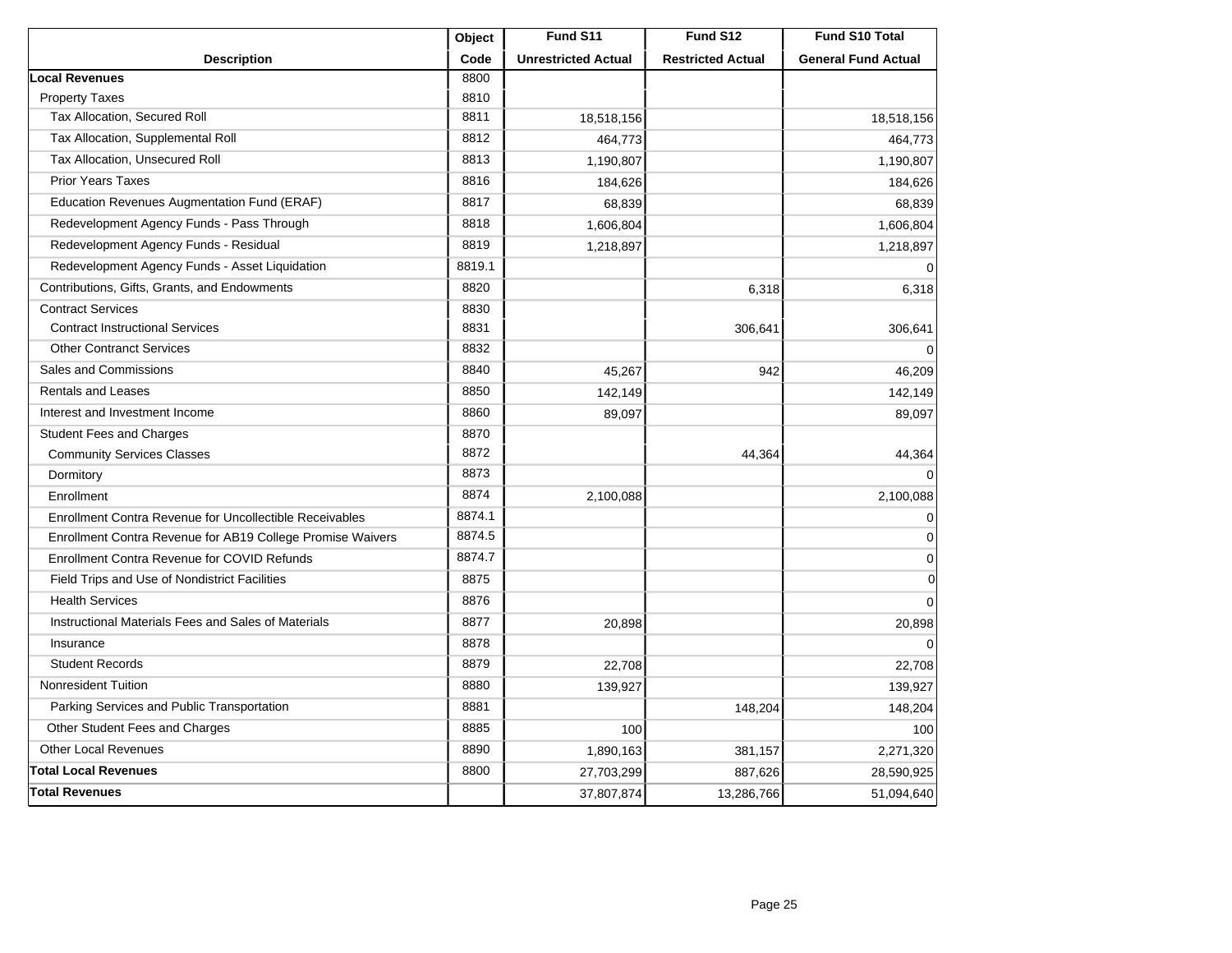# **Annual Financial and Budget Report**

### **SUPPLEMENTAL DATA**

| For Actual Year: 2019-2020                        | District ID: $440$ |        | Name: GAVILAN JOINT |                   |                       |
|---------------------------------------------------|--------------------|--------|---------------------|-------------------|-----------------------|
|                                                   |                    |        | Fund S11            | Fund S12          | <b>Fund S10 Total</b> |
|                                                   |                    | Object | <b>Unrestricted</b> | <b>Restricted</b> | <b>General Fund</b>   |
| <b>Description</b>                                |                    | Code   | Actual              | Actual            | Actual                |
| <b>Other Financing Sources</b>                    |                    | 8900   |                     |                   |                       |
| Proceeds of General Fixed Assets                  |                    | 8910   |                     |                   | $\Omega$              |
| Proceeds of Long-Term Debt                        |                    | 8940   |                     |                   | $\Omega$              |
| Incoming Transfers -- (8970/8981/8982/8983)       |                    | 898#   |                     | 2,253,226         | 2,253,226             |
| <b>Total Other Financing Sources</b>              |                    | 8900   |                     | 2,253,226         | 2,253,226             |
| <b>Total Revenues and Other Financing Sources</b> |                    |        | 37,807,874          | 15,539,992        | 53,347,866            |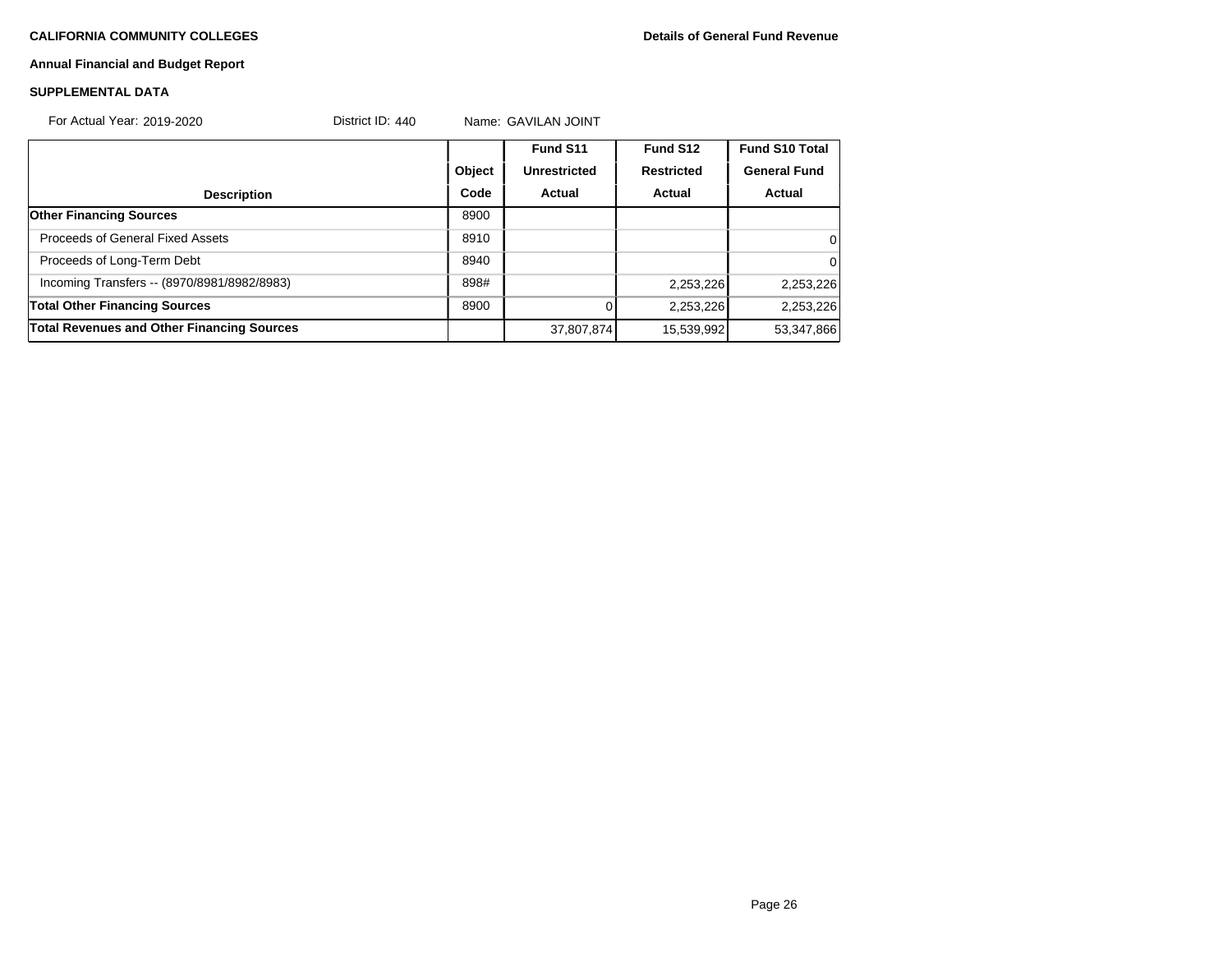**Expend by Instructional Activity**

# **Annual Financial and Budget Report**

# **S10 General Fund - Combined** (Total Unrestricted and Restricted)

# **SUPPLEMENTAL DATA**

For Actual Year: 2019-2020 Budget Year: 2020-2021 District ID: 440 Name: GAVILAN JOINT

|                                                                                                                   |                 | <b>Salaries and Benefits</b> |                      | Operating       | Capital   | Other   | <b>Total</b>   |
|-------------------------------------------------------------------------------------------------------------------|-----------------|------------------------------|----------------------|-----------------|-----------|---------|----------------|
|                                                                                                                   | <b>Activity</b> |                              | <b>Non</b>           | <b>Expenses</b> | Outlay    | Outgo   |                |
| <b>Activity Classification</b>                                                                                    | Code            | <b>Instructional</b>         | <b>Instructional</b> | $(4000 - 5000)$ | (6000)    | (7000)  |                |
| Agriculture and Natual Resources                                                                                  | 0100            |                              |                      |                 |           |         | $\overline{0}$ |
| Architecture and Environmental Design                                                                             | 0200            |                              |                      |                 |           |         | $\overline{0}$ |
| Environmental Sciences and Technologies                                                                           | 0300            | 11,515                       |                      | 2,172           |           |         | 13,687         |
| <b>Biological Sciences</b>                                                                                        | 0400            | 718,363                      | 36,675               | 47,295          |           |         | 802,333        |
| Business and Management                                                                                           | 0500            | 368,807                      | 24,559               | 16,482          |           |         | 409,848        |
| Communications                                                                                                    | 0600            | 679,788                      | 92,647               | 2,186           | 3,316     |         | 777,937        |
| Computer and Information Science                                                                                  | 0700            | 679,788                      | 22,390               | 9,367           | 6,534     |         | 718,079        |
| Education                                                                                                         | 0800            | 1,100,675                    | 519,816              | 191,871         | 3,670     |         | 1,816,032      |
| Engineering and Related Industrial Technology                                                                     | 0900            | 493,875                      | 58,649               | 34,824          | 7,325     |         | 594,673        |
| Fine and Applied Arts                                                                                             | 1000            | 1,034,808                    | 157,698              | 19,797          | 136       |         | 1,212,439      |
| Foreign language                                                                                                  | 1100            | 478,626                      |                      | 166             |           |         | 478,792        |
| Health                                                                                                            | 1200            | 744,219                      | 192,394              | 63,357          | 14,806    |         | 1,014,776      |
| <b>Consumer Education And Home Economics</b>                                                                      | 1300            | 434,219                      | 1,596                | 833             |           |         | 436,648        |
| Law                                                                                                               | 1400            |                              |                      |                 |           |         | $\overline{0}$ |
| Humanities(Letters)                                                                                               | 1500            | 1,810,383                    | 58,844               | 6,691           | 537       |         | 1,876,455      |
| Library Science                                                                                                   | 1600            |                              |                      |                 |           |         | $\overline{0}$ |
| Mathematics                                                                                                       | 1700            | 1,112,316                    | 102,349              | 13,625          |           |         | 1,228,290      |
| Military Studies                                                                                                  | 1800            |                              |                      |                 |           |         | $\overline{0}$ |
| Physical Sciences                                                                                                 | 1900            | 589,250                      | 76,977               | 5,394           |           |         | 671,621        |
| Psychology                                                                                                        | 2000            | 291,367                      | 549                  |                 |           |         | 291,916        |
| Public Affairs and Services                                                                                       | 2100            | 2,162,364                    | 19,471               | 43,859          | 290,938   |         | 2,516,632      |
| Social Sciences                                                                                                   | 2200            | 1,208,085                    | 59,216               | 998             | 922       |         | 1,269,221      |
| Commercial Services                                                                                               | 3000            | 415,832                      | 42,019               | 63,692          |           |         | 521,543        |
| Interdisciplinary Studies                                                                                         | 4900            | 1,917,655                    | 46,516               | 5,394           | (10, 047) |         | 1,959,518      |
| Instruc Staff-Retirees' Bnfts & Retire Incents                                                                    | 5900            | 1,057,539                    | (955)                |                 |           |         | 1,056,584      |
| <b>Sub-Total Instructional Activites</b>                                                                          |                 | 17,309,474                   | 1,511,410            | 528,003         | 318,137   |         | 19,667,024     |
| Total Expenditures for GF Activities*                                                                             |                 | 20,768,696                   | 17,443,572           | 5,108,539       | 704,306   | 503,319 | 44,528,432     |
| *Total Expenditures for GF Activities above is the grand total of Instructional and Non-Instructional activities. |                 |                              |                      |                 |           |         |                |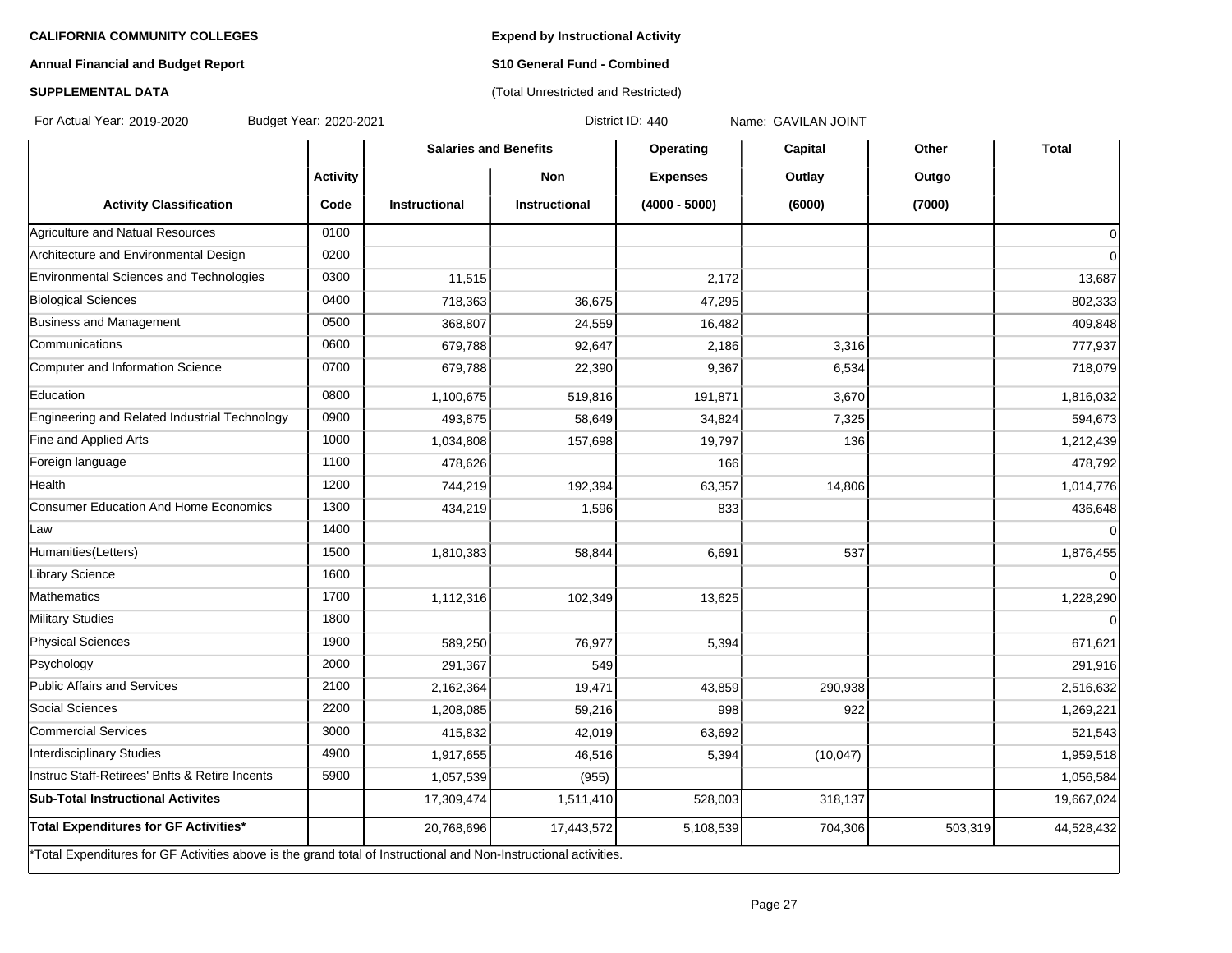# **Annual Financial and Budget Report S10 General Fund - Combined**

# **SUPPLEMENTAL DATA CONSERVATION CONSERVATION** (Total Unrestricted and Restricted)

For Actual Year: 2019-2020 Budget Year: 2020-2021 District ID: 440 Name: GAVILAN JOINT

|                                                 |                 | <b>Salaries and Benefits</b> |                      | Operating       | Capital | Other          | <b>Total</b> |
|-------------------------------------------------|-----------------|------------------------------|----------------------|-----------------|---------|----------------|--------------|
|                                                 | <b>Activity</b> |                              | <b>Non</b>           | <b>Expenses</b> | Outlay  | Outgo          |              |
| <b>Activity Classification</b>                  | Code            | <b>Instructional</b>         | <b>Instructional</b> | $(4000 - 5000)$ | (6000)  | (7000)         |              |
| Instructional Administration and Governance     | 6000            |                              |                      |                 |         |                |              |
| Academic Administration                         | 6010            | 5,024                        | 29,637               | 210,846         | 163,699 |                | 409,206      |
| Course and Curriculum Development               | 6020            | 267,798                      | 267,084              | 998             |         |                | 535,880      |
| Academic / Faculty Senate                       | 6030            | 64,325                       | 157,411              | 2,815           |         |                | 224,551      |
| Other Instructional Administration & Governance | 6090            |                              |                      |                 |         |                | $\Omega$     |
| Total Instructional Admin. & Governance         |                 | 337,147                      | 454,132              | 214,659         | 163,699 | $\overline{0}$ | 1,169,637    |
| Instructional Support Services                  | 6100            |                              |                      |                 |         |                |              |
| Learning Center                                 | 6110            | 254,893                      | 47,357               | 311             |         |                | 302,561      |
| Library                                         | 6120            | 153,775                      | 463,449              | 3,930           | 5,140   |                | 626,294      |
| Media                                           | 6130            | 144,617                      | 436,128              | 14,513          | 387     |                | 595,645      |
| Museums and Gallaries                           | 6140            | 255                          | 5,250                | 705             |         |                | 6,210        |
| Academic Information Systems and Technology     | 6150            |                              |                      |                 |         |                | $\Omega$     |
| Other Instructional Support Services            | 6190            | 68,202                       | 274,420              | 21,675          |         |                | 364,297      |
| <b>Total Instructional Support Services</b>     |                 | 621,742                      | 1,226,604            | 41,134          | 5,527   | $\overline{0}$ | 1,895,007    |
| Admissions and Records                          | 6200            |                              | 726,722              | 17,698          | 976     |                | 745,396      |
| Student Counseling and Guidance                 | 6300            |                              |                      |                 |         |                |              |
| Counseling and Guidance                         | 6310            |                              | 578,183              | 5,422           | 2,583   |                | 586,188      |
| Matriculation and Student Assessment            | 6320            | 455,320                      | 1,379,885            | 129,926         | 2,786   |                | 1,967,917    |
| Transfer Programs                               | 6330            |                              |                      | 544             |         |                | 544          |
| Career Guidance                                 | 6340            |                              |                      |                 |         |                | $\Omega$     |
| Other Student Counseling and Guidance           | 6390            |                              |                      |                 |         |                | $\mathbf 0$  |
| <b>Total Student Couseling and Guidance</b>     |                 | 455,320                      | 1,958,068            | 135,892         | 5,369   | 0              | 2,554,649    |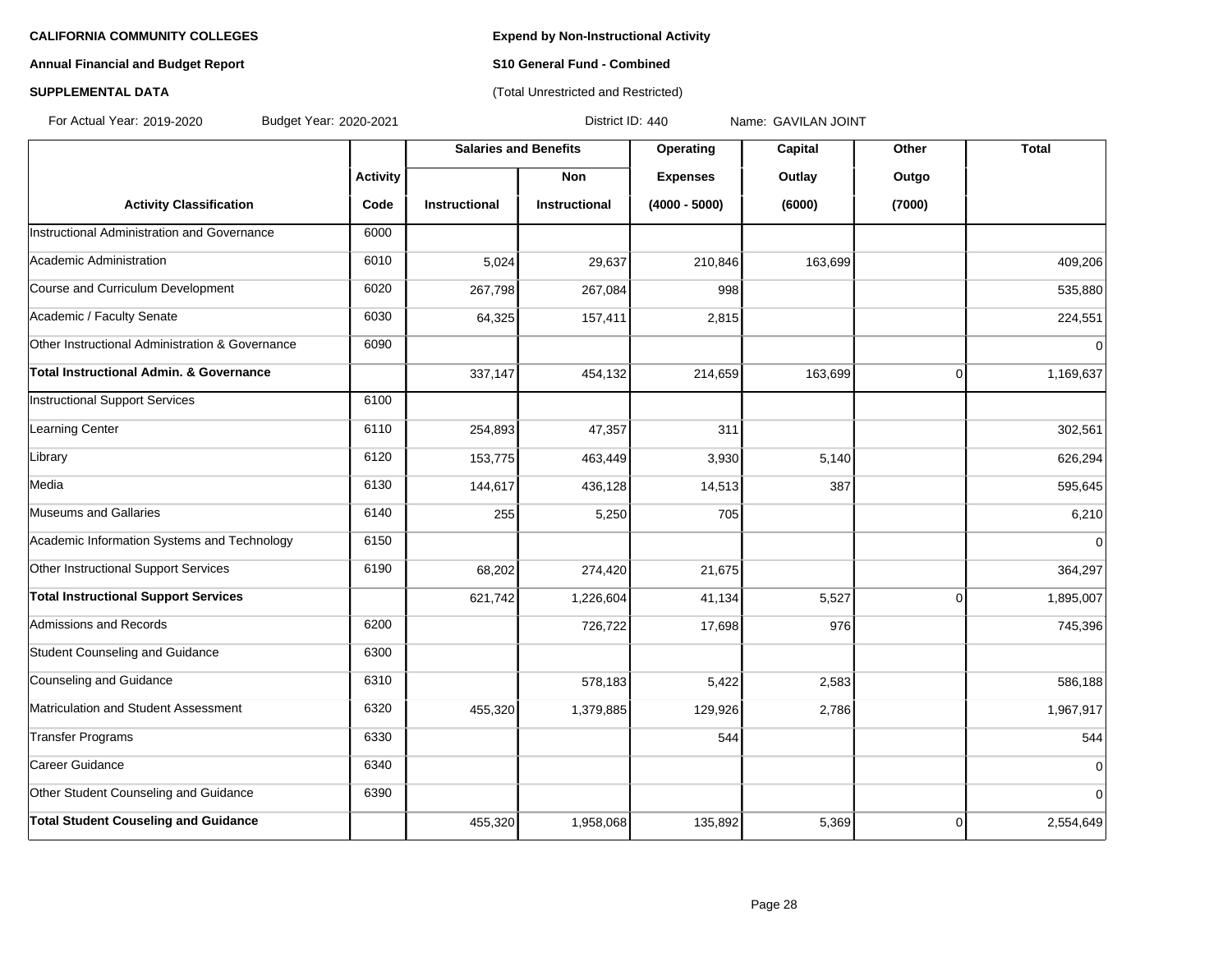## **Annual Financial and Budget Report S10 General Fund - Combined**

# **SUPPLEMENTAL DATA CONSERVATION CONSERVATION** (Total Unrestricted and Restricted)

For Actual Year: 2019-2020 Budget Year: 2020-2021 District ID: 440 Name: GAVILAN JOINT

|                                                   |                 | <b>Salaries and Benefits</b> |               | Operating       | Capital | Other          | <b>Total</b>   |
|---------------------------------------------------|-----------------|------------------------------|---------------|-----------------|---------|----------------|----------------|
|                                                   | <b>Activity</b> |                              | <b>Non</b>    | <b>Expenses</b> | Outlay  | Outgo          |                |
| <b>Activity Classification</b>                    | Code            | Instructional                | Instructional | $(4000 - 5000)$ | (6000)  | (7000)         |                |
| <b>Other Student Services</b>                     | 6400            |                              |               |                 |         |                |                |
| Cal Work Opportunity and Responsibility to Kids * | 6410            | 236,770                      | 432,870       | 22,020          |         | 186,525        | 878,185        |
| Disabled Student Programs and Services (DSPS)     | 6420            | 483,868                      | 1,694,844     | 101,434         | 23,944  |                | 2,304,090      |
| Extended Opportunity Programs and Services (EOPS) | 6430            | 197,530                      | 531,497       | 31,780          | 2,092   | 314,368        | 1,077,267      |
| <b>Health Services</b>                            | 6440            | 13,712                       | 216,446       | 148,027         | 2,165   |                | 380,350        |
| Student Personnel Administration                  | 6450            |                              |               |                 |         |                | $\Omega$       |
| Financial Aid Administration                      | 6460            | 55,446                       | 852,328       | 196,941         | 24,787  |                | 1,129,502      |
| <b>Job Placement Services</b>                     | 6470            |                              |               |                 |         |                | $\Omega$       |
| Veterans Services                                 | 6480            |                              |               |                 |         |                | $\mathbf 0$    |
| Miscellaneous Student Services                    | 6490            |                              |               |                 |         |                | $\overline{0}$ |
| <b>Total Other Student Services</b>               |                 | 987,326                      | 3,727,985     | 500,202         | 52,988  | 500,893        | 5,769,394      |
| Operation and maintenance of Plant                | 6500            |                              |               |                 |         |                |                |
| <b>Building Maintenance and Repairs</b>           | 6510            |                              | 571,076       | 337,794         | 30,207  |                | 939,077        |
| <b>Custodial Services</b>                         | 6530            |                              | 625,241       | 86,502          | 617     |                | 712,360        |
| Grounds Maintenance and Repairs                   | 6550            |                              | 486,209       | 255,775         | 42,828  |                | 784,812        |
| <b>Utilities</b>                                  | 6570            |                              |               | 947,338         |         |                | 947,338        |
| Other Operations and Maintenance of Plant         | 6590            |                              |               |                 |         |                | $\Omega$       |
| <b>Total Operation and Maintenance of Plant</b>   | 6500            | 0                            | 1,682,526     | 1,627,409       | 73,652  | $\overline{0}$ | 3,383,587      |
| Planning, Policymaking and Coordinations          | 6600            |                              | 822,092       | 144,018         |         |                | 966,110        |

\* California Work Opportunity and Responsibility to Kids (CalWORKs).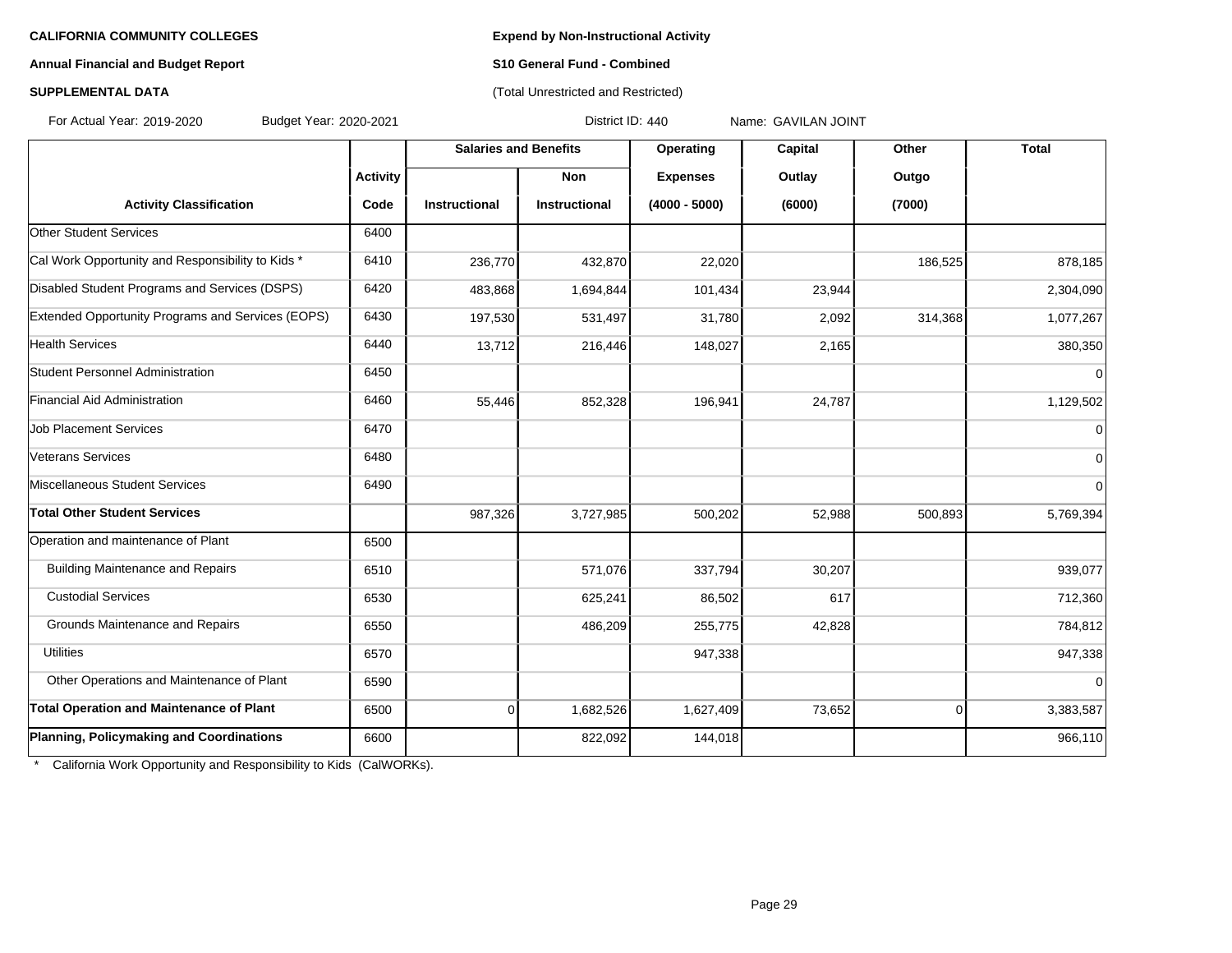**Annual Financial and Budget Report S10 General Fund - Combined**

#### **SUPPLEMENTAL DATA CONSUMPTER ACCOUNT ASSESSMENT AND ACCOUNT ACCOUNT ACCOUNT ACCOUNT ACCOUNT ACCOUNT ACCOUNT ACCOUNT ACCOUNT ACCOUNT ACCOUNT ACCOUNT ACCOUNT ACCOUNT ACCOUNT ACCOUNT ACCOUNT ACCOUNT ACCOUNT ACCOUNT ACCOUNT**

**Salaries and Benefits Operating Capital Other Total Activity Non Expenses Outlay Outgo Activity Classification Code Instructional Instructional (4000 - 5000) (6000) (7000)** General Institutional Support Services 6700 Community Relations | 6710 | 774,956 | 154,660 | 1,858 | 931,474 Fiscal Operations 6720 16720 16720 16720 1,559,973 312,486 4,130 4,130 2,184,514 Human Resourses Management 6730 662,683 682,116 45,386 441 441 894,626 Noninstruct Staff Retirees' Benefits & Retirement \* 6740 0 Staff Development | 6750 | 9,797 | 9,797 Staff Diversity 6760 15,307 15,307 Logistical Services | 6770 | 656,791 | 384,991 | 3,952 | 1,045,734 Management Information Systems **6780 0 12 and 1990 12 and 1990 12 and 1990 12 and 1990 12 and 1990 12 and 1990 1** Other General Institutional Support Services (6790 169,844 501 169,844 501 170,345 **Total General Institutional Support Services** (6700 474,608 3,673,836 1,092,471 10,882 0 5,251,797 Community Services & Economic Development 6800 Community Recreation **6810** 16810 16810 16810 16810 16810 16810 16810 16910 16910 16910 16910 16910 16910 16910 16 Community Service Classes **6820** 100,435 422,483 196,587 4,493 4,493 4,493 Community Use of Facilities **6830** 6830 **4.183** 4,183 **4,183** 4,183 **4,183** Economic Development 156,59 16840 156,559 486,874 260,067 690 690 904,190 Other Community Services & Economic Development 6890 0 **Total Community Services** 6800 256,994 913,540 456,654 5,183 0 1,632,371 For Actual Year: 2019-2020 Budget Year: 2020-2021 District ID: 440 Name: GAVILAN JOINT

**Noninstructional Staff Retirees' Benefits & Retirement Incentives.**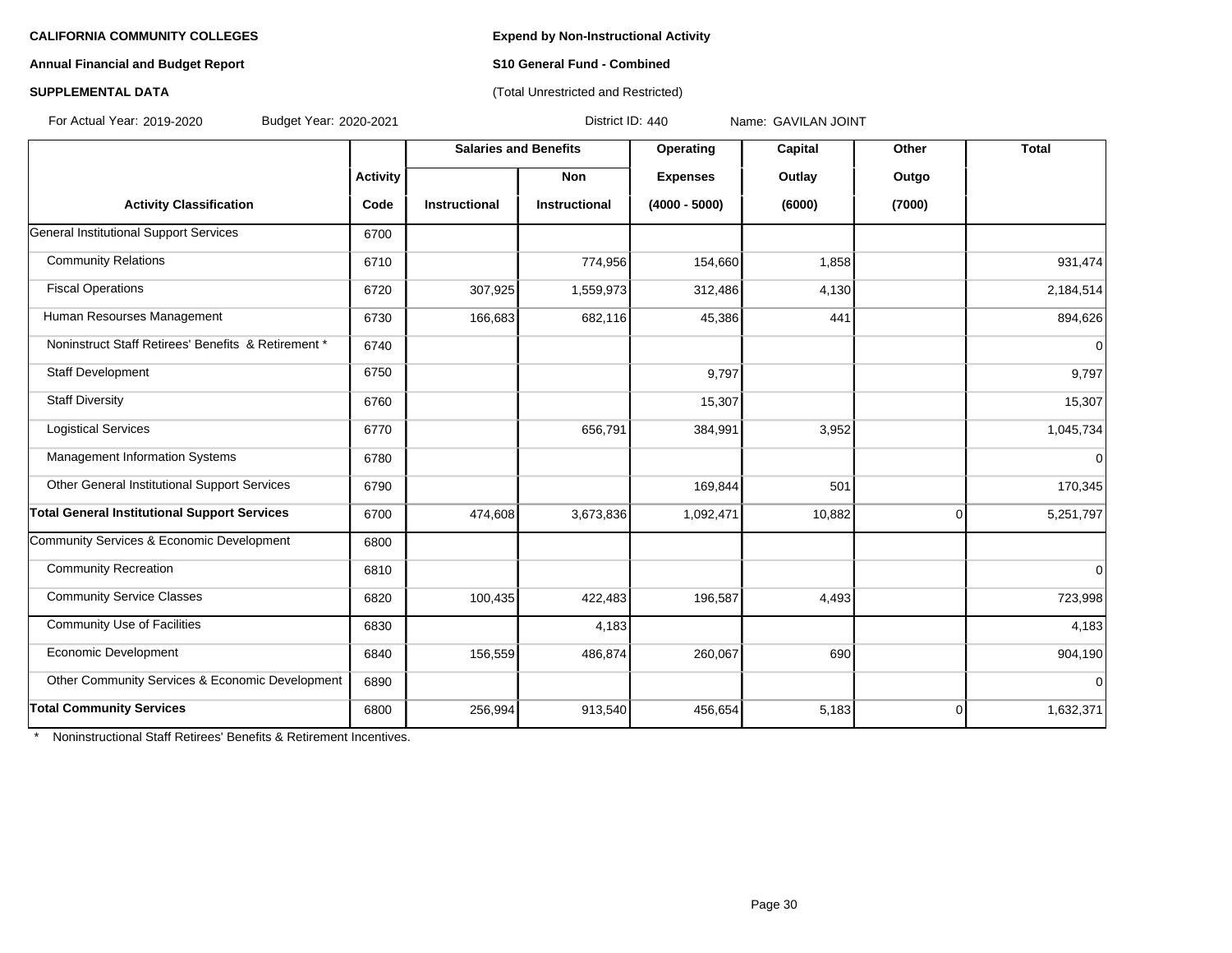**Annual Financial and Budget Report S10 General Fund - Combined**

### **SUPPLEMENTAL DATA CONSERVATION CONSERVATION** (Total Unrestricted and Restricted)

For Actual Year: 2019-2020 Budget Year: 2020-2021 District ID: 440 Name: GAVILAN JOINT

|                                             |                 | <b>Salaries and Benefits</b> |                      | Operating       | Capital | Other    | <b>Total</b>   |
|---------------------------------------------|-----------------|------------------------------|----------------------|-----------------|---------|----------|----------------|
|                                             | <b>Activity</b> |                              | Non                  | <b>Expenses</b> | Outlay  | Outgo    |                |
| <b>Activity Classification</b>              | Code            | <b>Instructional</b>         | <b>Instructional</b> | $(4000 - 5000)$ | (6000)  | (7000)   |                |
| <b>Ancillary Services</b>                   | 6900            |                              |                      |                 |         |          |                |
| Bookstore                                   | 6910            |                              |                      |                 |         |          | 0              |
| <b>Child Development Centers</b>            | 6920            |                              |                      |                 |         |          | 0              |
| Farm Operations                             | 6930            |                              |                      |                 |         |          | $\mathbf 0$    |
| <b>Food Services</b>                        | 6940            |                              |                      |                 |         |          | $\overline{0}$ |
| Parking                                     | 6950            |                              |                      |                 |         |          | $\overline{0}$ |
| <b>Student and Co-Curricular Activities</b> | 6960            |                              |                      |                 |         |          | 0              |
| <b>Student Housing</b>                      | 6970            |                              |                      |                 |         |          | 0              |
| <b>Other Ancillary Services</b>             | 6990            |                              | 3,616                | 109,625         | 1,408   |          | 114,649        |
| <b>Total Ancillary Services</b>             | 6900            | $\Omega$                     | 3,616                | 109,625         | 1,408   | $\Omega$ | 114,649        |
| <b>Auxiliary Operations</b>                 | 7000            |                              |                      |                 |         |          |                |
| <b>Contract Education</b>                   | 7010            | 326,085                      | 743,041              | 236,256         | 66,485  | 2,426    | 1,374,293      |
| <b>Other Auxiliary Operations</b>           | 7090            |                              |                      | 4,518           |         |          | 4,518          |
| <b>Total Auxiliary Operations</b>           | 7000            | 326,085                      | 743,041              | 240,774         | 66,485  | 2,426    | 1,378,811      |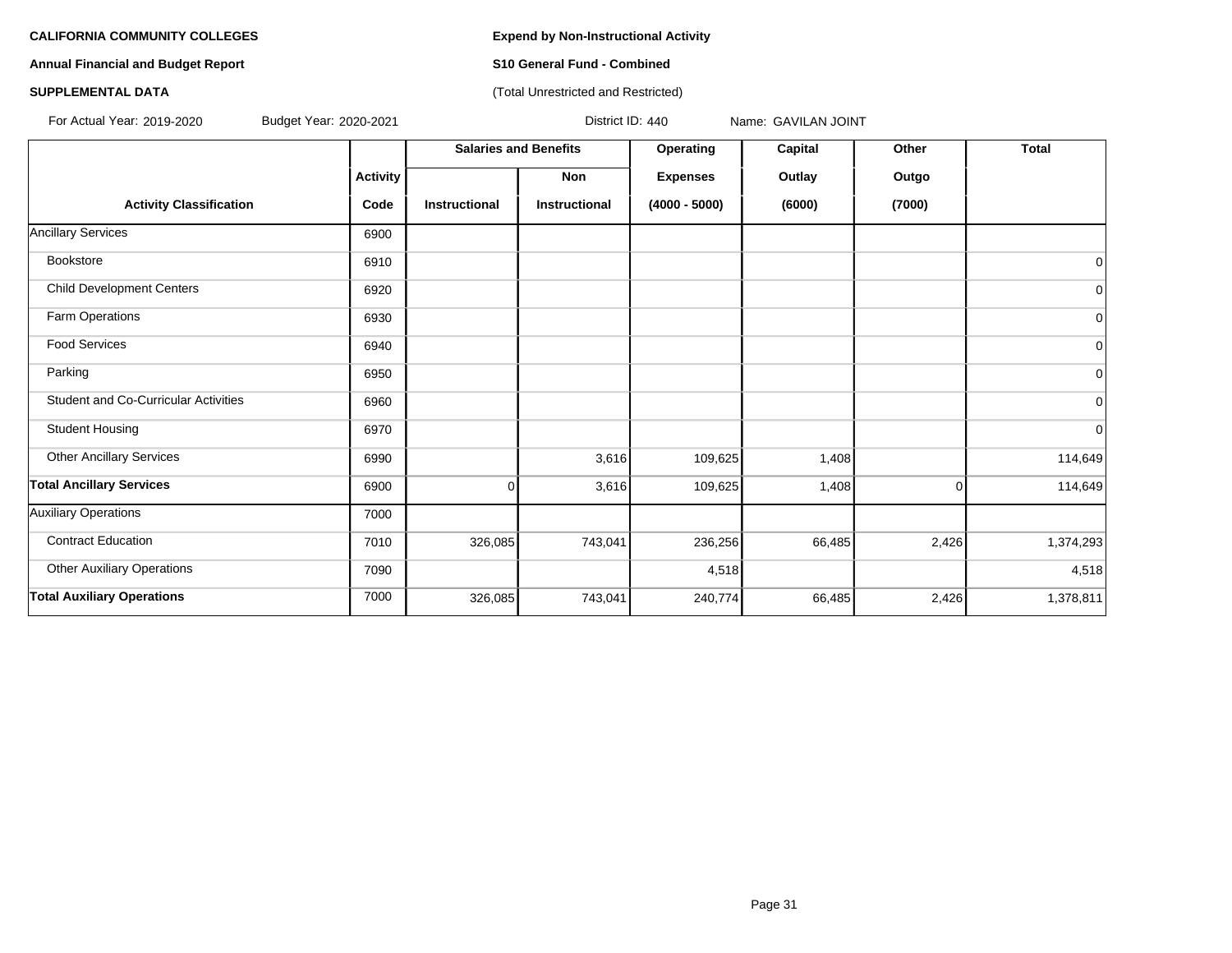**Annual Financial and Budget Report S10 General Fund - Combined**

### **SUPPLEMENTAL DATA CONSERVATION CONSERVATION** (Total Unrestricted and Restricted)

For Actual Year: 2019-2020 Budget Year: 2020-2021 District ID: 440 Name: GAVILAN JOINT

|                                                     |                 | <b>Salaries and Benefits</b> |                      | Operating       | Capital  | Other    | <b>Total</b>   |
|-----------------------------------------------------|-----------------|------------------------------|----------------------|-----------------|----------|----------|----------------|
|                                                     | <b>Activity</b> |                              | <b>Non</b>           | <b>Expenses</b> | Outlay   | Outgo    |                |
| <b>Activity Classification</b>                      | Code            | <b>Instructional</b>         | <b>Instructional</b> | $(4000 - 5000)$ | (6000)   | (7000)   |                |
| Physical Property and Related Acquisitions          | 7100            |                              |                      |                 |          |          | 0              |
| Long-Term Debt and Other Financing                  | 7200            |                              |                      |                 |          |          |                |
| Long_Term Debt                                      | 7210            |                              |                      |                 |          |          | $\mathbf 0$    |
| Tax revenue Anticipation Notes                      | 7220            |                              |                      |                 |          |          | 0              |
| Other Financing                                     | 7290            |                              |                      |                 |          |          | 0              |
| Total Long-Term Debt and Other Financing            | 7200            | 0                            | $\Omega$             | U               | $\Omega$ | $\Omega$ | $\overline{0}$ |
| Transfers, Student Aid and Other Outgo              | 7300            |                              |                      |                 |          |          |                |
| <b>Transfers</b>                                    | 7310            |                              |                      |                 |          |          | $\mathbf 0$    |
| <b>Student Aid</b>                                  | 7320            |                              |                      |                 |          |          | $\Omega$       |
| Other Outgo                                         | 7390            |                              |                      |                 |          |          | 0              |
| <b>Total Transfers, Student Aid and Other Outgo</b> | 7300            | 0                            | 0                    | $\Omega$        | $\Omega$ | 0        | $\overline{0}$ |
| <b>Sub-Total Non-Instructional Activites</b>        |                 | 3,459,222                    | 15,932,162           | 4,580,536       | 386,169  | 503,319  | 24,861,408     |
|                                                     |                 |                              |                      |                 |          |          |                |
| Total Expenditures General Fund: activities *       |                 | 20,768,696                   | 17,443,572           | 5,108,539       | 704,306  | 503,319  | 44,528,432     |

\* Total Expenditures for the General Fund: Instructional Activities and Non-Instructional Activities.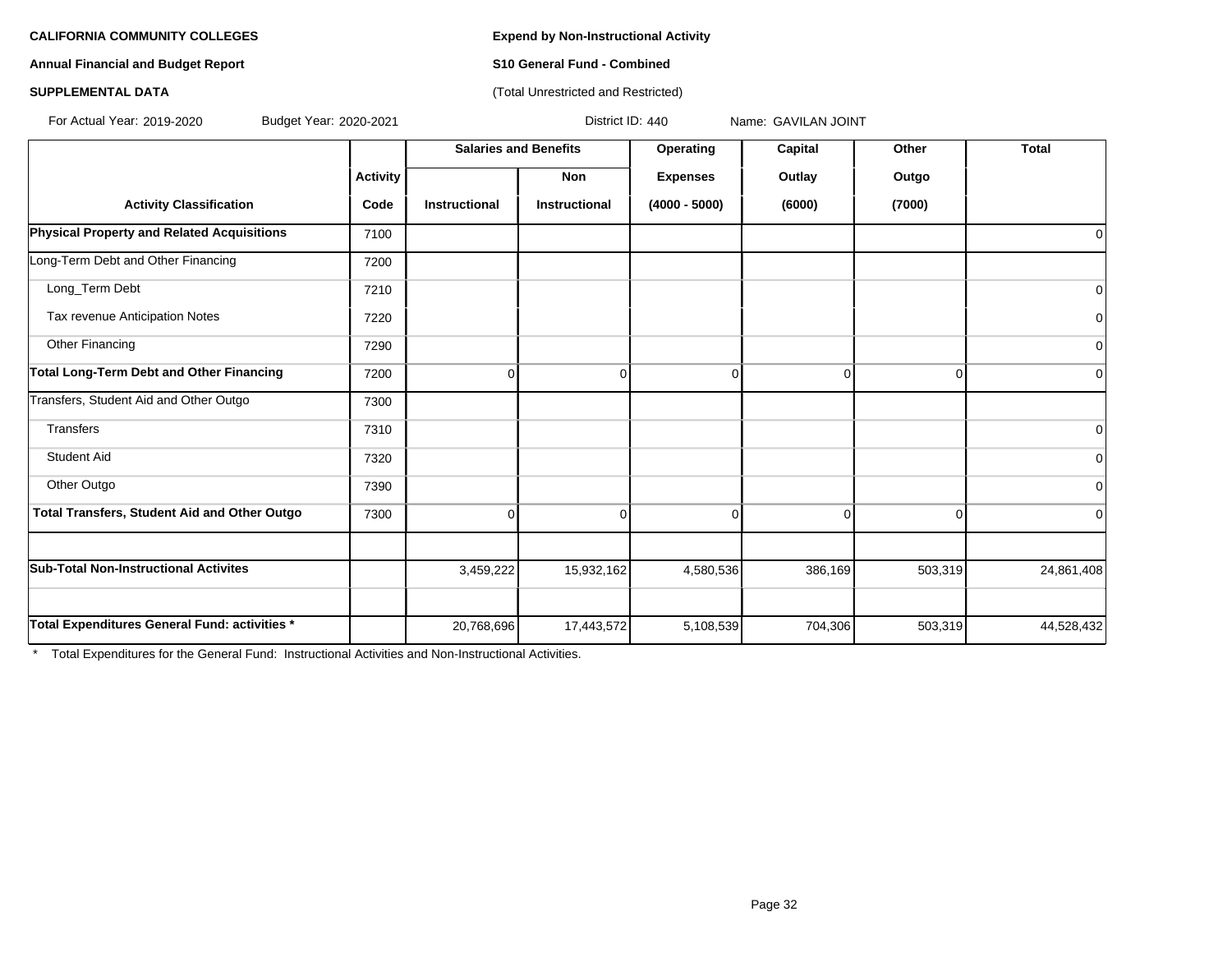### **Gann Appropriations Limit GANN Report**

# DISTRICT NAME: GAVILAN JOINT

|     | 2020-2021 Appropriations Limit:                                                                           |          |          |              |
|-----|-----------------------------------------------------------------------------------------------------------|----------|----------|--------------|
| IA. | 2019-2020 Appropriations Limit:                                                                           |          |          | \$69,642,715 |
| IB. | 2020-2021 Price Factor:                                                                                   | 1.0373   |          |              |
| IC. | Population factor:                                                                                        |          |          |              |
|     | 1. 2018-2019 Second Period Actual FTES                                                                    | 5,344.67 |          |              |
|     | 2. 2019-2020 Second Period Actual FTES                                                                    | 5,201.81 |          |              |
|     | 3. 2019-2020 Population change factor (C2/C1)                                                             | 0.9733   |          |              |
| ID. | 2019-2020 Limit adjusted by inflation and population factors (A * B * C.3)                                |          |          | \$70,311,570 |
| IE. | Adjustments to increase limit:                                                                            |          |          |              |
|     | 1. Transfers in of financial responsibility                                                               |          | \$0      |              |
|     | 2. Temporary voter approved increases                                                                     |          | $\Omega$ |              |
|     | 3. Total adjustments - increase                                                                           |          |          | $\mathbf 0$  |
|     | Sub-Total $(D + E.3)$                                                                                     |          |          | \$70,311,570 |
| IF. | Adjustments to decrease limit:                                                                            |          |          |              |
|     | 1. Transfers out of financial responsibility                                                              |          | \$0      |              |
|     | 2. Lapses of voter approved increases                                                                     |          | $\Omega$ |              |
|     | 3. Total adjustments - decrease                                                                           |          |          | $\Omega$     |
| lG. | 2020-2021 Appropriations Limit ( $D + E.3 - F.3$ )                                                        |          |          | \$70,311,570 |
|     | 2020-2021 Appropriations Subject to Limit:                                                                |          |          |              |
| IA. | State Aid (General Apportionment, Apprenticeship Allowance, Basic Skills, and Partnership for Excellence) |          |          | 10,675,969   |
| Iв. | State Subventions (Home Owners Property Tax Relief, Timber Yield tax, etc.)                               |          |          | 48,680       |
| C.  | Local Property taxes                                                                                      |          |          | 22,240,018   |
| ID. | <b>Estimated excess Debt Service taxes</b>                                                                |          |          | $\mathbf 0$  |
| IE. | Estimated Parcel taxes, Square Foot taxes, etc.                                                           |          |          | $\pmb{0}$    |
| IF. | Interest on proceeds of taxes                                                                             |          |          | $\mathbf 0$  |
| lG. | Local appropriations from taxes for unreimbursed State, court, and federal mandates                       |          |          | $\mathbf 0$  |
| IH. | 2020-2021 Appropriations Subject to Limit                                                                 |          |          | \$32,964,667 |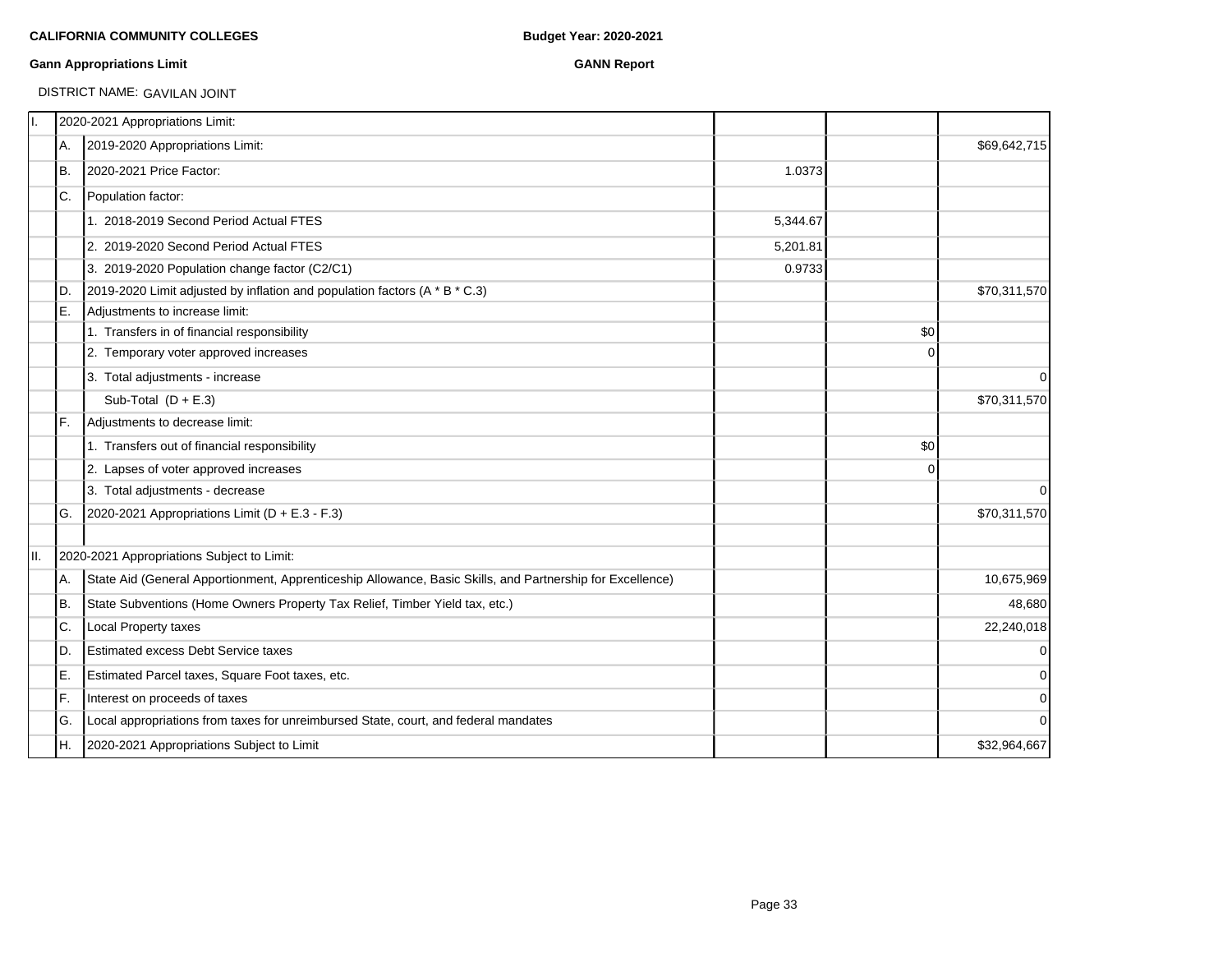**Governmental Funds Group**

Annual Financial and Budget Report

**10 General Fund**

# REVENUES, EXPENDITURES, AND FUND BALANCE DATA

#### **440** GAVILAN JOINT

For Actual Year: 2019-2020 Budget Year: 2020-2021

| <b>General Fund</b> |  |
|---------------------|--|
|---------------------|--|

|                                                           | Object | <b>Fund: 11</b>             |               | <b>Fund: 12</b>           |               | <b>Fund: 10</b> |               |
|-----------------------------------------------------------|--------|-----------------------------|---------------|---------------------------|---------------|-----------------|---------------|
|                                                           | Code   | <b>UNRESTRICTED SUBFUND</b> |               | <b>RESTRICTED SUBFUND</b> |               | <b>TOTAL</b>    |               |
| <b>Description</b>                                        |        | Actual                      | <b>Budget</b> | Actual                    | <b>Budget</b> | Actual          | <b>Budget</b> |
| <b>REVENUES:</b>                                          |        |                             |               |                           |               |                 |               |
| <b>Federal Revenues</b>                                   | 8100   |                             |               | 3,539,288                 | 2,485,202     | 3,539,288       | 2,485,202     |
| <b>State Revenues</b>                                     | 8600   | 10,104,575                  | 9,474,594     | 8,859,852                 | 8,487,254     | 18,964,427      | 17,961,848    |
| <b>Local Revenues</b>                                     | 8800   | 27,703,299                  | 25,195,706    | 887,626                   | 1,130,275     | 28,590,925      | 26,325,981    |
| <b>Total Revenues</b>                                     |        | 37,807,874                  | 34,670,300    | 13,286,766                | 12,102,731    | 51,094,640      | 46,773,031    |
| <b>EXPENDITURES:</b>                                      |        |                             |               |                           |               |                 |               |
| <b>Academic Salaries</b>                                  | 1000   | 15,208,006                  | 12,845,896    | 3,798,051                 | 2,842,785     | 19,006,057      | 15,688,681    |
| <b>Classified Salaries</b>                                | 2000   | 5,694,941                   | 7,356,751     | 2,639,451                 | 2,820,582     | 8,334,392       | 10,177,333    |
| <b>Employee Benefits</b>                                  | 3000   | 8,216,222                   | 8,232,785     | 2,655,597                 | 2,280,249     | 10,871,819      | 10,513,034    |
| Supplies and Materials                                    | 4000   | 430,456                     | 456,764       | 338,720                   | 1,564,870     | 769,176         | 2,021,634     |
| Other Operating Expenses and Services                     | 5000   | 2,946,679                   | 4,640,611     | 1,392,684                 | 1,751,790     | 4,339,363       | 6,392,401     |
| Capital Outlay                                            | 6000   | 102,780                     | 182,067       | 601,526                   | 680,977       | 704,306         | 863,044       |
| <b>Total Expenditures</b>                                 |        | 32,599,084                  | 33,714,874    | 11,426,029                | 11,941,253    | 44,025,113      | 45,656,127    |
| <b>Excess /(Deficiency) of Revenues over Expenditures</b> |        | 5,208,790                   | 955,426       | 1,860,737                 | 161,478       | 7,069,527       | 1,116,904     |
| <b>Other Financing Sources</b>                            | 8900   |                             | 740,000       | 2,253,226                 | 2,426,066     | 2,253,226       | 3,166,066     |
| <b>Other Outgo</b>                                        | 7000   |                             | 161,000       | 503,319                   | 2,617,990     | 503,319         | 2,778,990     |
| Net Increase/(Decrease) in Fund Balance                   |        | 5,208,790                   | 1,534,426     | 3,610,644                 | (30, 446)     | 8,819,434       | 1,503,980     |
| <b>BEGINNING FUND BALANCE:</b>                            |        |                             |               |                           |               |                 |               |
| Net Beginning Balance, July 1                             | 9010   | 2,760,890                   | 7,969,680     | 95,958                    | 3,706,602     | 2,856,848       | 11,676,282    |
| <b>Prior Years Adustments</b>                             | 9020   |                             |               |                           |               | $\Omega$        |               |
| Adjusted Beginning Balance                                | 9030   | 2,760,890                   |               | 95,958                    |               | 2,856,848       |               |
| <b>Ending Fund Balance, June 30</b>                       |        | 7,969,680                   | 9,504,106     | 3,706,602                 | 3,676,156     | 11,676,282      | 13,180,262    |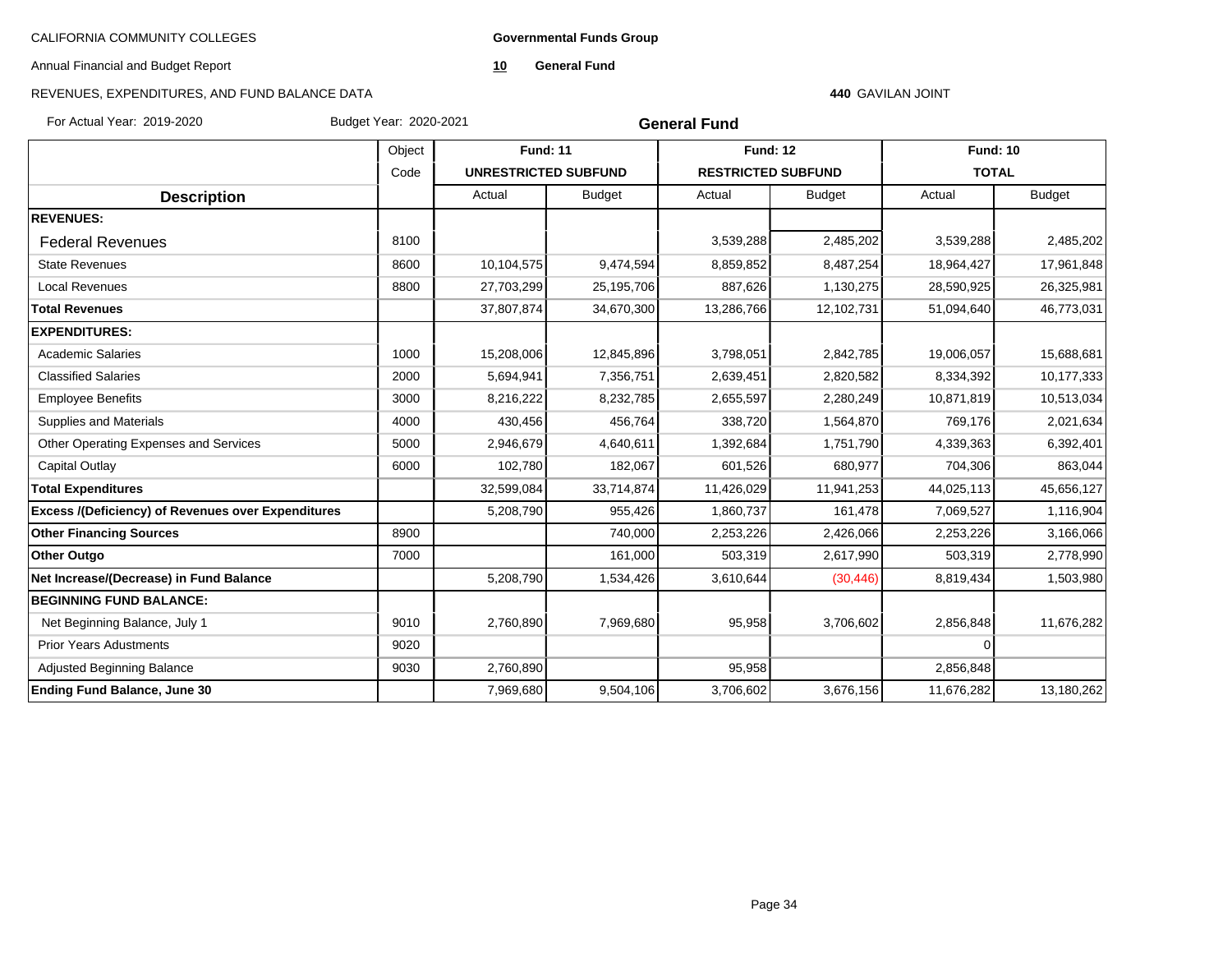**Governmental Funds Group**

**Annual Financial and Budget Report**

20 Debt service Funds

#### **440** GAVILAN JOINT

# **REVENUES, EXPENDITURES, AND FUND BALANCE DATA**

For Actual Year: 2019-2020 Budget Year: 2020-2021 **DEBT SERVICE FUNDS**

|                                             | Object Code | <b>Fund: 21</b>          |               | <b>Fund: 22</b> |                              | <b>Fund: 29</b>                |                |
|---------------------------------------------|-------------|--------------------------|---------------|-----------------|------------------------------|--------------------------------|----------------|
|                                             |             | <b>BOND INTEREST AND</b> |               |                 | <b>REVENUE BOND INTEREST</b> |                                |                |
|                                             |             | <b>REDEMPTION FUND</b>   |               |                 | <b>AND REDEMPTION FUND</b>   | <b>OTHER DEBT SERVICE FUND</b> |                |
| <b>Description</b>                          |             | <b>Actual</b>            | <b>Budget</b> | <b>Actual</b>   | <b>Budget</b>                | Actual                         | <b>Budget</b>  |
| <b>REVENUES:</b>                            |             |                          |               |                 |                              |                                |                |
| <b>Federal Revenues</b>                     | 8100        |                          |               |                 |                              |                                |                |
| <b>State Revenues</b>                       | 8600        |                          |               |                 |                              |                                |                |
| <b>Local Revenues</b>                       | 8800        | 15,426,498               |               |                 |                              |                                | 315,000        |
| <b>Total Revenues</b>                       |             | 15,426,498               | $\mathbf 0$   | $\overline{0}$  | $\overline{0}$               | $\mathbf 0$                    | 315,000        |
| <b>Other Financing Sources</b>              | 8900        |                          |               |                 |                              |                                |                |
| Interfund Transfers In                      | 8981        |                          |               |                 |                              |                                |                |
| Other Incoming Transfers                    | 8983        |                          |               |                 |                              |                                |                |
| <b>Total Other Financing Sources</b>        |             | $\Omega$                 | $\Omega$      | $\Omega$        | $\Omega$                     | $\Omega$                       | $\overline{0}$ |
| Other Outgo                                 | 7000        |                          |               |                 |                              |                                |                |
| Debt Retirement (Long Term Debt)            | 7100        |                          |               |                 |                              |                                |                |
| <b>Debt Reduction</b>                       | 7110        | 3,022,587                |               |                 |                              |                                |                |
| Debt Interest and Other Service Charges     | 7120        | 2,730                    |               |                 |                              |                                | 500            |
| <b>Transfers Outgoing</b>                   | 7300 & 7400 |                          |               |                 |                              |                                |                |
| Reserve for Contingencies                   | 7900        |                          |               |                 |                              |                                |                |
| <b>Total Other Outgo</b>                    | 7000        | 3,025,317                | $\mathbf 0$   | $\overline{0}$  | $\overline{0}$               | $\mathbf 0$                    | 500            |
| Net Other Financing Sources / (Other Outgo) | 8900 & 7000 | (3,025,317)              | $\mathbf 0$   | $\overline{0}$  | $\overline{0}$               | $\mathbf 0$                    | (500)          |
| Net Increase/Decrease in Fund Balance       |             | 12,401,181               | $\Omega$      | 0               | $\Omega$                     | $\Omega$                       | 314,500        |
| <b>BEGINNING FUND BALANCE:</b>              |             |                          |               |                 |                              |                                |                |
| Net Beginning Balance, July 1               | 9010        | 7,539,901                | 19,941,082    |                 | $\overline{0}$               | 6,168,917                      | 6,168,917      |
| <b>Prior Years Adustments</b>               | 9020        |                          |               |                 |                              |                                |                |
| Adjusted Beginning Balance                  | 9030        | 7,539,901                |               | $\Omega$        |                              | 6,168,917                      |                |
| <b>Ending Fund Balance, June 30</b>         |             | 19,941,082               | 19,941,082    | 0               | 0                            | 6,168,917                      | 6,483,417      |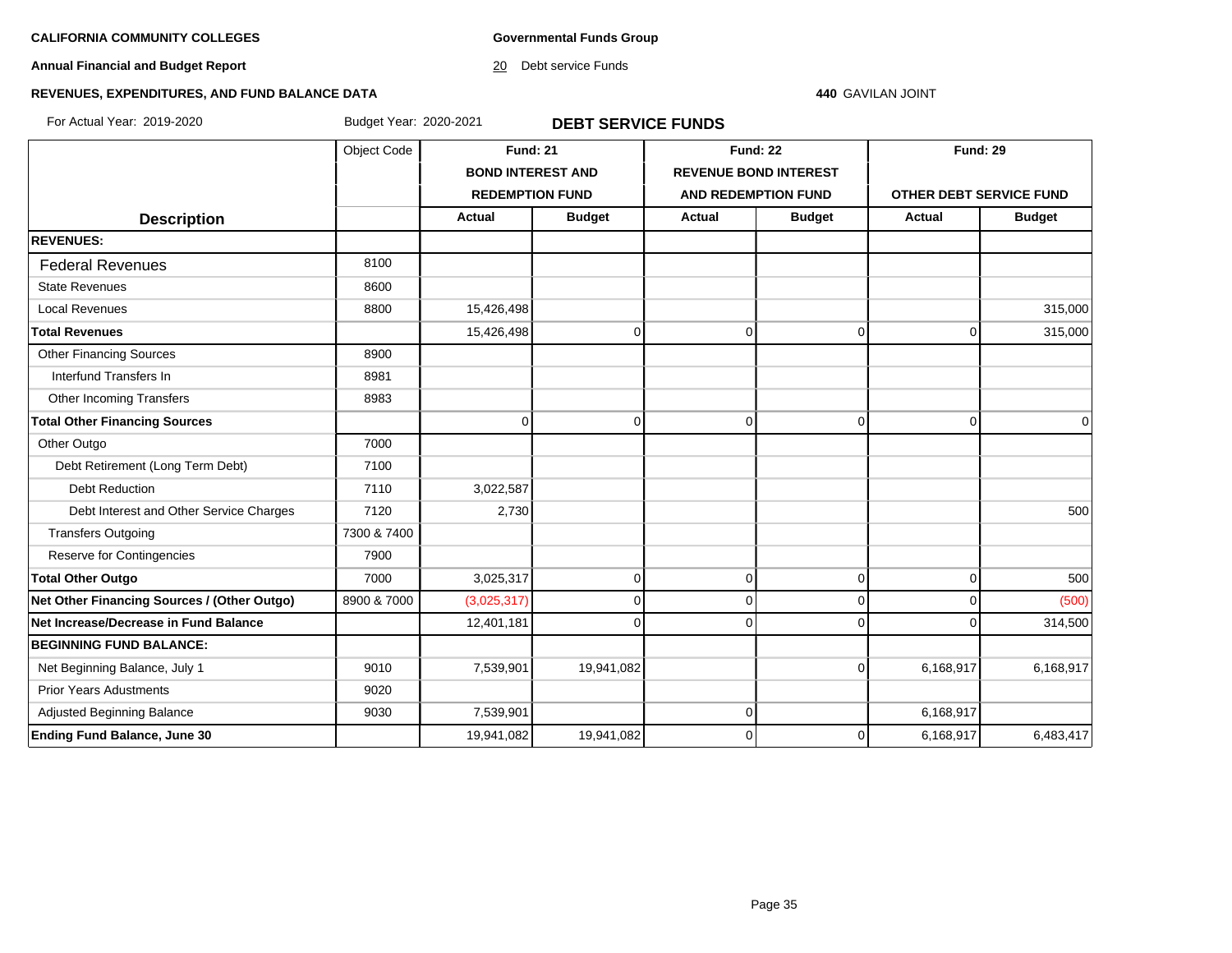**Annual Financial and Budget Report**

**Governmental Funds Group**

**30 Special Revenue Funds -- Part 1**

### **440** GAVILAN JOINT

| For Actual Year: 2019-2020                                | Budget Year: 2020-2021<br><b>Special Revenue Funds</b> |                       |                |                       |               |                |                               |
|-----------------------------------------------------------|--------------------------------------------------------|-----------------------|----------------|-----------------------|---------------|----------------|-------------------------------|
|                                                           | Object                                                 | <b>FUND: 31</b>       |                | <b>FUND 32</b>        |               |                | <b>FUND 33</b>                |
|                                                           | Code                                                   | <b>BOOKSTORE FUND</b> |                | <b>CAFETERIA FUND</b> |               |                | <b>CHILD DEVELOPMENT FUND</b> |
| <b>Description</b>                                        |                                                        | <b>Actual</b>         | <b>Budget</b>  | <b>Actual</b>         | <b>Budget</b> | Actual         | <b>Budget</b>                 |
| <b>REVENUES:</b>                                          |                                                        |                       |                |                       |               |                |                               |
| <b>Federal Revenues</b>                                   | 8100                                                   |                       |                |                       |               |                |                               |
| <b>State Revenues</b>                                     | 8600                                                   |                       |                |                       |               |                |                               |
| <b>Local Revenues</b>                                     | 8800                                                   |                       |                |                       |               |                |                               |
| <b>Total Income</b>                                       |                                                        | $\overline{0}$        | $\overline{0}$ | $\Omega$              | $\Omega$      | ∩              | $\overline{0}$                |
| <b>Expenditures</b>                                       |                                                        |                       |                |                       |               |                |                               |
| <b>Academic Salaries</b>                                  | 1000                                                   |                       |                |                       |               |                |                               |
| <b>Classified Salaries</b>                                | 2000                                                   |                       |                |                       |               |                |                               |
| <b>Employee Benefits</b>                                  | 3000                                                   |                       |                |                       |               |                |                               |
| Supplies and Materials                                    | 4000                                                   |                       |                |                       |               |                |                               |
| Other Operating Expenses and Services                     | 5000                                                   |                       |                |                       |               |                |                               |
| <b>Capital Outlay</b>                                     | 6000                                                   |                       |                |                       |               |                |                               |
| <b>Total Expenditures</b>                                 |                                                        | $\overline{0}$        | $\overline{0}$ | $\mathbf{0}$          | $\Omega$      | ∩              | $\overline{0}$                |
| <b>Excess /(Deficiency) of Revenues over Expenditures</b> |                                                        | $\overline{0}$        | $\Omega$       | $\Omega$              | $\Omega$      | $\Omega$       | $\overline{0}$                |
| <b>Other Financing Sources</b>                            | 8900                                                   |                       |                |                       |               |                |                               |
| Other Outgo                                               | 7000                                                   |                       |                |                       |               |                |                               |
| Net Increase/(Decrease) in Fund Balance                   |                                                        | $\overline{0}$        | $\Omega$       | U                     | ΩI            |                | $\overline{0}$                |
| <b>Begining Fund Balance:</b>                             |                                                        |                       |                |                       |               |                |                               |
| Net Beginning Balance, July 1                             | 9010                                                   |                       | 0              |                       |               |                | $\overline{0}$                |
| <b>Prior Years Adustments</b>                             | 9020                                                   |                       |                |                       |               |                |                               |
| Adjusted Beginning Balance                                | 9030                                                   | $\Omega$              |                | 0                     |               | $\Omega$       |                               |
| <b>Ending Fund Balance, June 30</b>                       |                                                        | $\overline{0}$        | $\mathbf 0$    | 0                     | $\mathbf 0$   | $\overline{0}$ | $\Omega$                      |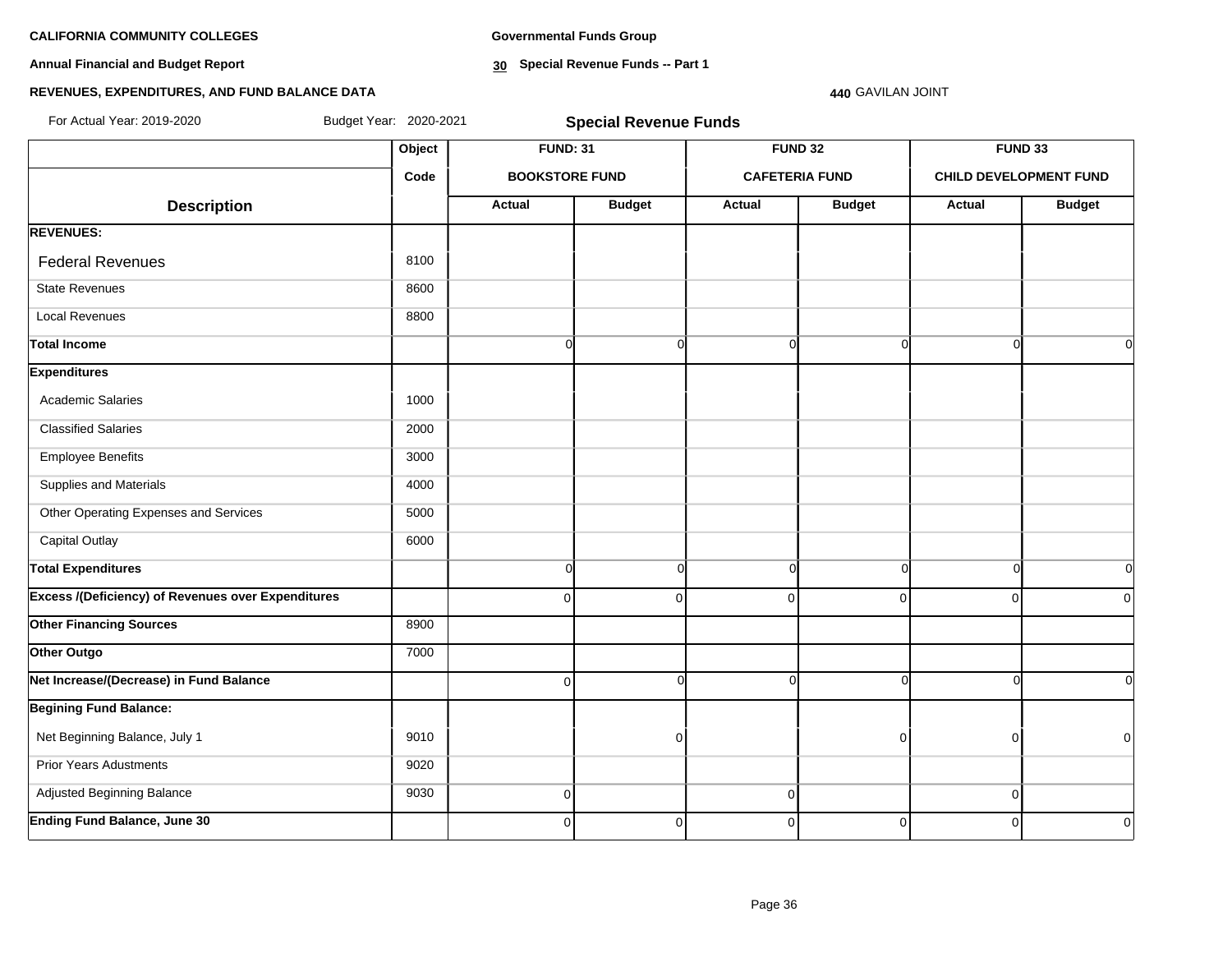**Annual Financial and Budget Report**

**Governmental Funds Group**

**30 Special Revenue Funds -- Part 2**

#### **440** GAVILAN JOINT

| For Actual Year: 2019-2020                                | Budget Year: 2020-2021 |                            | <b>Special Revenue Funds</b> |               |                                  |                            |                |
|-----------------------------------------------------------|------------------------|----------------------------|------------------------------|---------------|----------------------------------|----------------------------|----------------|
|                                                           | Object                 | <b>FUND: 34</b>            |                              |               | FUND 35                          |                            | FUND 39        |
|                                                           | Code                   | <b>FARM OPERATION FUND</b> |                              |               | <b>REVENUE BOND PROJECT FUND</b> | OTHER SPECIAL REVENUE FUND |                |
| <b>Description</b>                                        |                        | <b>Actual</b>              | <b>Budget</b>                | <b>Actual</b> | <b>Budget</b>                    | <b>Actual</b>              | <b>Budget</b>  |
| <b>REVENUES:</b>                                          |                        |                            |                              |               |                                  |                            |                |
| <b>Federal Revenues</b>                                   | 8100                   |                            |                              |               |                                  |                            |                |
| <b>State Revenues</b>                                     | 8600                   |                            |                              |               |                                  |                            |                |
| <b>Local Revenues</b>                                     | 8800                   |                            |                              |               |                                  |                            |                |
| Total Income                                              |                        | $\overline{0}$             | $\mathbf 0$                  | $\Omega$      | $\Omega$                         |                            | $\overline{0}$ |
| <b>Expenditures</b>                                       |                        |                            |                              |               |                                  |                            |                |
| <b>Academic Salaries</b>                                  | 1000                   |                            |                              |               |                                  |                            |                |
| <b>Classified Salaries</b>                                | 2000                   |                            |                              |               |                                  |                            |                |
| <b>Employee Benefits</b>                                  | 3000                   |                            |                              |               |                                  |                            |                |
| Supplies and Materials                                    | 4000                   |                            |                              |               |                                  |                            |                |
| Other Operating Expenses and Services                     | 5000                   |                            |                              |               |                                  |                            |                |
| Capital Outlay                                            | 6000                   |                            |                              |               |                                  |                            |                |
| <b>Total Expenditures</b>                                 |                        | $\overline{0}$             | $\mathbf 0$                  | $\Omega$      | $\Omega$                         |                            | $\overline{0}$ |
| <b>Excess /(Deficiency) of Revenues over Expenditures</b> |                        | $\overline{0}$             | $\mathbf 0$                  | $\mathbf 0$   | $\mathbf 0$                      | $\Omega$                   | $\overline{0}$ |
| <b>Other Financing Sources</b>                            | 8900                   |                            |                              |               |                                  |                            |                |
| Other Outgo                                               | 7000                   |                            |                              |               |                                  |                            |                |
| Net Increase/(Decrease) in Fund Balance                   |                        | $\overline{0}$             | $\Omega$                     | $\Omega$      | $\Omega$                         |                            | $\Omega$       |
| <b>Begining Fund Balance:</b>                             |                        |                            |                              |               |                                  |                            |                |
| Net Beginning Balance, July 1                             | 9010                   |                            | $\mathbf 0$                  |               | $\overline{0}$                   |                            | $\Omega$       |
| <b>Prior Years Adustments</b>                             | 9020                   |                            |                              |               |                                  |                            |                |
| Adjusted Beginning Balance                                | 9030                   | $\overline{0}$             |                              | $\mathbf 0$   |                                  | $\Omega$                   |                |
| <b>Ending Fund Balance, June 30</b>                       |                        | $\Omega$                   | $\mathbf 0$                  | $\Omega$      | $\overline{0}$                   | O                          | $\overline{0}$ |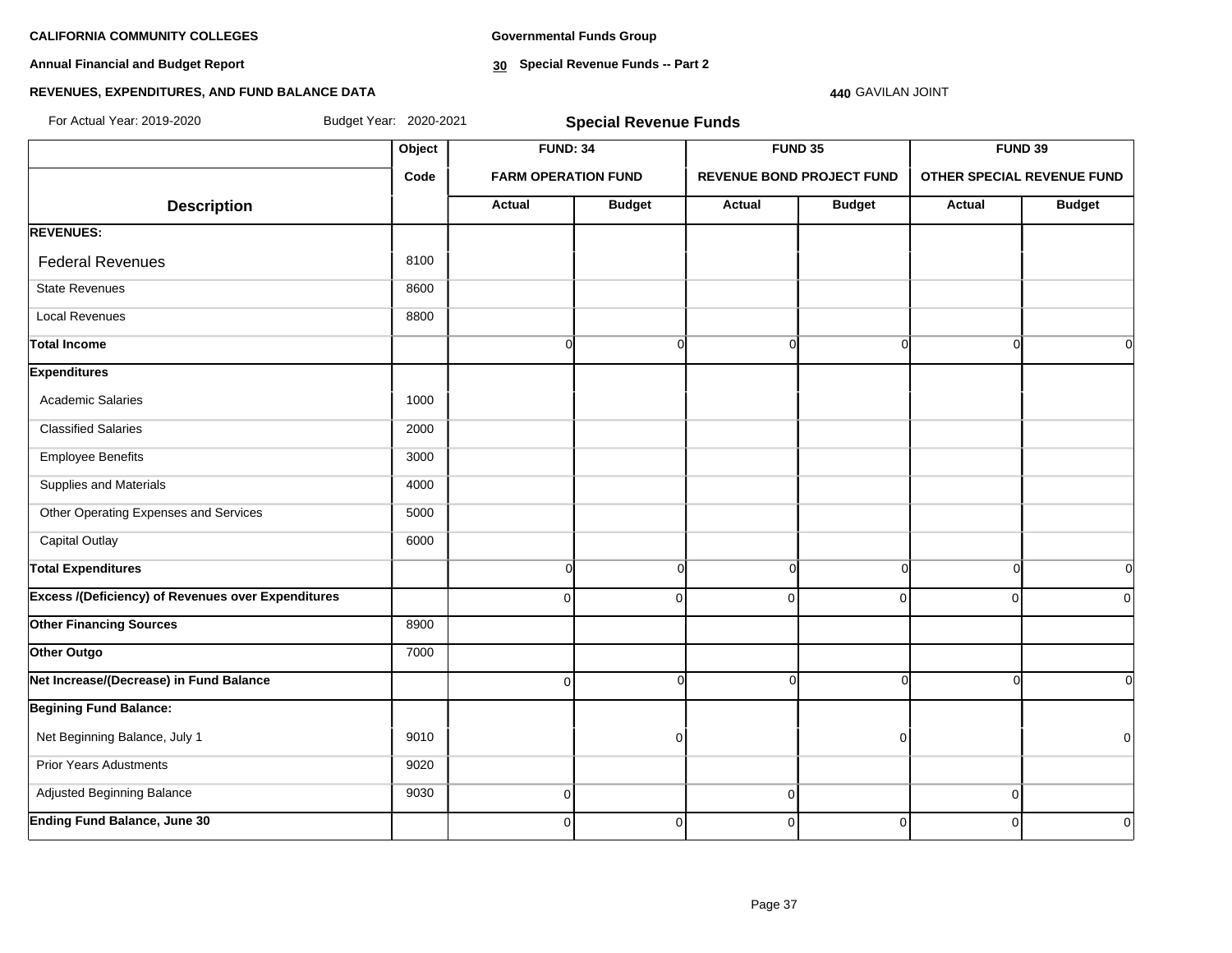**Annual Financial and Budget Report**

**Governmental Funds Group**

**40 Capital Projects Funds**

# **440** GAVILAN JOINT

| For Actual Year: 2019-2020                                | Budget Year: 2020-2021 |            | <b>Capital Projects Funds</b>                                                                                     |               |                 |                                     |               |
|-----------------------------------------------------------|------------------------|------------|-------------------------------------------------------------------------------------------------------------------|---------------|-----------------|-------------------------------------|---------------|
|                                                           | Object                 |            | <b>FUND: 41</b><br><b>FUND 42</b><br><b>CAPITAL QUTLAY PROJECTS FUND</b><br><b>REVENUE BOND CONSTRUCTION FUND</b> |               |                 | FUND <sub>43</sub>                  |               |
|                                                           | Code                   |            |                                                                                                                   |               |                 | <b>GENERAL OBLIGATION BOND FUND</b> |               |
| <b>Description</b>                                        |                        | Actual     | <b>Budget</b>                                                                                                     | <b>Actual</b> | <b>Budget</b>   | <b>Actual</b>                       | <b>Budget</b> |
| <b>REVENUES:</b>                                          |                        |            |                                                                                                                   |               |                 |                                     |               |
| <b>Federal Revenues</b>                                   | 8100                   |            |                                                                                                                   |               |                 |                                     |               |
| <b>State Revenues</b>                                     | 8600                   |            |                                                                                                                   |               |                 |                                     |               |
| <b>Local Revenues</b>                                     | 8800                   | 30,082     | 600,000                                                                                                           | 534,634       |                 |                                     |               |
| <b>Total Income</b>                                       |                        | 30,082     | 600,000                                                                                                           | 534,634       | $\Omega$        | $\Omega$                            |               |
| <b>Expenditures</b>                                       |                        |            |                                                                                                                   |               |                 |                                     |               |
| <b>Academic Salaries</b>                                  | 1000                   |            |                                                                                                                   |               |                 |                                     |               |
| <b>Classified Salaries</b>                                | 2000                   |            |                                                                                                                   |               |                 |                                     |               |
| <b>Employee Benefits</b>                                  | 3000                   |            |                                                                                                                   |               |                 |                                     |               |
| Supplies and Materials                                    | 4000                   | 5,654      |                                                                                                                   |               |                 |                                     |               |
| Other Operating Expenses and Services                     | 5000                   | 34,478     | 600,000                                                                                                           | 250,422       | 152,000         |                                     |               |
| <b>Capital Outlay</b>                                     | 6000                   | 184,801    |                                                                                                                   | 2,366,458     | 227,023,938     |                                     |               |
| <b>Total Expenditures</b>                                 |                        | 224,933    | 600,000                                                                                                           | 2,616,880     | 227,175,938     | $\Omega$                            | $\Omega$      |
| <b>Excess /(Deficiency) of Revenues over Expenditures</b> |                        | (194, 851) | $\Omega$                                                                                                          | (2,082,246)   | (227, 175, 938) |                                     | $\Omega$      |
| <b>Other Financing Sources</b>                            | 8900                   |            |                                                                                                                   |               |                 |                                     |               |
| Other Outgo                                               | 7000                   | 339,136    |                                                                                                                   | 103,955       | 5,962,736       |                                     |               |
| Net Increase/(Decrease) in Fund Balance                   |                        | (533, 987) | ∩                                                                                                                 | (2, 186, 201) | (233, 138, 674) |                                     | $\Omega$      |
| <b>Begining Fund Balance:</b>                             |                        |            |                                                                                                                   |               |                 |                                     |               |
| Net Beginning Balance, July 1                             | 9010                   | 1,492,888  | 958,901                                                                                                           | 25,379,682    | 23,193,481      |                                     | 0             |
| <b>Prior Years Adustments</b>                             | 9020                   |            |                                                                                                                   |               |                 |                                     |               |
| Adjusted Beginning Balance                                | 9030                   | 1,492,888  |                                                                                                                   | 25,379,682    |                 | $\mathbf 0$                         |               |
| <b>Ending Fund Balance, June 30</b>                       |                        | 958,901    | 958,901                                                                                                           | 23,193,481    | (209, 945, 193) | $\Omega$                            | 0             |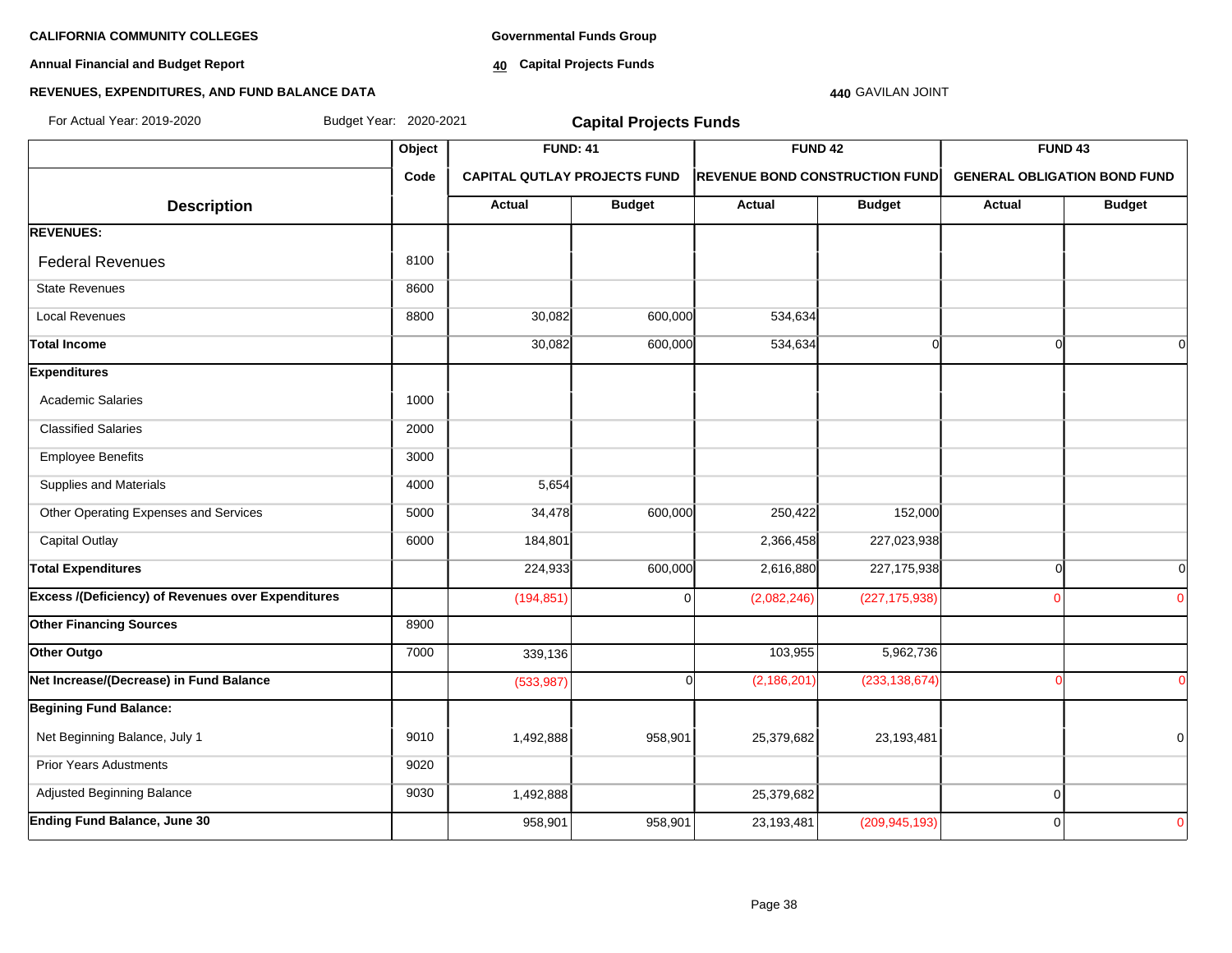**Annual Financial and Budget Report**

**Proprietary Funds Group**

**50 Enterprise Funds Group -- Part 1**

### **440** GAVILAN JOINT

# **REVENUES, EXPENDITURES, AND FUND BALANCE DATA**

For Actual Year: 2019-2020 Budget Year: 2020-2021 **Enterprise Funds**

|                                         |      | <b>FUND: 51</b>       |               |             | <b>FUND 52</b>        | FUND <sub>53</sub>     |                |
|-----------------------------------------|------|-----------------------|---------------|-------------|-----------------------|------------------------|----------------|
|                                         | Code | <b>BOOKSTORE FUND</b> |               |             | <b>CAFETERIA FUND</b> | <b>FARM OPERATIONS</b> |                |
| <b>Description</b>                      |      | <b>Actual</b>         | <b>Budget</b> | Actual      | <b>Budget</b>         | <b>Actual</b>          | <b>Budget</b>  |
| <b>REVENUES:</b>                        |      |                       |               |             |                       |                        |                |
| <b>Local Revenues</b>                   | 8800 |                       |               |             |                       |                        |                |
| Other Financing Sources                 | 8900 |                       |               |             |                       |                        |                |
| <b>Total Income</b>                     |      | $\Omega$              | $\Omega$      | $\Omega$    | $\Omega$              | $\Omega$               | $\Omega$       |
| Cost of Sales                           | 5890 |                       |               |             |                       |                        |                |
| <b>Gross Profit or Loss</b>             |      | $\Omega$              | $\Omega$      | $\Omega$    | $\Omega$              | C                      | $\Omega$       |
| <b>Expenditures</b>                     |      |                       |               |             |                       |                        |                |
| Academic Salaries                       | 1000 |                       |               |             |                       |                        |                |
| <b>Classified Salaries</b>              | 2000 |                       |               |             |                       |                        |                |
| <b>Employee Benefits</b>                | 3000 |                       |               |             |                       |                        |                |
| Supplies and Materials                  | 4000 |                       |               |             |                       |                        |                |
| Other Operating Expenses and Services   | 5000 |                       |               |             |                       |                        |                |
| <b>Capital Outlay</b>                   | 6000 |                       |               |             |                       |                        |                |
| <b>Total Expenditures</b>               |      | $\circ$               | $\Omega$      | $\Omega$    | $\Omega$              | $\Omega$               | $\overline{0}$ |
| <b>Net Profit or Loss</b>               |      | $\Omega$              | $\Omega$      | $\Omega$    | $\Omega$              | $\Omega$               | $\overline{0}$ |
| Other Outgo                             | 7000 |                       |               |             |                       |                        |                |
| Net Increase/(Decrease) in Fund Balance |      | $\overline{0}$        | $\Omega$      | $\Omega$    | $\Omega$              | $\Omega$               | $\overline{0}$ |
| <b>Begining Fund Balance:</b>           |      |                       |               |             |                       |                        |                |
| Net Beginning Balance, July 1           | 9010 |                       | $\Omega$      |             | $\overline{0}$        |                        | $\overline{0}$ |
| Prior Years Adustments                  | 9020 |                       |               |             |                       |                        |                |
| Adjusted Beginning Balance              | 9030 | $\overline{0}$        |               | $\pmb{0}$   |                       | $\overline{0}$         |                |
| <b>Ending Fund Balance, June 30</b>     |      | $\overline{0}$        | $\Omega$      | $\mathbf 0$ | $\overline{0}$        | $\Omega$               | $\overline{0}$ |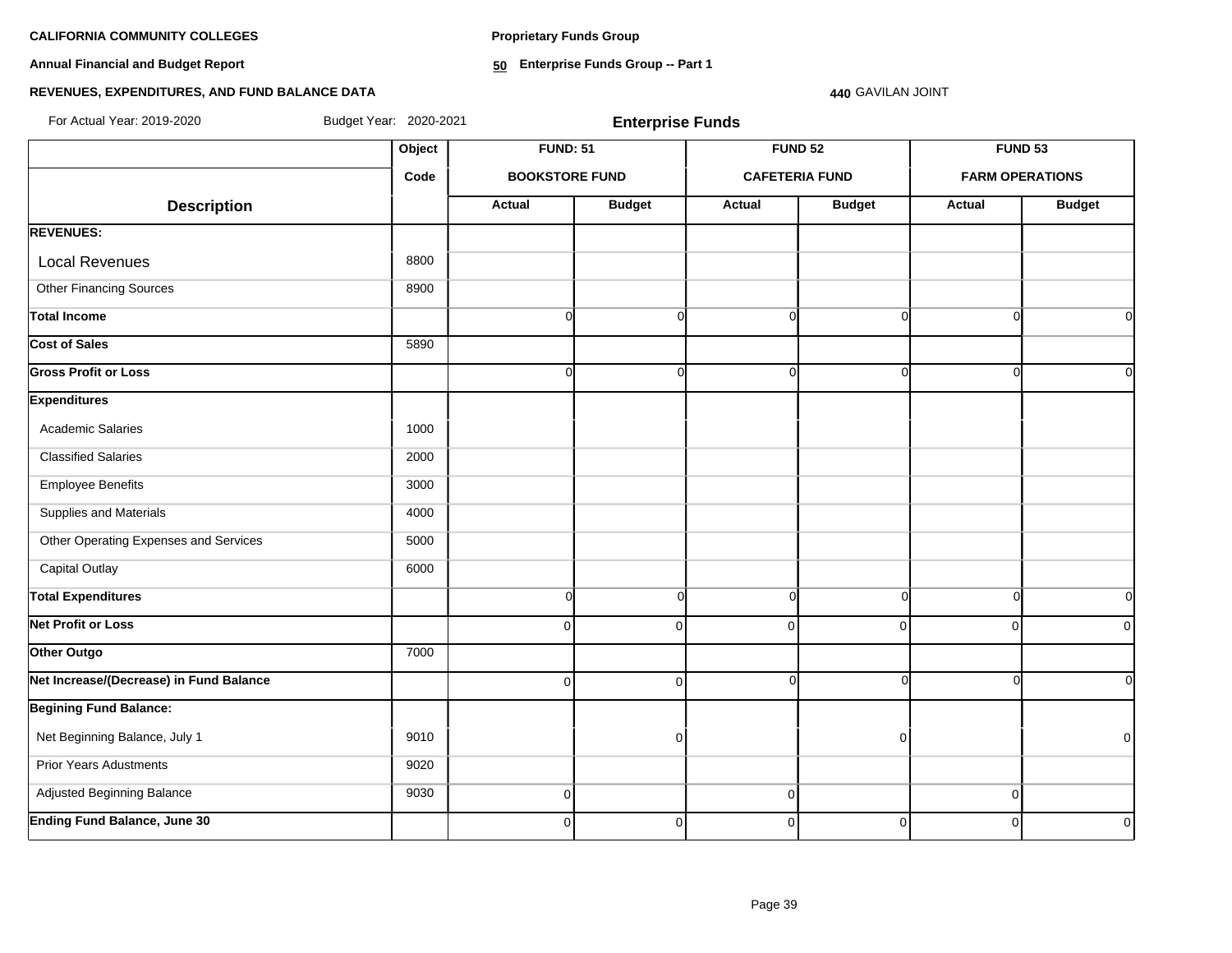**Proprietary Funds Group**

**Annual Financial and Budget Report**

**50 Enterprise Funds Group -- Part 2**

# **REVENUES, EXPENDITURES, AND FUND BALANCE DATA**

**440** GAVILAN JOINT

| For Actual Year: 2019-2020              | Budget Year: 2020-2021 |                              | <b>Enterprise Funds</b> |  |  |
|-----------------------------------------|------------------------|------------------------------|-------------------------|--|--|
|                                         | Object                 | <b>FUND: 59</b>              |                         |  |  |
|                                         | Code                   | <b>OTHER ENTERPRISE FUND</b> |                         |  |  |
| <b>Description</b>                      |                        | <b>Actual</b>                | <b>Budget</b>           |  |  |
| <b>REVENUES:</b>                        |                        |                              |                         |  |  |
| <b>Local Revenues</b>                   | 8800                   |                              |                         |  |  |
| <b>Other Financing Sources</b>          | 8900                   |                              |                         |  |  |
| <b>Total Income</b>                     |                        | $\Omega$                     | 0                       |  |  |
| <b>Cost of Sales</b>                    | 5890                   |                              |                         |  |  |
| <b>Gross Profit or Loss</b>             |                        | $\Omega$                     | 0l                      |  |  |
| <b>Expenditures</b>                     |                        |                              |                         |  |  |
| <b>Academic Salaries</b>                | 1000                   |                              |                         |  |  |
| <b>Classified Salaries</b>              | 2000                   |                              |                         |  |  |
| <b>Employee Benefits</b>                | 3000                   |                              |                         |  |  |
| Supplies and Materials                  | 4000                   |                              |                         |  |  |
| Other Operating Expenses and Services   | 5000                   |                              |                         |  |  |
| <b>Capital Outlay</b>                   | 6000                   |                              |                         |  |  |
| <b>Total Expenditures</b>               |                        | $\Omega$                     | <sub>0</sub>            |  |  |
| <b>Net Profit or Loss</b>               |                        | $\Omega$                     | $\Omega$                |  |  |
| Other Outgo                             | 7000                   |                              |                         |  |  |
| Net Increase/(Decrease) in Fund Balance |                        | $\Omega$                     | $\Omega$                |  |  |
| <b>Begining Fund Balance:</b>           |                        |                              |                         |  |  |
| Net Beginning Balance, July 1           | 9010                   |                              | $\Omega$                |  |  |
| <b>Prior Years Adustments</b>           | 9020                   |                              |                         |  |  |
| <b>Adjusted Beginning Balance</b>       | 9030                   | $\overline{0}$               |                         |  |  |
| <b>Ending Fund Balance, June 30</b>     |                        | οI                           | $\mathbf{0}$            |  |  |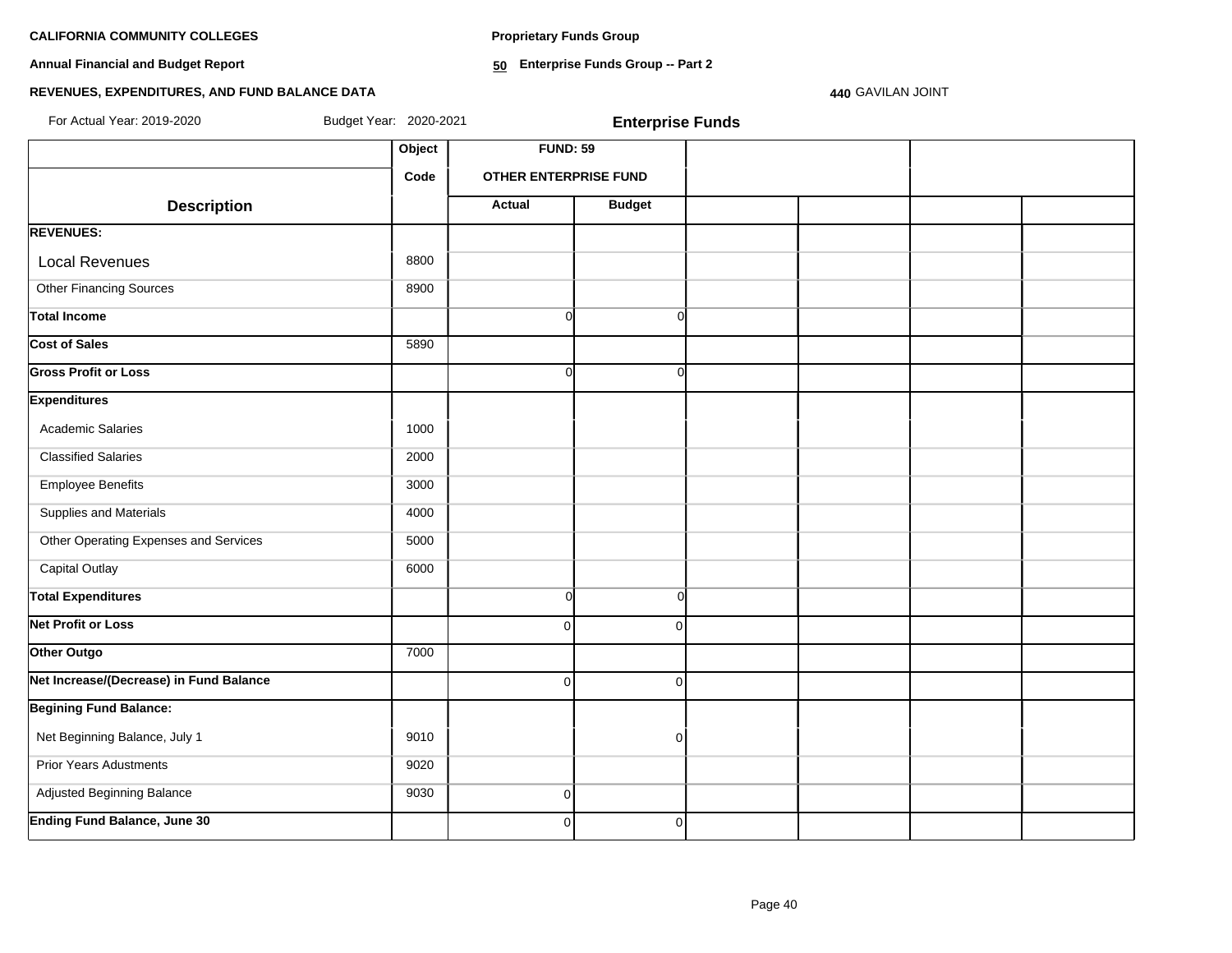**Annual Financial and Budget Report**

**Proprietary Funds Group**

**60 Enterprise Funds Group** 

# **REVENUES, EXPENDITURES, AND FUND BALANCE DATA**

#### **440** GAVILAN JOINT

| For Actual Year: 2019-2020              | Budget Year: 2020-2021 |                            | <b>Internal Service Funds</b> |                                     |               |  |
|-----------------------------------------|------------------------|----------------------------|-------------------------------|-------------------------------------|---------------|--|
|                                         | Object                 | <b>FUND: 61</b>            |                               |                                     | FUND 69       |  |
|                                         | Code                   | <b>SELF-INSURANCE FUND</b> |                               | <b>OTHER INTERNAL SERVICES FUND</b> |               |  |
| <b>Description</b>                      |                        | <b>Actual</b>              | <b>Budget</b>                 | <b>Actual</b>                       | <b>Budget</b> |  |
| <b>REVENUES:</b>                        |                        |                            |                               |                                     |               |  |
| <b>Local Revenues</b>                   | 8800                   | 3,061                      |                               |                                     |               |  |
| <b>Other Financing Sources</b>          | 8900                   |                            |                               |                                     |               |  |
| <b>Total Income</b>                     |                        | 3,061                      | $\mathbf{0}$                  | $\Omega$                            | n             |  |
| <b>Expenditures</b>                     |                        |                            |                               |                                     |               |  |
| <b>Academic Salaries</b>                | 1000                   |                            |                               |                                     |               |  |
| <b>Classified Salaries</b>              | 2000                   |                            |                               |                                     |               |  |
| <b>Employee Benefits</b>                | 3000                   |                            |                               |                                     |               |  |
| Supplies and Materials                  | 4000                   |                            |                               |                                     |               |  |
| Other Operating Expenses and Services   | 5000                   | 401,980                    |                               |                                     |               |  |
| <b>Capital Outlay</b>                   | 6000                   |                            |                               |                                     |               |  |
| <b>Total Expenditures</b>               |                        | 401,980                    | $\circ$                       | $\Omega$                            | $\Omega$      |  |
| <b>Net Profit or Loss</b>               |                        | (398, 919)                 | $\overline{0}$                | $\Omega$                            | ŋ             |  |
| Other Outgo                             | 7000                   |                            |                               |                                     |               |  |
| Net Increase/(Decrease) in Fund Balance |                        | (398, 919)                 | $\overline{0}$                | $\Omega$                            | ∩             |  |
| <b>Begining Fund Balance:</b>           |                        |                            |                               |                                     |               |  |
| Net Beginning Balance, July 1           | 9010                   | (361, 560)                 | (760, 479)                    |                                     | $\Omega$      |  |
| <b>Prior Years Adustments</b>           | 9020                   |                            |                               |                                     |               |  |
| Adjusted Beginning Balance              | 9030                   | (361, 560)                 |                               | $\Omega$                            |               |  |
| <b>Ending Fund Balance, June 30</b>     |                        | (760, 479)                 | (760, 479)                    | $\Omega$                            | $\Omega$      |  |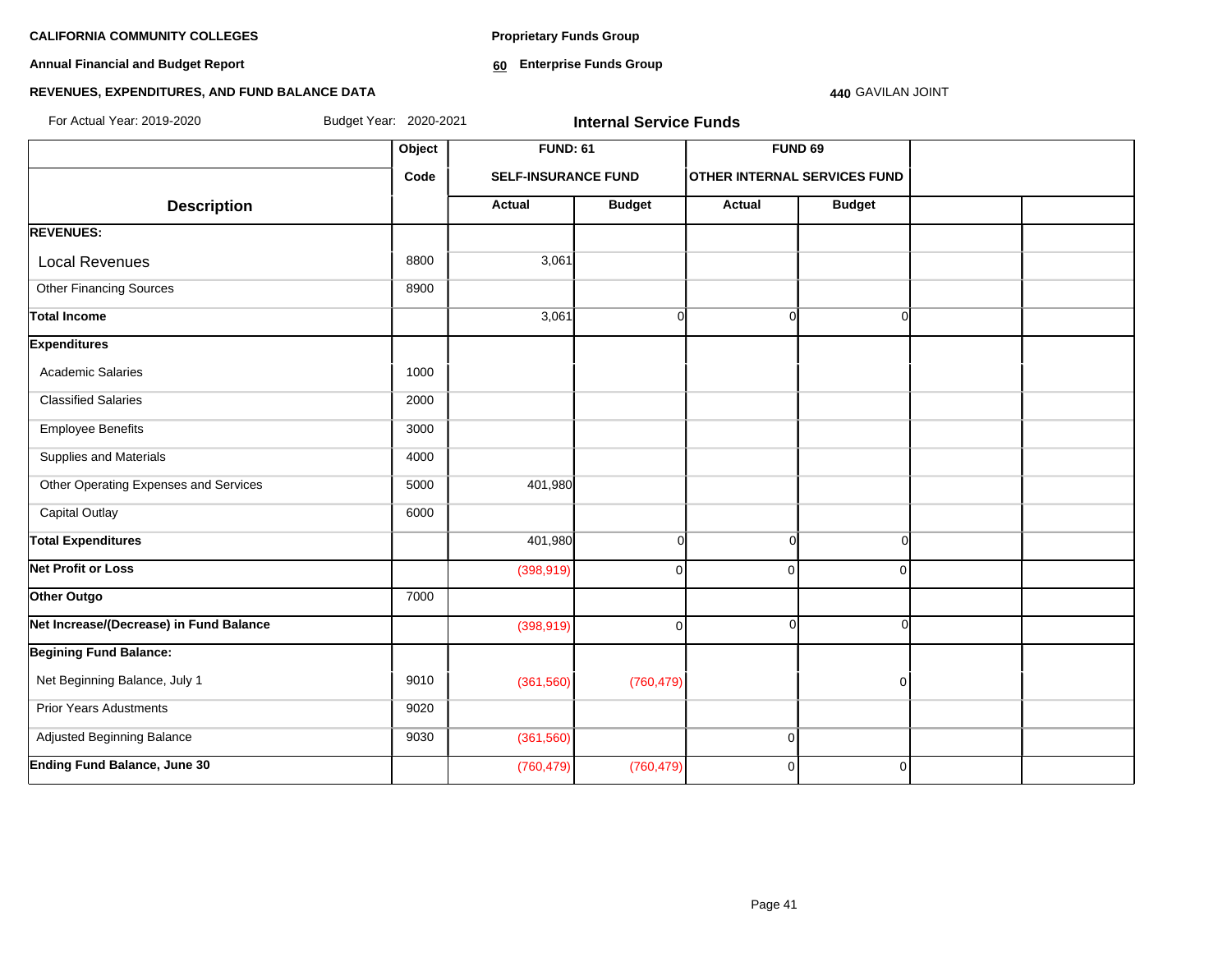**Annual Financial and Budget Report**

**Fiduciary Funds Group**

**70 Fiduciary Funds Group -- Part 1**

#### **440** GAVILAN JOINT

| For Actual Year: 2019-2020                                | Budget Year: 2020-2021 |                                       | <b>Fiduciary Funds Group</b> |                                                |                    |                                   |               |
|-----------------------------------------------------------|------------------------|---------------------------------------|------------------------------|------------------------------------------------|--------------------|-----------------------------------|---------------|
|                                                           | Object                 |                                       | <b>FUND: 71</b>              |                                                | FUND <sub>72</sub> | FUND <sub>73</sub>                |               |
|                                                           | Code                   | <b>ASSOCIATED STUDENTS TRUST FUND</b> |                              | <b>REPRESENTATION FEE TRUST</b><br><b>FUND</b> |                    | <b>BODY CENTER FEE TRUST FUND</b> |               |
| <b>Description</b>                                        |                        | <b>Actual</b>                         | <b>Budget</b>                | <b>Actual</b>                                  | <b>Budget</b>      | Actual                            | <b>Budget</b> |
| <b>REVENUES:</b>                                          |                        |                                       |                              |                                                |                    |                                   |               |
| <b>Federal Revenues</b>                                   | 8100                   |                                       |                              |                                                |                    |                                   |               |
| <b>State Revenues</b>                                     | 8600                   |                                       |                              |                                                |                    |                                   |               |
| <b>Local Revenues</b>                                     | 8800                   | 11,553                                | 80,000                       |                                                |                    | 427                               | 87,291        |
| <b>Total Income</b>                                       |                        | 11,553                                | 80,000                       | $\Omega$                                       | $\overline{0}$     | 427                               | 87,291        |
| <b>Expenditures</b>                                       |                        |                                       |                              |                                                |                    |                                   |               |
| <b>Academic Salaries</b>                                  | 1000                   |                                       |                              |                                                |                    |                                   |               |
| <b>Classified Salaries</b>                                | 2000                   |                                       |                              |                                                |                    |                                   |               |
| <b>Employee Benefits</b>                                  | 3000                   |                                       |                              |                                                |                    |                                   |               |
| Supplies and Materials                                    | 4000                   | 12,843                                | 26,466                       |                                                |                    |                                   |               |
| Other Operating Expenses and Services                     | 5000                   | 26,033                                | 361,737                      |                                                |                    | 9,500                             | 51,300        |
| <b>Capital Outlay</b>                                     | 6000                   |                                       | 2,500                        |                                                |                    |                                   |               |
| <b>Total Expenditures</b>                                 |                        | 38,876                                | 390,703                      | $\Omega$                                       | $\Omega$           | 9,500                             | 51,300        |
| <b>Excess /(Deficiency) of Revenues over Expenditures</b> |                        | (27, 323)                             | (310, 703)                   | $\Omega$                                       | 0                  | (9,073)                           | 35,991        |
| <b>Other Financing Sources</b>                            | 8900                   |                                       |                              |                                                |                    |                                   |               |
| Other Outgo                                               | 7000                   | 130,365                               | 48,200                       |                                                |                    |                                   |               |
| Net Increase/(Decrease) in Fund Balance                   |                        | (157, 688)                            | (358, 903)                   | $\Omega$                                       | $\Omega$           | (9,073)                           | 35,991        |
| <b>Begining Fund Balance:</b>                             |                        |                                       |                              |                                                |                    |                                   |               |
| Net Beginning Balance, July 1                             | 9010                   | 354,106                               | 196,418                      |                                                | 0                  | 25,212                            | 16,139        |
| <b>Prior Years Adustments</b>                             | 9020                   |                                       |                              |                                                |                    |                                   |               |
| Adjusted Beginning Balance                                | 9030                   | 354,106                               |                              | 0                                              |                    | 25,212                            |               |
| Ending Fund Balance, June 30                              |                        | 196,418                               | (162, 485)                   | $\Omega$                                       | 0                  | 16,139                            | 52,130        |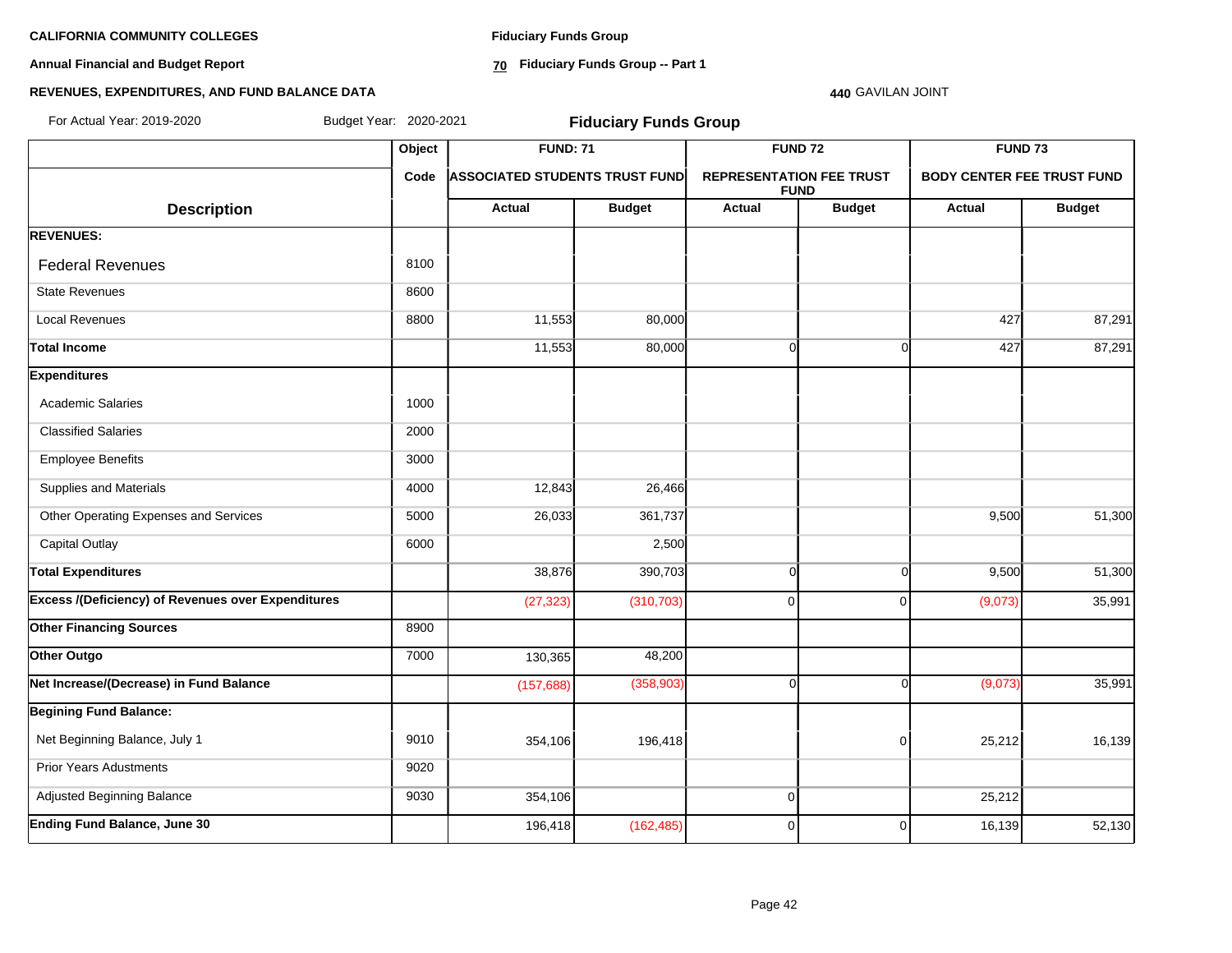**Annual Financial and Budget Report**

**Fiduciary Funds Group**

**70 Fiduciary Funds Group -- Part 2**

#### **440** GAVILAN JOINT

| For Actual Year: 2019-2020                                |        | Budget Year: 2020-2021<br><b>Fiduciary Funds Group</b> |               |                                                    |                |                              |                |  |
|-----------------------------------------------------------|--------|--------------------------------------------------------|---------------|----------------------------------------------------|----------------|------------------------------|----------------|--|
|                                                           | Object | <b>FUND: 74</b><br><b>FINANCIAL AID TRUST FUND</b>     |               |                                                    | <b>FUND 75</b> | <b>FUND 76</b>               |                |  |
|                                                           | Code   |                                                        |               | <b>SCHOLARSHIP &amp; LOAN TRUST</b><br><b>FUND</b> |                | <b>INVESTMENT TRUST FUND</b> |                |  |
| <b>Description</b>                                        |        | <b>Actual</b>                                          | <b>Budget</b> | Actual                                             | <b>Budget</b>  | Actual                       | <b>Budget</b>  |  |
| <b>REVENUES:</b>                                          |        |                                                        |               |                                                    |                |                              |                |  |
| <b>Federal Revenues</b>                                   | 8100   | 6,150,578                                              | 6,743,916     |                                                    |                |                              |                |  |
| <b>State Revenues</b>                                     | 8600   |                                                        |               |                                                    |                |                              |                |  |
| <b>Local Revenues</b>                                     | 8800   |                                                        |               |                                                    |                |                              |                |  |
| <b>Total Income</b>                                       |        | 6,150,578                                              | 6,743,916     | $\mathbf 0$                                        | $\Omega$       | $\Omega$                     | $\overline{O}$ |  |
| <b>Expenditures</b>                                       |        |                                                        |               |                                                    |                |                              |                |  |
| <b>Academic Salaries</b>                                  | 1000   |                                                        |               |                                                    |                |                              |                |  |
| <b>Classified Salaries</b>                                | 2000   |                                                        |               |                                                    |                |                              |                |  |
| <b>Employee Benefits</b>                                  | 3000   |                                                        |               |                                                    |                |                              |                |  |
| Supplies and Materials                                    | 4000   |                                                        |               |                                                    |                |                              |                |  |
| Other Operating Expenses and Services                     | 5000   |                                                        | 9,475         |                                                    |                |                              |                |  |
| <b>Capital Outlay</b>                                     | 6000   |                                                        |               |                                                    |                |                              |                |  |
| <b>Total Expenditures</b>                                 |        | $\overline{O}$                                         | 9,475         | $\mathbf 0$                                        | $\Omega$       | $\Omega$                     | $\overline{0}$ |  |
| <b>Excess /(Deficiency) of Revenues over Expenditures</b> |        | 6,150,578                                              | 6,734,441     | $\mathbf 0$                                        | $\Omega$       | $\Omega$                     | $\overline{0}$ |  |
| <b>Other Financing Sources</b>                            | 8900   |                                                        |               |                                                    |                |                              |                |  |
| Other Outgo                                               | 7000   | 6,150,578                                              | 6,734,441     |                                                    |                |                              |                |  |
| Net Increase/(Decrease) in Fund Balance                   |        | $\Omega$                                               | $\Omega$      | $\Omega$                                           | n              | ſ                            | $\Omega$       |  |
| <b>Begining Fund Balance:</b>                             |        |                                                        |               |                                                    |                |                              |                |  |
| Net Beginning Balance, July 1                             | 9010   | 11,574                                                 | 11,574        |                                                    | $\mathbf 0$    |                              | $\overline{0}$ |  |
| <b>Prior Years Adustments</b>                             | 9020   |                                                        |               |                                                    |                |                              |                |  |
| Adjusted Beginning Balance                                | 9030   | 11,574                                                 |               | $\pmb{0}$                                          |                | $\mathbf 0$                  |                |  |
| <b>Ending Fund Balance, June 30</b>                       |        | 11,574                                                 | 11,574        | 0                                                  | $\overline{0}$ | $\mathbf 0$                  | $\overline{0}$ |  |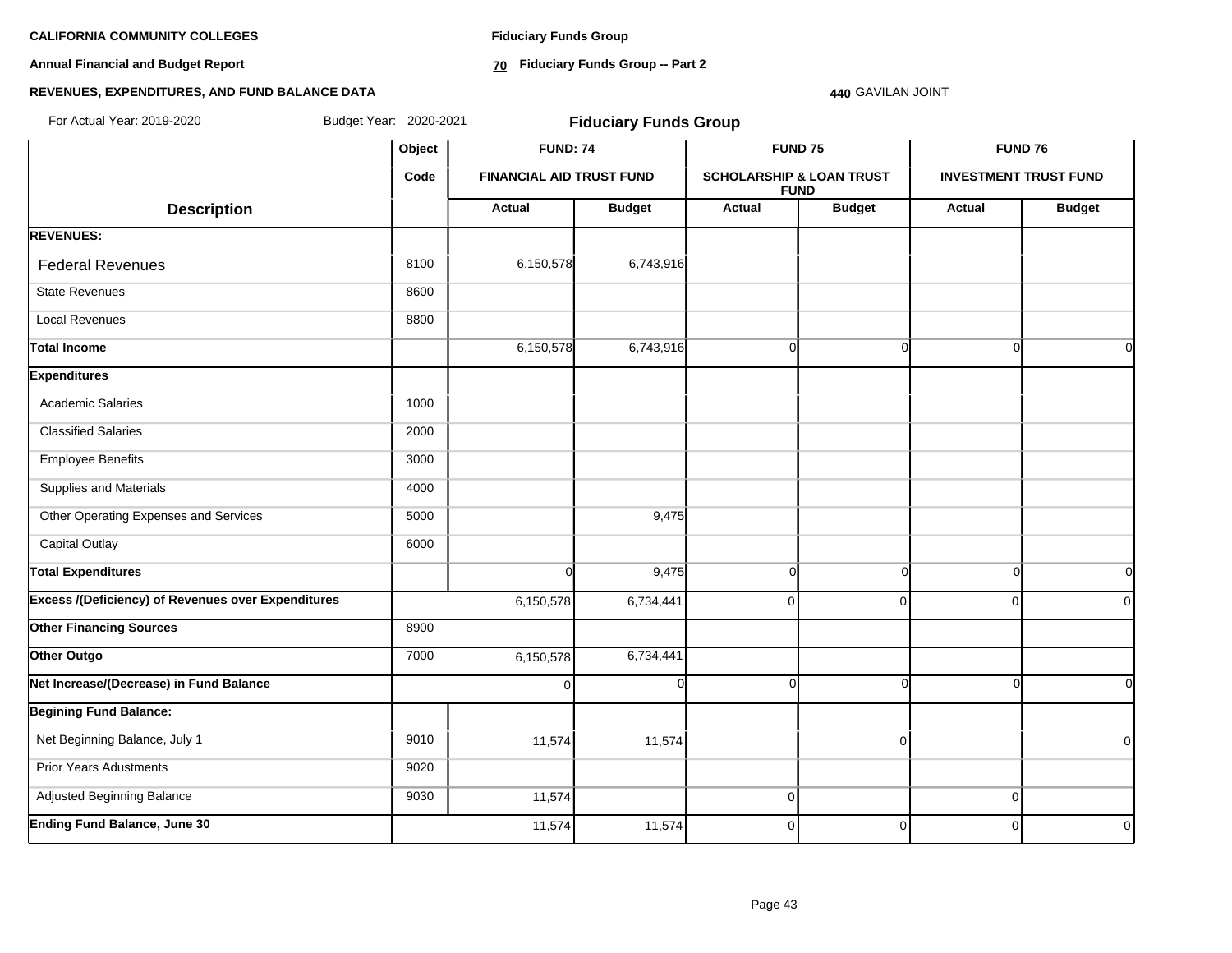**Annual Financial and Budget Report**

**Fiduciary Funds Group**

**70 Fiduciary Funds Group -- Part 3**

**440** GAVILAN JOINT

| For Actual Year: 2019-2020                                | Budget Year: 2020-2021 |                | <b>Fiduciary Funds Group</b>     |                          |                |  |
|-----------------------------------------------------------|------------------------|----------------|----------------------------------|--------------------------|----------------|--|
|                                                           | Object                 |                | <b>FUND: 77</b>                  | <b>FUND 79</b>           |                |  |
|                                                           |                        |                | DEFERRED COMPENSATION TRUST FUND | <b>OTHER TRUST FUNDS</b> |                |  |
| <b>Description</b>                                        |                        | Actual         | <b>Budget</b>                    | Actual                   | <b>Budget</b>  |  |
| <b>REVENUES:</b>                                          |                        |                |                                  |                          |                |  |
| <b>Federal Revenues</b>                                   | 8100                   |                |                                  |                          |                |  |
| <b>State Revenues</b>                                     | 8600                   |                |                                  |                          |                |  |
| <b>Local Revenues</b>                                     | 8800                   |                |                                  |                          |                |  |
| <b>Total Income</b>                                       |                        | $\overline{0}$ | $\overline{0}$                   | $\Omega$                 | 0l             |  |
| <b>Expenditures</b>                                       |                        |                |                                  |                          |                |  |
| <b>Academic Salaries</b>                                  | 1000                   |                |                                  |                          |                |  |
| <b>Classified Salaries</b>                                | 2000                   |                |                                  |                          |                |  |
| <b>Employee Benefits</b>                                  | 3000                   |                |                                  |                          |                |  |
| Supplies and Materials                                    | 4000                   |                |                                  |                          |                |  |
| Other Operating Expenses and Services                     | 5000                   |                |                                  |                          |                |  |
| Capital Outlay                                            | 6000                   |                |                                  |                          |                |  |
| <b>Total Expenditures</b>                                 |                        | $\overline{0}$ | $\overline{0}$                   | $\Omega$                 | 0l             |  |
| <b>Excess /(Deficiency) of Revenues over Expenditures</b> |                        | $\Omega$       | $\overline{0}$                   | $\mathbf 0$              | $\overline{0}$ |  |
| <b>Other Financing Sources</b>                            | 8900                   |                |                                  |                          |                |  |
| Other Outgo                                               | 7000                   |                |                                  |                          |                |  |
| Net Increase/(Decrease) in Fund Balance                   |                        | $\Omega$       | $\Omega$                         | $\Omega$                 | οI             |  |
| <b>Begining Fund Balance:</b>                             |                        |                |                                  |                          |                |  |
| Net Beginning Balance, July 1                             | 9010                   |                | $\overline{0}$                   |                          | $\Omega$       |  |
| <b>Prior Years Adustments</b>                             | 9020                   |                |                                  |                          |                |  |
| Adjusted Beginning Balance                                | 9030                   | $\overline{0}$ |                                  | $\mathbf 0$              |                |  |
| <b>Ending Fund Balance, June 30</b>                       |                        | $\Omega$       | $\overline{0}$                   | $\mathbf 0$              | $\mathbf 0$    |  |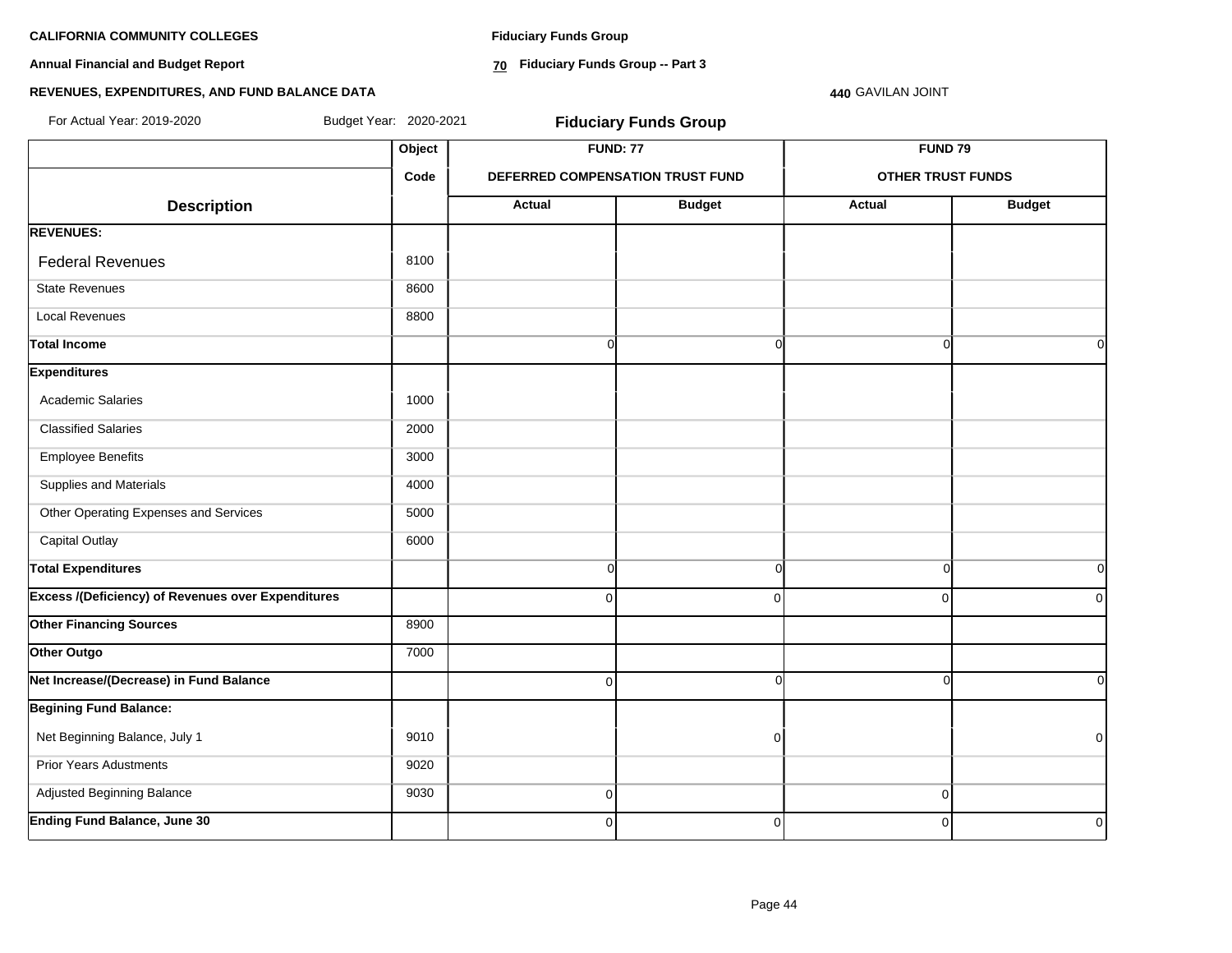# **Annual Financial and Budget Report**

#### **SUPPLEMENTAL DATA**

# **Fund Fund Amount Number In Fund Name Number Out Fund Name Transferred** 12 RESTRICTED SUBFUND 1,563,257 11 UNRESTRICTED SUBFUND 12 RESTRICTED SUBFUND 1,000 **For Actual Year: 2019-2020** District ID: 440 Name: GAVILAN JOINT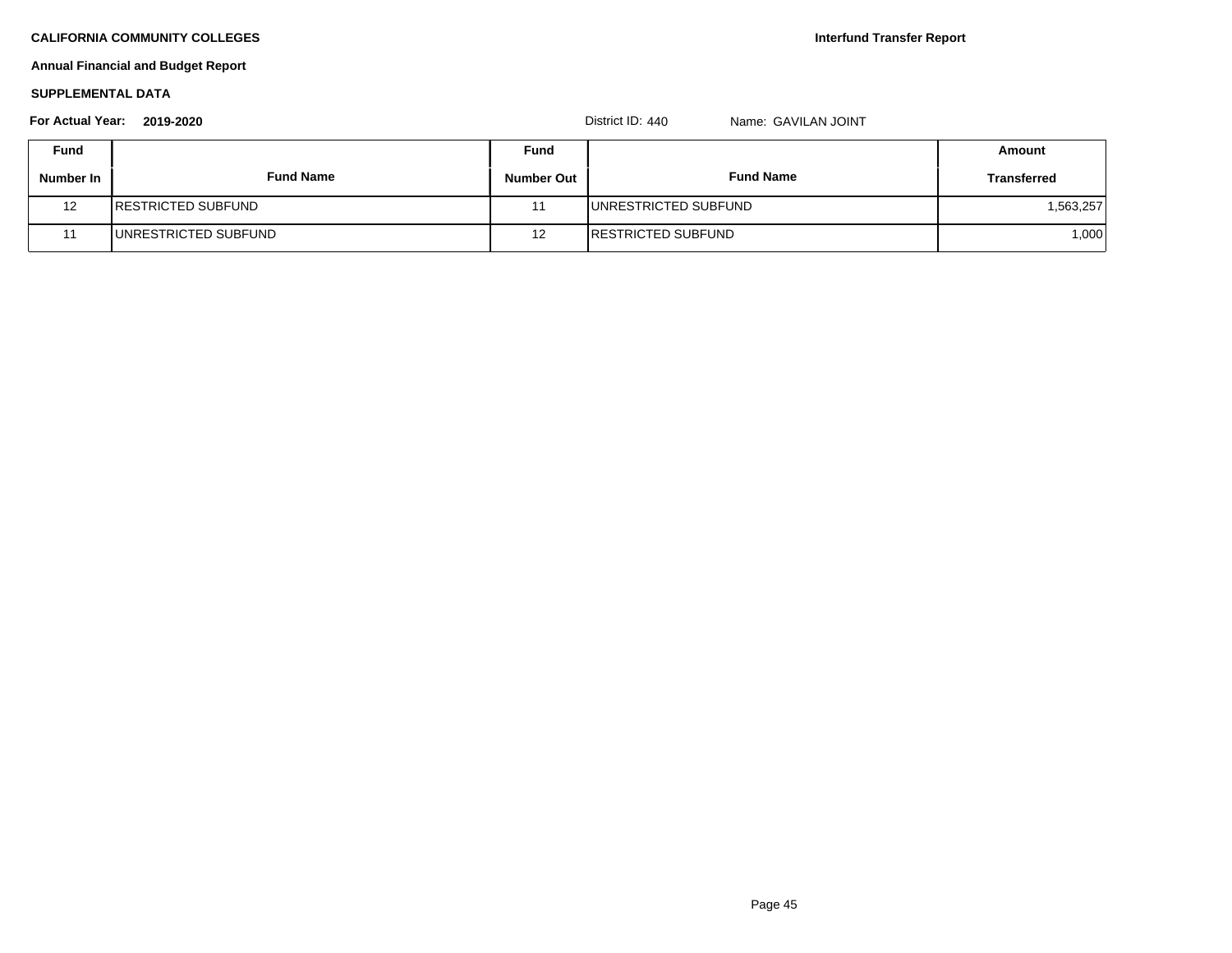| <b>CALIFORNIA COMMUNITY COLLEGES</b> | <b>Receipt and Expenditures of Lottery Proceeds</b> |
|--------------------------------------|-----------------------------------------------------|
|--------------------------------------|-----------------------------------------------------|

**SUPPLEMENTAL DATA** L10 GENERAL FUND

| <b>Annual Financial and Budget Report</b> | <b>Lottery Actual Report</b> |
|-------------------------------------------|------------------------------|

For Actual Year: 2019-2020 Budget Year: 2020-2021 District ID: 440 Name: GAVILAN JOINT

| <b>Activity Classification</b>        | <b>Activity Code</b> | <b>Unrestricted</b>           |                |                |              | <b>Restricted Prop 20</b> |                |
|---------------------------------------|----------------------|-------------------------------|----------------|----------------|--------------|---------------------------|----------------|
| Lottery Adjustments and Proceeds:     |                      |                               |                |                |              |                           |                |
| Net Beginning Balance, July 1         | 9010                 |                               |                |                |              |                           |                |
| Adjustments                           | 9020                 |                               |                |                |              |                           |                |
| Adjusted Beginning Balance            | 9030                 |                               | $\mathbf 0$    |                |              | $\Omega$                  |                |
| Actual Fiscal Year Data               |                      |                               |                |                |              |                           |                |
| State Lottery Proceeds:               | 8681                 |                               | 946,087        |                |              | 353,998                   |                |
|                                       |                      |                               |                |                |              | Instructional             |                |
|                                       |                      | Instructional & Institutional |                |                |              | <b>Materials</b>          |                |
|                                       |                      | Unrestricted                  |                |                |              | Propostition 20           | Total          |
|                                       |                      | Instructional                 | Support        | Support        |              |                           |                |
|                                       |                      | Activities                    | Activities     | Activities     | Total        | Instructional             |                |
|                                       |                      | (AC 0100-5900)                | (AC 6000-6700) | (AC 6800-7390) | Unrestricted | (AC 0100-4900)            |                |
| <b>Expenditures</b>                   |                      |                               |                |                |              |                           |                |
| <b>Academic Salaries</b>              | 1000                 |                               |                |                | $\mathbf 0$  |                           | $\mathbf 0$    |
| <b>Classified Salaries</b>            | 2000                 |                               |                |                | 0            |                           | $\mathbf 0$    |
| <b>Employee Benefits</b>              | 3000                 |                               |                |                | 0            |                           | $\mathbf 0$    |
| <b>Supplies &amp; Materials</b>       | 4000                 |                               |                |                |              |                           |                |
| Software                              | 4100                 |                               |                |                | 0            |                           | $\mathbf 0$    |
| Books, Magazines, & Periodicals       | 4200                 |                               |                |                | 0            |                           | $\mathbf 0$    |
| Instructional Supplies & Materials    | 4300                 |                               |                |                | $\mathbf 0$  |                           | $\mathbf 0$    |
| Noninstructional Supplies & Mtrls     | 4400                 | 139,321                       |                |                | 139,321      |                           | 139,321        |
| <b>Total Supplies and Materials</b>   |                      | 139,321                       | $\mathbf 0$    | $\mathbf 0$    | 139,321      | $\overline{0}$            | 139,321        |
| Other Operating Expenses and Services | 5000                 | 55,120                        |                |                | 55,120       |                           | 55,120         |
| <b>Capital Outlay</b>                 | 6000                 |                               |                |                |              |                           |                |
| <b>Library Books</b>                  | 6300                 | 29,207                        | 113,863        |                | 143,070      |                           | 143,070        |
| Equipment                             | 6400                 |                               |                |                |              |                           |                |
| Equipment - Additional                | 6410                 | 16,487                        |                |                | 16,487       |                           | 16,487         |
| Equipment - Replacement               | 6420                 |                               |                |                | $\mathbf 0$  |                           | $\mathbf 0$    |
| <b>Total Capital Outlay</b>           |                      | 45,694                        | 113,863        | $\mathbf 0$    | 159,557      |                           | 159,557        |
| Other Outgo                           | 7000                 |                               |                |                | $\Omega$     |                           | $\overline{0}$ |
| <b>Total Expenditures</b>             |                      | 240,135                       | 113,863        | $\mathbf 0$    | 353,998      | $\Omega$                  | 353,998        |
| <b>Ending Balance</b>                 |                      |                               |                |                | 592,089      | 353,998                   | 946,087        |
|                                       |                      |                               |                |                |              |                           |                |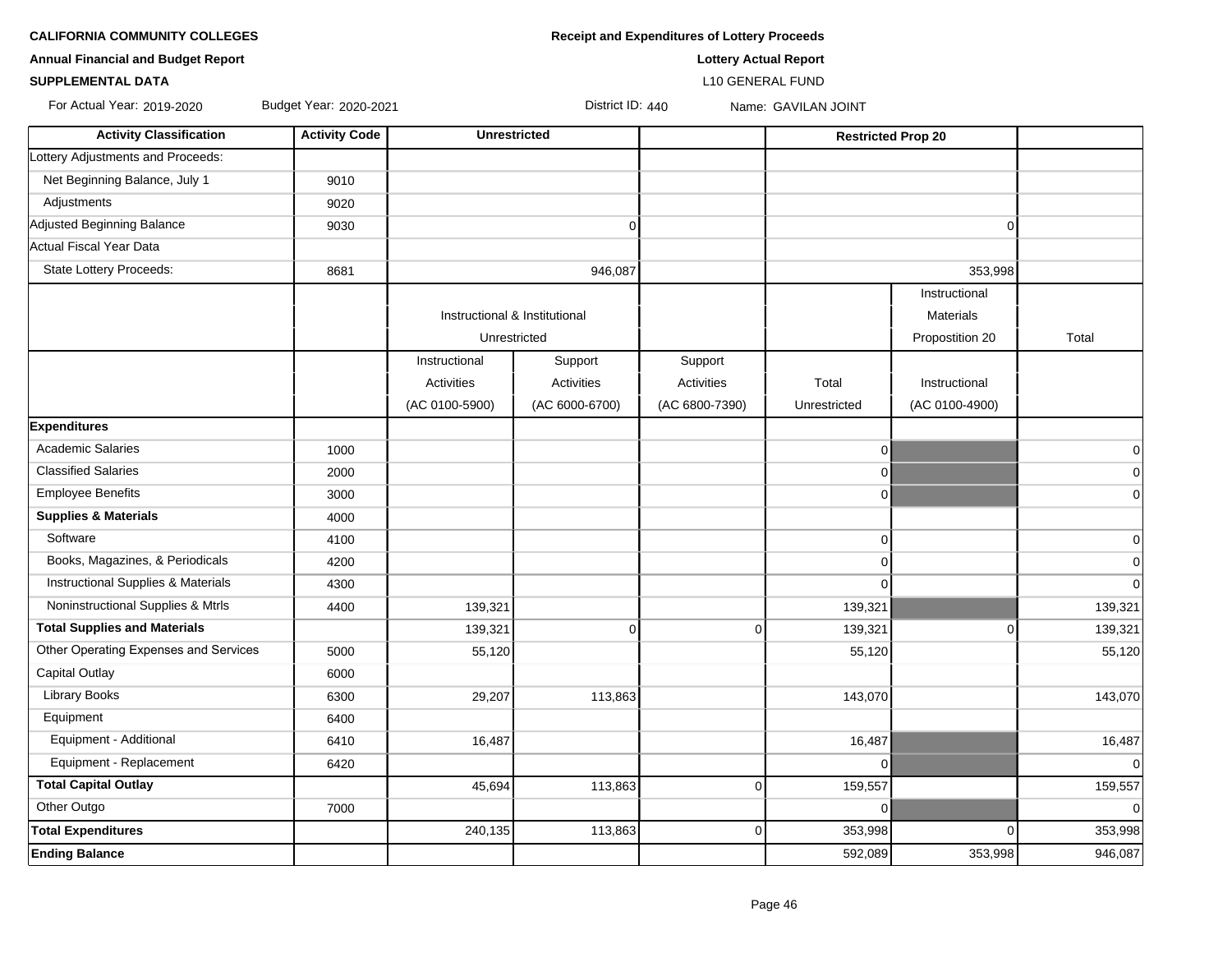**Annual Financial and Budget Report Lottery Budget Report**

**CALIFORNIA COMMUNITY COLLEGES Receipt and Expenditures of Lottery Proceeds**

**SUPPLEMENTAL DATA** L10 GENERAL FUND

For Actual Year: 2019-2020 Budget Year: 2020-2021 District ID: 440 Name: GAVILAN JOINT

**Activity Classification Activity Code Unrestricted Restricted Restricted Restricted Restricted Prop 20** Lottery Adjustments and Proceeds: Net Beginning Balance, July 1 9010 353,998 353,998 353,998 353,998 353,998 353,998 353,998 353,998 353,998 353 Adjustments 9020 Adjusted Beginning Balance | 9030 | 592,089 | 353,998 Budget Fiscal Year Data State Lottery Proceeds: 10,161 16,881 16,881 16,881 16,881 16,881 10,161 **Instructional Instructional & Institutional**  Materials **Materials Materials Materials Unrestricted Propostition 20 Total Instructional Support Support Activities Activities Activities Total Instructional** (AC 0100-5900) (AC 6000-6700) (AC 6800-7390) Unrestricted (AC 0100-4900) **Expenditures** Academic Salaries 1000 0 0 Classified Salaries 2000 0 0 Employee Benefits 3000 0 0 **Supplies & Materials** 4000 Software 4100 0 0 Books, Magazines, & Periodicals 4200 0 0 Instructional Supplies & Materials 10.161 10,161 10,161 10,161 10,161 10,161 10,161 10,161 10,161 10,161 10,161 Noninstructional Supplies & Mtrls 4400 0 0  **Total Supplies and Materials** 0 0 0 0 10,161 10,161 Other Operating Expenses and Services 5000 0 0 Capital Outlay 6000 Library Books | 6300 | 116,881 | 116,881 | 116,881 Equipment 6400 Equipment - Additional 6410 0 0 Equipment - Replacement 6420 0 0  **Total Capital Outlay** 0 116,881 0 116,881 116,881 Other Outgo 7000 0 0 **Total Expenditures** 0 116,881 0 116,881 10,161 127,042 **Ending Balance** 592,089 353,998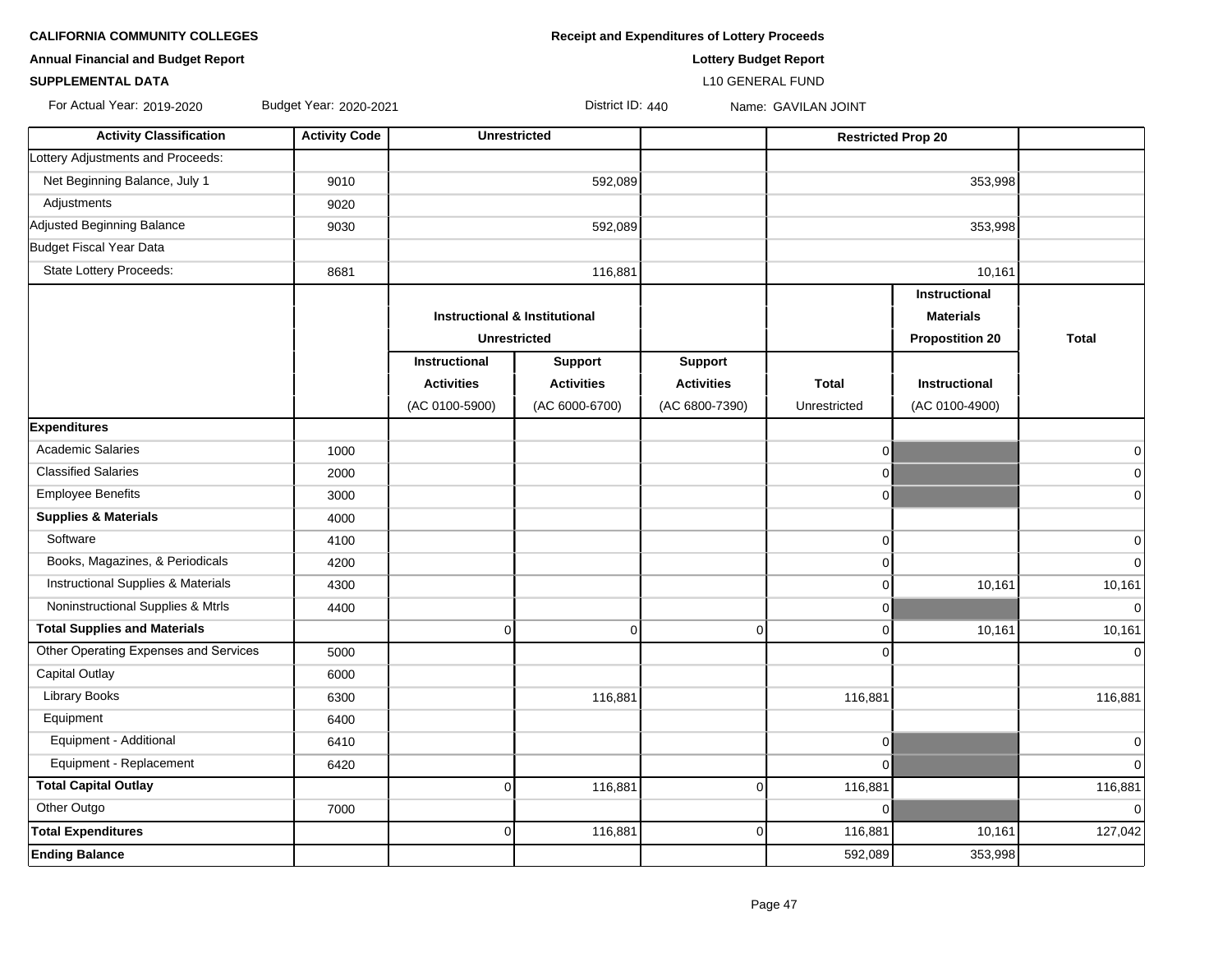# **Annual Financial and Budget Report**

For Actual Year: 2019-2020 **District ID: 440** Name: GAVILAN JOINT

**EPA Revenue** 3,817,265

|                                |          | <b>Salaries and</b> | <b>Operating</b> | Capital    |       |
|--------------------------------|----------|---------------------|------------------|------------|-------|
|                                | Activity | <b>Benefits</b>     | <b>Expenses</b>  | Outlay     |       |
| <b>Activity Classification</b> | Code     | (Obj 1000-3000)     | (Obj 4000-5000)  | (Obj 6000) | Total |
| <b>TOTAL</b>                   |          |                     |                  |            |       |